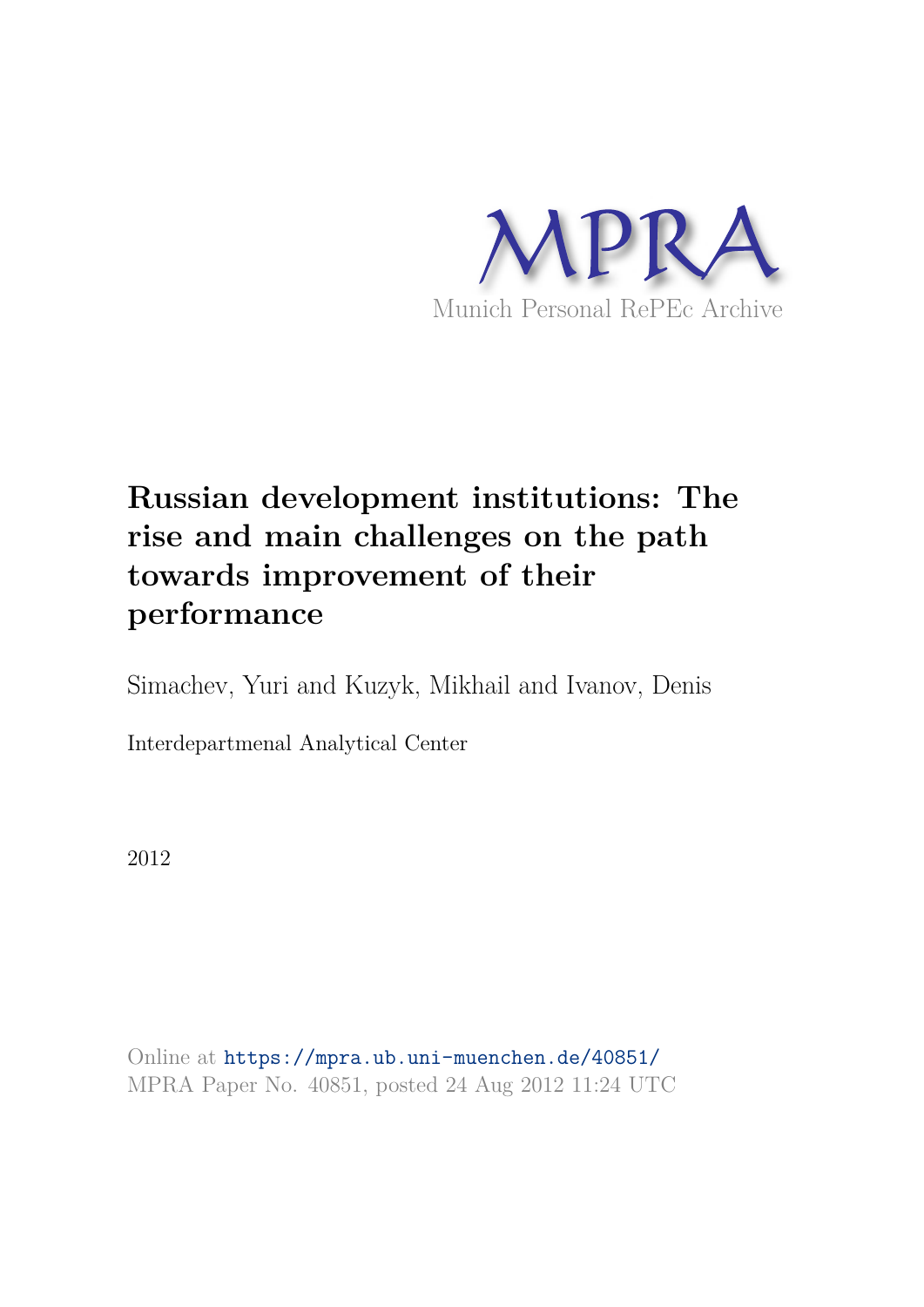**GAIDAR INSTITUTE FOR ECONOMIC POLICY** 

**RUSSIAN ECONOMY IN 2011 TRENDS AND OUTLOOKS (***ISSUE 33***)**

> **Gaidar Institute Publishers Moscow / 2012**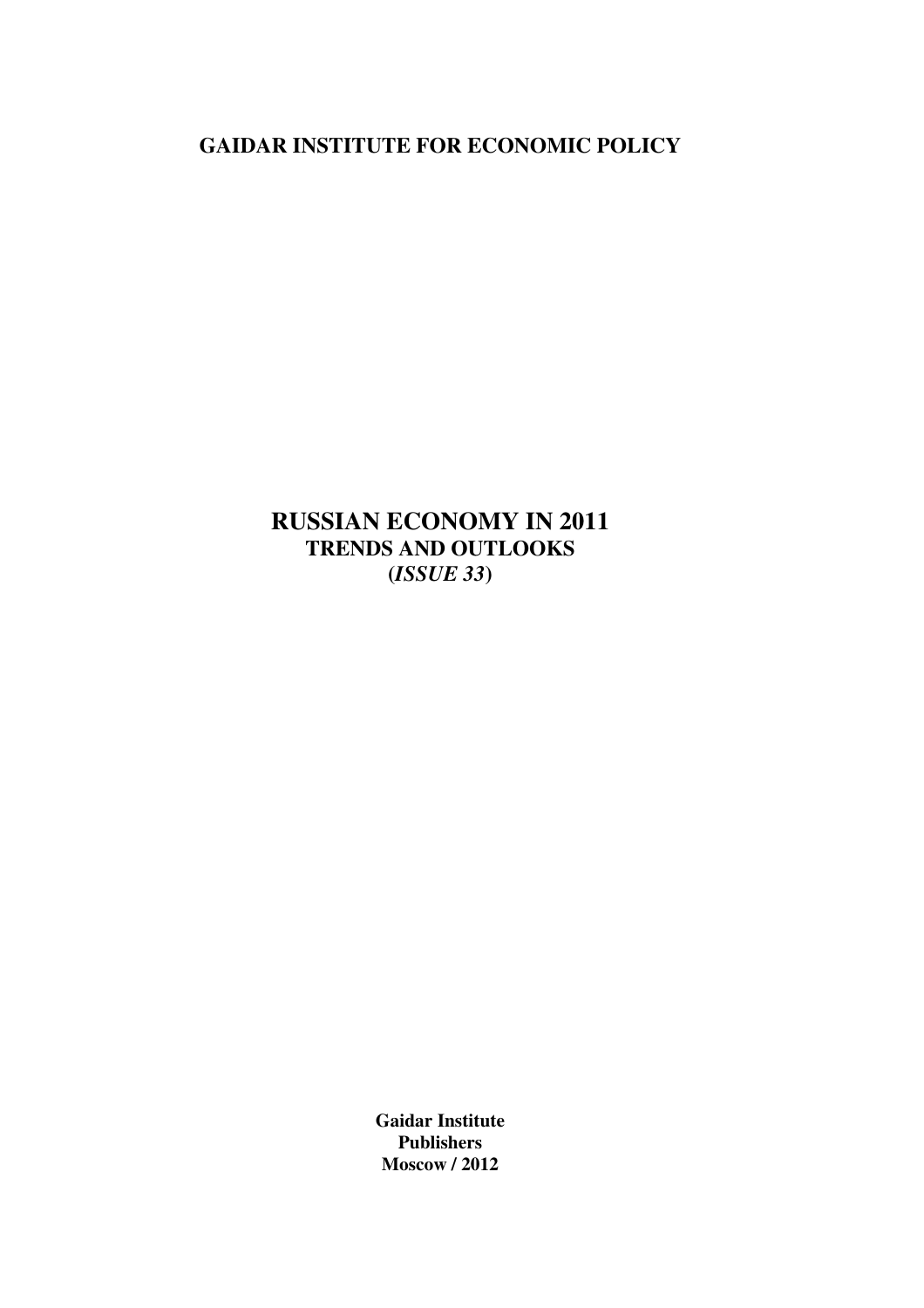UDC 330(470+571) BBC 65.9(2Рос)-04

*Agency CIP RSL*

**Editorial Board:** *S. Sinelnikov-Mourylev (editor-in-chief), А. Radygin, N. Glavatskaya* 

R95 **Russian Economy in 2011. Trends and Outlooks. (Issue 33) –** М.: Gaidar Institute Publishers, 2012. 560 pp.

ISBN 978-5-93255-342-8

The review provides a detailed analysis of main trends in Russia's economy in 2011. The paper contains 6 big sections that highlight single aspects of Russia's economic development: the socio-political context; the monetary and credit spheres; financial sphere; the real sector; social sphere; institutional challenges. The paper employs a huge mass of statistical data that forms the basis of original computation and numerous charts.

> UDC 330(470+571) BBC 65.9(2Рос)-04

ISBN 978-5-93255-342-8 © Gaidar Institute, 2012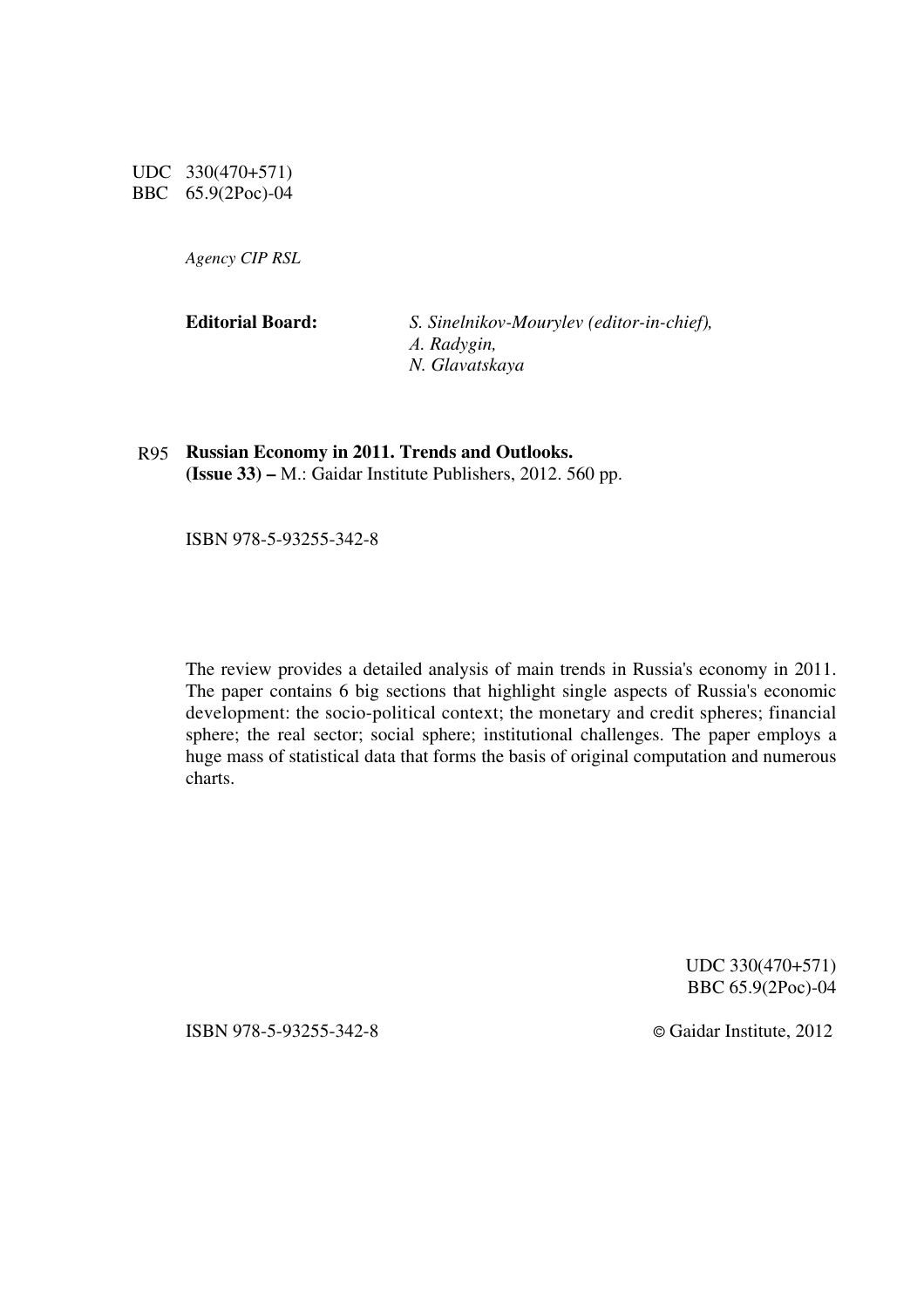#### **Authors:**

.

*Chapter 1.1* – V. Mau;

*Chapter 2.1* – N. Luksha, P. Trunin;

 *Chapter 2.2* – S. Drobyshevsky, I. Sokolov, Т. Tischenko;

 *Chapter 2.3* – А. Alaev, А. Mamedov, V. Nazarov;

*Chapter 3.1–3.8* – А. Abramov;

*Chapter 3.9 –* А. Vedev, М. Khromov;

*Chapter 3.10* – А. Shadrin;

*Chapter 4.1* – О. Izriadnova;

*Chapter 4.2* – S. Tsukhlo;

*Chapter 4.3.1* – О. Izriadnova;

*Chapter 4.3.2* – Е. Iluykhina;

*Chapter 4.4* – Yu. Bobylev, I. Fedorov;

*Chapter 4*.*5* – N. Karlova, N. Shagaida, R. Yanbykh;

*Chapter 4.6* – N. Volovik, S. Prikhodko, К. Kharina;

*Chapter 5.1* – S. Misikhina;

 *Chapter 5.2* – L. Karachurina (NRU-HSE);

*Chapter 5.3* – Т. Kliachko;

*Chapter 5.4* – I. Dezhina;

*Chapter 6.1* – G. Malginov, А. Radygin;

*Chapter 6.2 –* А. Radygin, Yu. Simachev;

 *Chapter 6.3* – D. Ivanov, М. Kuzyk, Yu. Simachev;

*Chapter 6.4* – Е. Apevalova;

*Chapter 6.5 –* Е. Apevalova, N. Polezhaeva;

*Chapter 6.6.1, 6.6.5* – G. Zadonsky;

*Chapter 6.6.2–6.6.4, 6.6.6* – G. Malginov, G. Sternik (Plekhanov REA, Russian

Guild of Realtors);

 *Chapter 6.7 –* V. Zatsepin, E. Trofimova, V. Tsymbal;  *Chapter 6.8 –* I. Starodubrovskaya.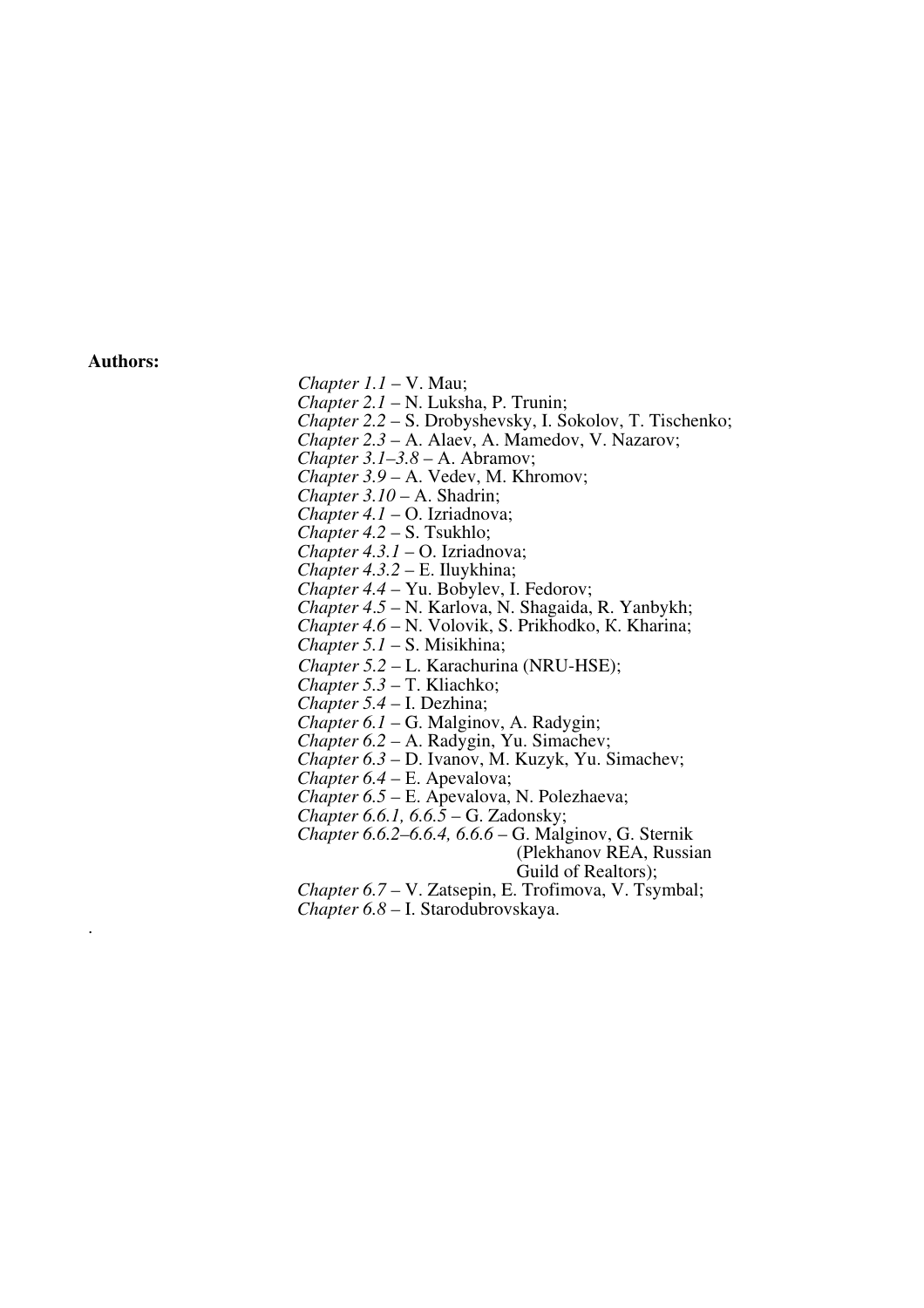# **Table of Contents**

| 1.1. Economics and Politics in 2011: the Global Crisis and the Quest     |  |
|--------------------------------------------------------------------------|--|
|                                                                          |  |
|                                                                          |  |
|                                                                          |  |
|                                                                          |  |
|                                                                          |  |
|                                                                          |  |
|                                                                          |  |
|                                                                          |  |
|                                                                          |  |
|                                                                          |  |
|                                                                          |  |
|                                                                          |  |
|                                                                          |  |
| 2.2.1. The General Characteristic of the Budget System                   |  |
|                                                                          |  |
| 2.2.2. Analysis of Revenues from Major Taxes                             |  |
|                                                                          |  |
|                                                                          |  |
| 2.2.4. Analysis of main Parameters of the Federal Budget                 |  |
|                                                                          |  |
|                                                                          |  |
|                                                                          |  |
|                                                                          |  |
|                                                                          |  |
| 2.3.3. Stimulating the constituent territories of the Russian Federation |  |
|                                                                          |  |
| 2.3.4. Establishing road funds of the constituent territories            |  |
|                                                                          |  |
| 2.3.5. The Federal Law "On the Federal Budget for 2012                   |  |
| and the Planning Period of 2013 and 2014" with regard to allocation      |  |
|                                                                          |  |
|                                                                          |  |
|                                                                          |  |
|                                                                          |  |
|                                                                          |  |
|                                                                          |  |
|                                                                          |  |
|                                                                          |  |
|                                                                          |  |
| 3.2.5. Consolidation of Stock Exchanges and their Transition under       |  |
|                                                                          |  |
| 3.2.6. The Increase of the Role of the Government in the Area            |  |
|                                                                          |  |
|                                                                          |  |
| 3.3.1. Constraints to the Carry Trading Strategy and Increase            |  |
|                                                                          |  |
|                                                                          |  |
|                                                                          |  |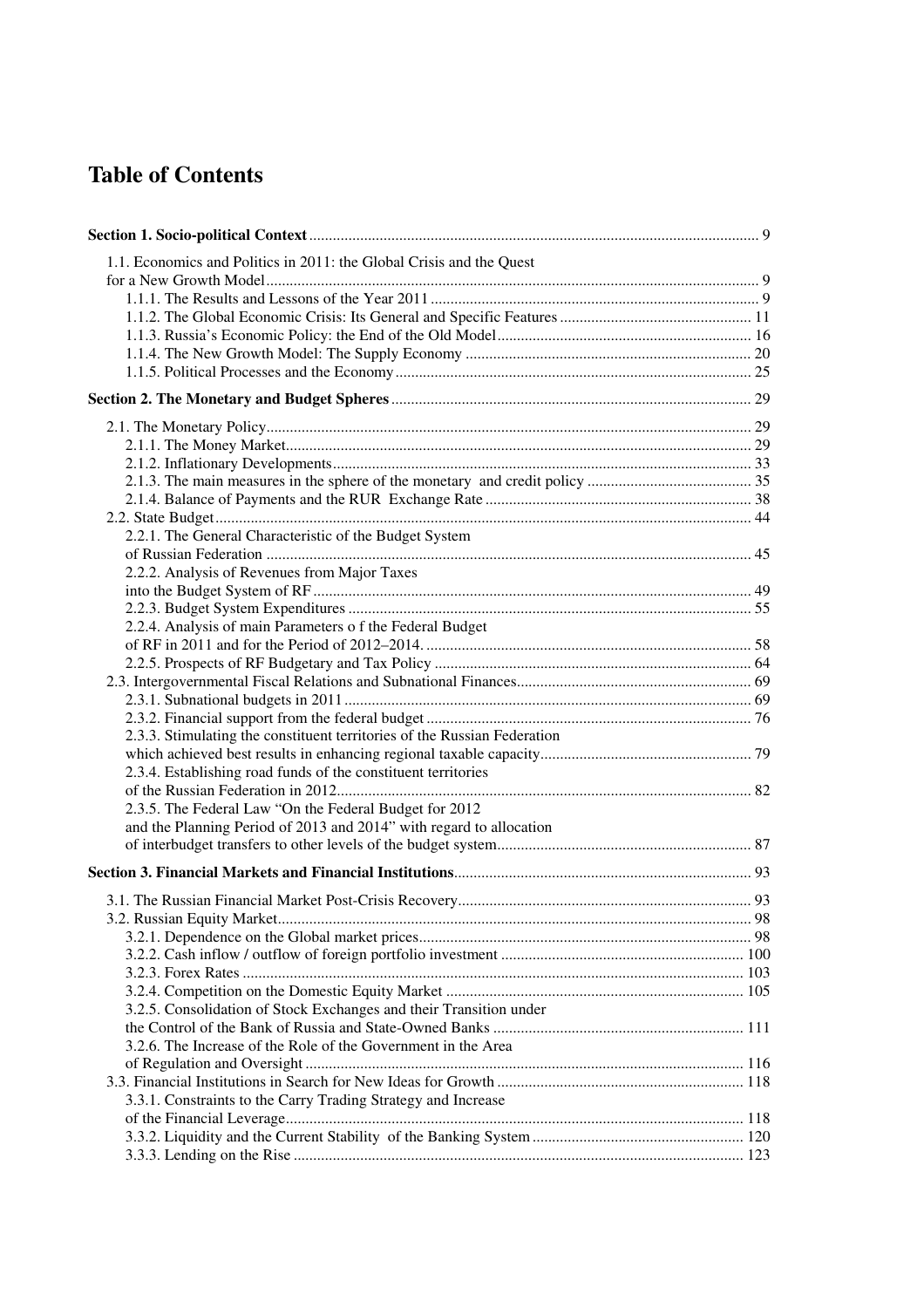| 3.5.1. Halt of the Growth in the Equity Market Due         |  |
|------------------------------------------------------------|--|
|                                                            |  |
|                                                            |  |
|                                                            |  |
| 3.5.4. Risks of Accumulation of the External Debt by Banks |  |
|                                                            |  |
|                                                            |  |
|                                                            |  |
|                                                            |  |
|                                                            |  |
| 3.7. The Role of the Stock Market in Modernization of      |  |
|                                                            |  |
| 3.7.1. Contribution of the Market of Corporate Bonds       |  |
|                                                            |  |
|                                                            |  |
|                                                            |  |
|                                                            |  |
|                                                            |  |
|                                                            |  |
|                                                            |  |
|                                                            |  |
|                                                            |  |
|                                                            |  |
|                                                            |  |
|                                                            |  |
|                                                            |  |
|                                                            |  |
|                                                            |  |
|                                                            |  |
|                                                            |  |
|                                                            |  |
|                                                            |  |
|                                                            |  |
|                                                            |  |
|                                                            |  |
|                                                            |  |
|                                                            |  |
|                                                            |  |
|                                                            |  |
| 4.2.6. Response of industrial enterprises to the raising   |  |
|                                                            |  |
|                                                            |  |
|                                                            |  |
|                                                            |  |
|                                                            |  |
|                                                            |  |
|                                                            |  |
|                                                            |  |
|                                                            |  |
|                                                            |  |
|                                                            |  |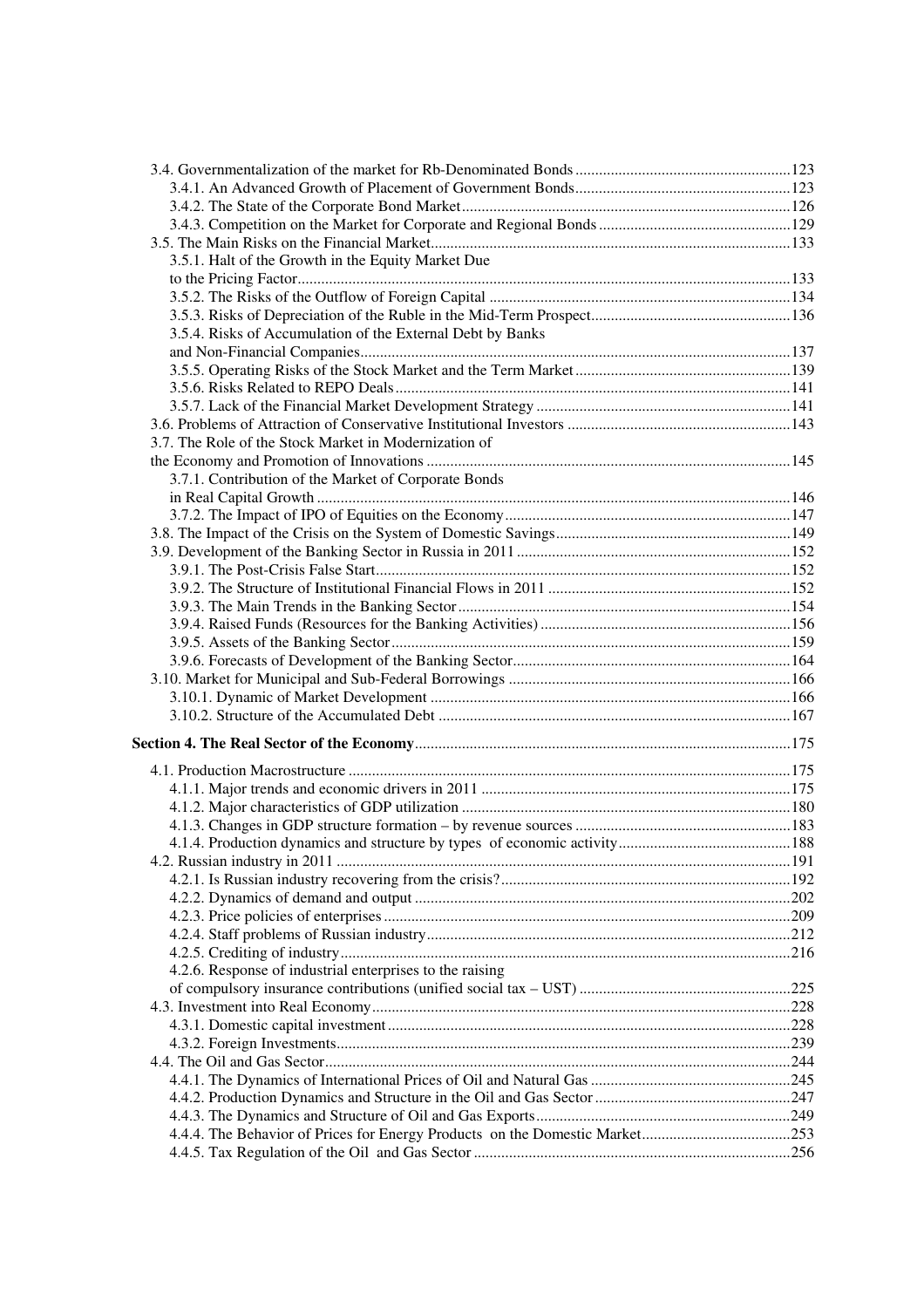| 4.6.2. The Terms of Russia's Foreign Trade: Prices for Major                    |  |
|---------------------------------------------------------------------------------|--|
|                                                                                 |  |
|                                                                                 |  |
|                                                                                 |  |
|                                                                                 |  |
|                                                                                 |  |
|                                                                                 |  |
|                                                                                 |  |
|                                                                                 |  |
|                                                                                 |  |
|                                                                                 |  |
|                                                                                 |  |
|                                                                                 |  |
|                                                                                 |  |
|                                                                                 |  |
|                                                                                 |  |
|                                                                                 |  |
|                                                                                 |  |
|                                                                                 |  |
|                                                                                 |  |
|                                                                                 |  |
|                                                                                 |  |
|                                                                                 |  |
| 5.4.2. Changes in Organization of Academic Research:                            |  |
|                                                                                 |  |
| 5.4.3. Scientific-Educational Centers as a Form of Integration                  |  |
|                                                                                 |  |
| 5.4.4. Formation of a World-Class Scientific Base: Megagrants                   |  |
|                                                                                 |  |
|                                                                                 |  |
|                                                                                 |  |
|                                                                                 |  |
|                                                                                 |  |
|                                                                                 |  |
| 5.4.10. Technological Platforms as a new Mechanism of Creation of New Ties  371 |  |
|                                                                                 |  |
|                                                                                 |  |
|                                                                                 |  |
|                                                                                 |  |
|                                                                                 |  |
|                                                                                 |  |
| 6.1.4. Enhancing corporate governance of business entities                      |  |
|                                                                                 |  |
|                                                                                 |  |
| 6.1.6. Budget effect of the state property policy                               |  |
|                                                                                 |  |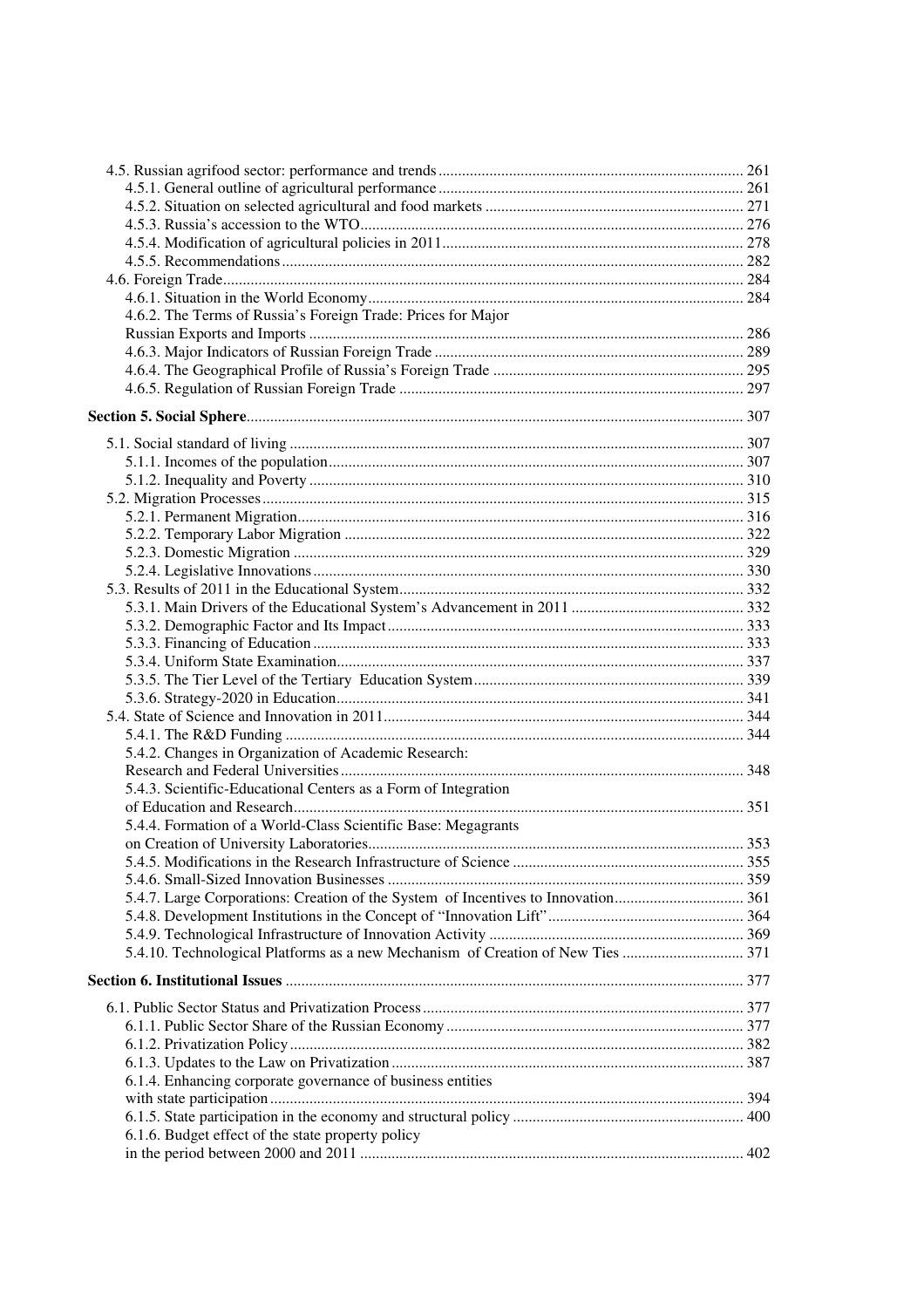| 6.2. "New Privatization Policy": Risks, Stakeholder Groups,                       |  |
|-----------------------------------------------------------------------------------|--|
|                                                                                   |  |
|                                                                                   |  |
|                                                                                   |  |
|                                                                                   |  |
| 6.3. Russian Financial Development Institutions: Their Rise and Main              |  |
|                                                                                   |  |
| 6.3.1. Main Stages of the Rise of the Russian System                              |  |
|                                                                                   |  |
| 6.3.2. The Development Institutions' Operational Objectives                       |  |
|                                                                                   |  |
|                                                                                   |  |
| 6.3.3. Assessment of the Scale and Outputs of the Development                     |  |
|                                                                                   |  |
| 6.3.4. Critical Challenges and Possible Ways of Improvement                       |  |
| of the System of Public Financial Development Institutions                        |  |
|                                                                                   |  |
| 6.4. Bankruptcies in 2009-2011: Post-crisis Dynamics; New Trends; Regulation451   |  |
|                                                                                   |  |
|                                                                                   |  |
|                                                                                   |  |
| 6.5.1. Federal Law of 01.12.2007 No. 315-FZ «On self-regulated organizations"477  |  |
|                                                                                   |  |
| 6.5.3. SRO legal regulation by special laws and its development in 2008-2011. 483 |  |
|                                                                                   |  |
|                                                                                   |  |
|                                                                                   |  |
|                                                                                   |  |
|                                                                                   |  |
| 6.6.4. Dynamic of Placement of new Housing in Operation                           |  |
| and Prospects for Institutional Development                                       |  |
|                                                                                   |  |
|                                                                                   |  |
|                                                                                   |  |
|                                                                                   |  |
|                                                                                   |  |
|                                                                                   |  |
| 6.7.3. Improvement of the legal and regulatory framework                          |  |
|                                                                                   |  |
|                                                                                   |  |
|                                                                                   |  |
|                                                                                   |  |
| 6.8. Strategy of Socio-Economic Development                                       |  |
|                                                                                   |  |
|                                                                                   |  |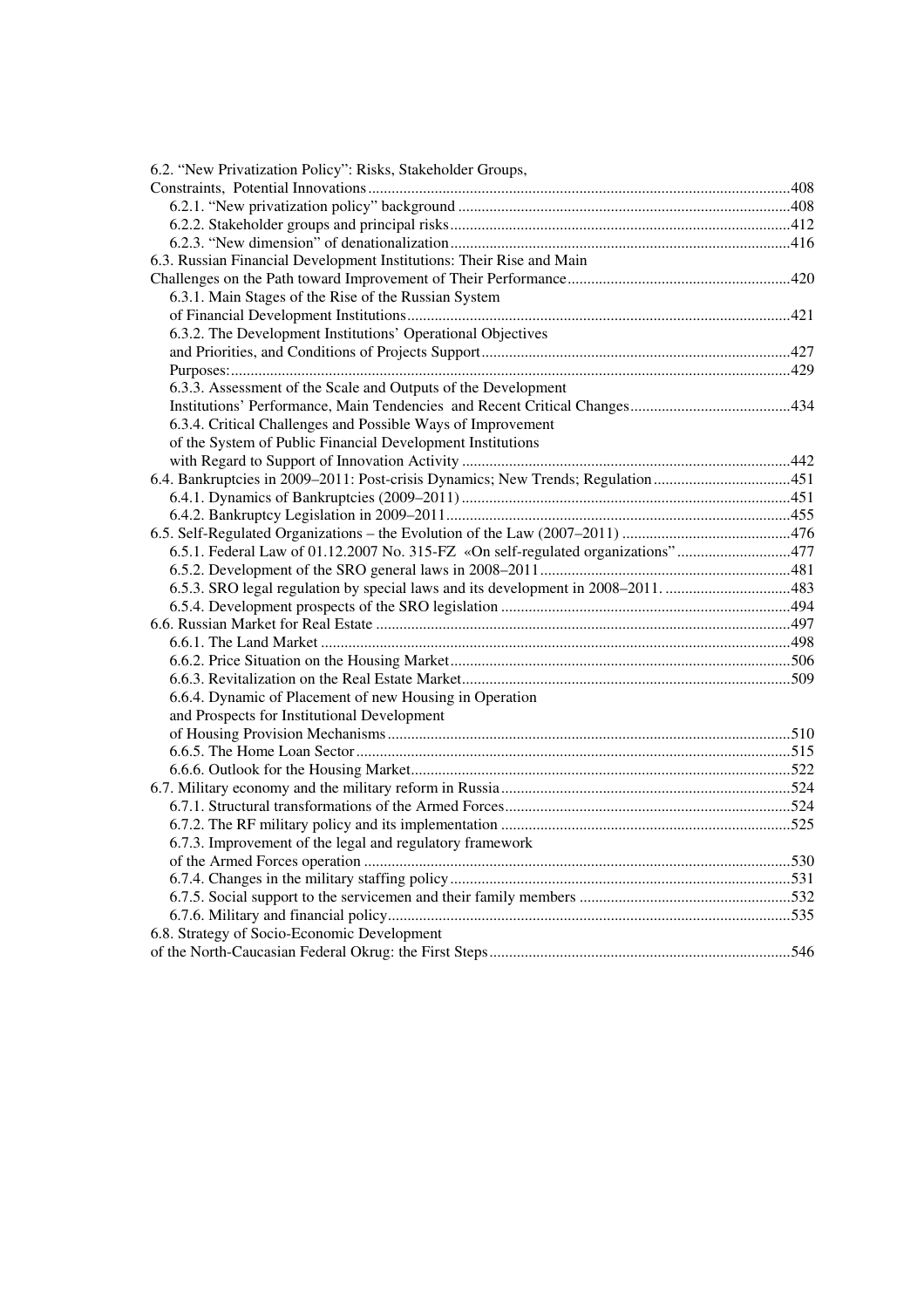# **6.3. Russian Financial Development Institutions: Their Rise and Main Challenges on the Path toward Improvement of Their Performance<sup>1</sup>**

It is already for roughly a decade and a half that the RF Government undertook various efforts to build and fine-tune the financial development institutions in the country. This direction of the national economic policy is congruent with the common international practice: there exist a string of tasks and fundamental reasons behind many nations' strive to shape up development institutions and support their operation<sup>2</sup>.

In their general form, major drivers for governments to shape up and improve the development institutions' performance are associated with the need to compensate for market failures, lower risks facing private investors, secure substantial positive externalities, assist in overcoming various barriers and cutting down transaction costs, ensure "synchronization" of changes in the economic subjects' behavior. Hence it is not accidental that the most typical development institutions' operational areas include boosting expansion of small- and medium sized businesses, backing import-export operations, infrastructure development, bolstering regional development, support of individual sectors of an economy (agriculture as a model example).

As a marginal note, there is no any strict definition of the phenomenon of development institution. We believe that experts are keen to define it as some kind organization (forms of whose incorporation may vary) which exhibits a combination of at least some of the following signs:

- − it was created on the government's initiative and with its participation;
- − it centers on compensating for market failures and securing a demonstration effect;
- − it is financed through one-time government contribution (in that case, such funding suggests it loss-free operation) or on the basis of regular budget appropriations;
- − its operations pursues a long-term prospect, attainment of set for it strategic objectives;
- − it operates on the basis of a specific legal base and special regulatory requirements;
- − it focuses on employing private-public partnership mechanisms;
- − as far as tactical decision making is concerned, it is autonomous from the government.

By various estimates there are a few hundreds of development institutions worldwide, and they fall under different classifications<sup>3</sup> (e.g., basing the nature of services they deliver); however, one singles out, as a rule, the group of financial development institutions, which operate in various forms, including, *inter alia*, development banks, funds and agencies<sup>4</sup>.

 $\overline{a}$ <sup>1</sup> The present Section was prepared in 2011 using findings of a project "Institutional analysis of problems of functioning of the financial development institutions system for the benefit of the support of innovation activity" completed by the Interdepartmental analytical center at the commission of the Russian Academy of National Economy and Civil Service under the President of Russian Federation.

<sup>&</sup>lt;sup>2</sup>For more details about the concept and typology of development institutions, objectives, tasks and directions of their operations, see: O.G. Solntsev, M.Yu. Khromov, R.G. Volkov. Development institutions: an analysis and assessment of the international record. Problems of prognostication, 2009, No. 2.

<sup>&</sup>lt;sup>3</sup> See, for example, a presentation by I.G. Sokolov, Research Fellow of the Gaidar Institute "Development Institutions and the budget: results and prospects" (July 2011 г.).

<sup>&</sup>lt;sup>4</sup> For a more detailed classification and examples of public development institutions overseas, see presentation by Gref G.O., the RF Minister of Economic Development and Trade: "On creation of a public financial development institution (On the bill "On the Development Bank")" (December 2006).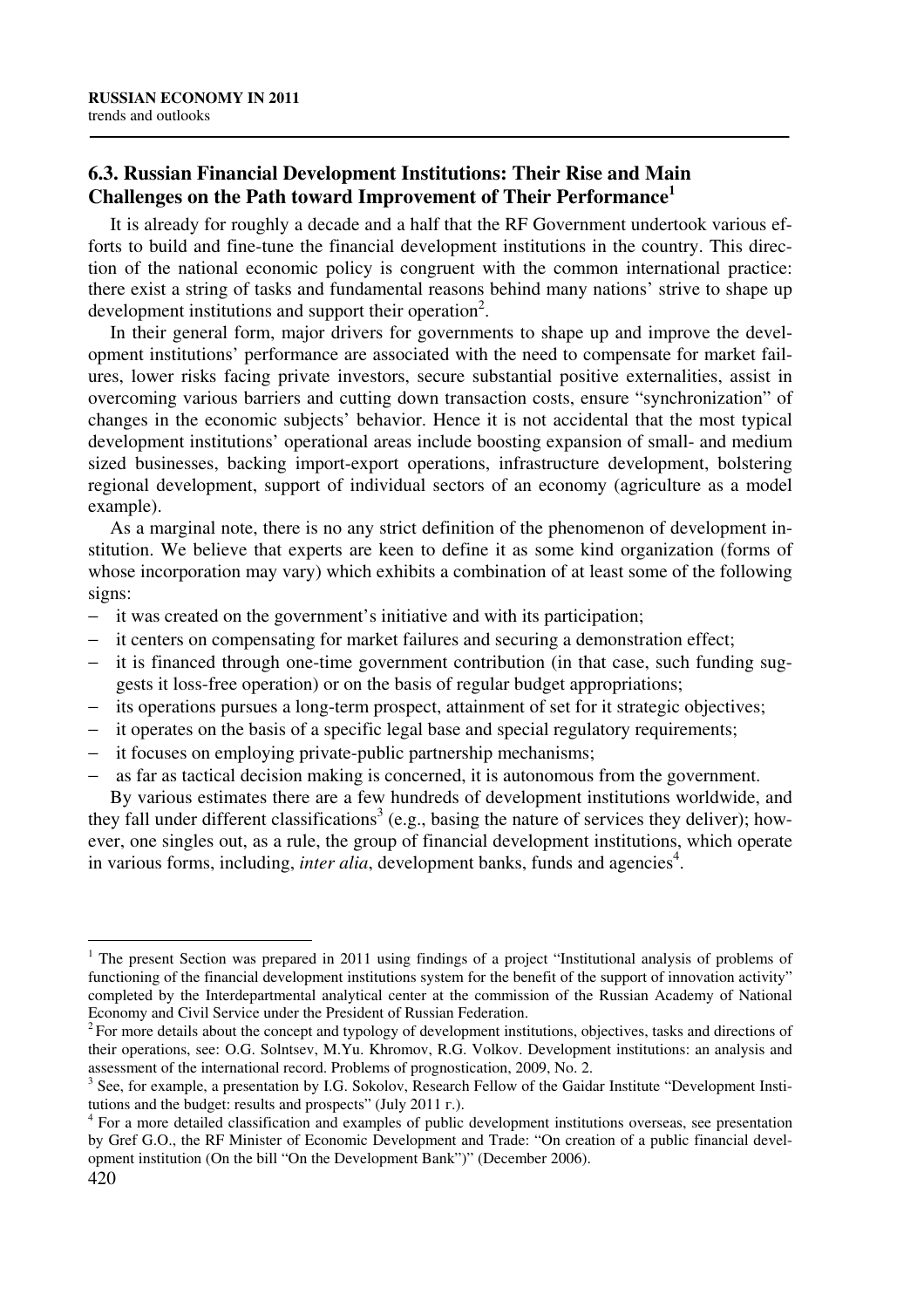While citing the need for a government's interference to compensate for market failures with regard to innovation development in particular<sup>1</sup>, experts, at the same time, point at certain risks associated with such interference. As to the risks associated with the public development institutions, it is appropriate to single out the following ones:

- reallocation of support in favor of inefficient companies;
- "seizure" by the state of projects its supports;
- generation of sizeable biases into the market environment;
- substitution for private expenses.

In general it is believed that to lower such risks, nations need to employ more sophisticated systems of corporate governance and institutional organization.

#### 6.3.1. Main Stages of the Rise of the Russian System of Financial Development Institutions

From our perspective, it is possible to provisionally identify *five main stages* in the process of the rise and advancement of development institutions in Russia since the late 1990s. (see *Table 15*). Our phasing to a significant degree is determined by changes in the state's resource capacity and a certain evolution, at the government level, of prevailing notions of the urgency and significance of support to innovation development "against the backdrop" of other directions of public policy.

Overall, until 2007 the mode of Russian development institutions' development had been an evolutionary one: the evolution suggested a gradual (and not that costly for the budget) fine-tuning of individual vehicles of support to investment and innovation projects, which were implemented largely in the frame of assistance to the small- and medium-sized entrepreneurship (hereinafter - SME). At the time, implementation of a policy implying the economy diversification and innovation policy went on the back burner as far as the government (as well as allocation of budget resources) was concerned and was reduced to individual experiments and random initiatives.

The switch to an intense shaping up of financial development institutions and fuelling a substantial expansion of their resource base occurred in 2007. Behind that was a political de $cision<sup>2</sup>$  to use a fraction of resources under management of the National Welfare Fund (some Rb 300bn) to capitalize several development institutions. In all likelihood there were numerous and heterogenic reasons behind the decision, but we assume a fundamental one was a strive for a certain compromise in the conditions where for one part the government was under a mounting pressure of advocates of a significant increase of public investment in the economy (enemies to a further accumulation of public financial reserves), while on the other hand, the government bent an ear to staunch champions of macroeconomic stability who had managed to organize a systemic resistance to an increase in the level of public spending. Investing a fraction of accumulated public financial resources in development institutions would "link" them to their future investment use, without giving a strong boost to public spending.

Meanwhile, the Russian leadership's view on the main role of the national financial institutions system underwent several changes over the past five years. Back in 2007, extension of the development institutions' mandate was linked primarily to the task of the economy diver-

<sup>&</sup>lt;sup>1</sup> Igniting innovation: rethinking the role of government in emerging Europe and Central Asia / Itzhak Goldberg [et al.]. The World Bank, 2011.<br><sup>2</sup> The Address by the RF President to the Federal Assembly of RF of 26 April 2007.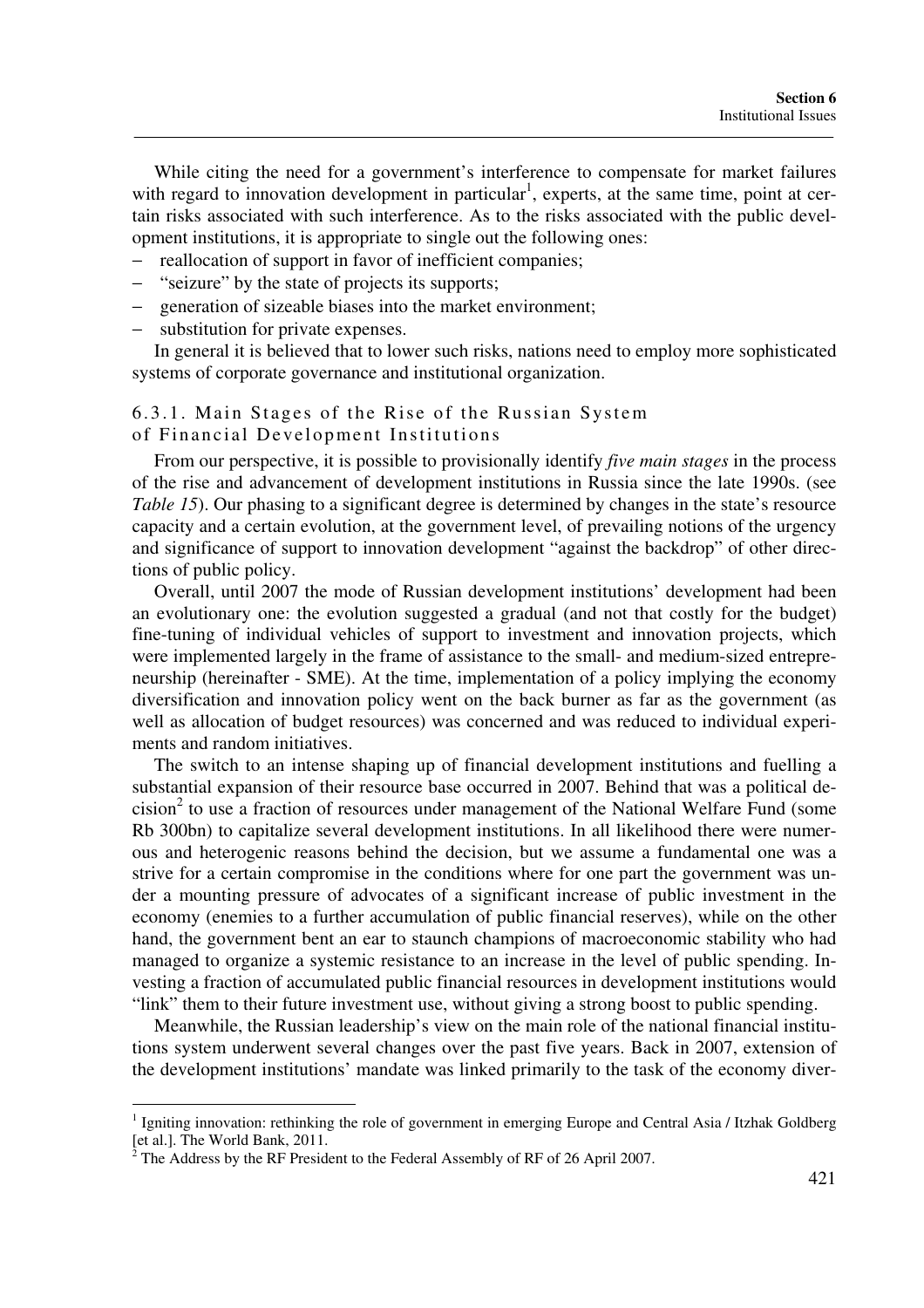sification, advancement of its individual sectors, lifting infrastructure barriers. By contrast, in 2009-2010 the emphasis was already made on "fine-tuning" of the development institutions system<sup>1</sup> for the sake of implementation of the innovation policy, technological modernization, attraction of additional investments, with account, *inter alia*, of an insufficiently favorable investment climate.

*Table 15* 

| <b>Period</b>         | <b>External conditions</b>                                                                                                                                                                          | <b>Key developments</b>                                                                                                                                                                                                                                                                                                                                                                                                                                                                                                                                                                                    | <b>Peculiarities</b>                                                                                                                                                                          |
|-----------------------|-----------------------------------------------------------------------------------------------------------------------------------------------------------------------------------------------------|------------------------------------------------------------------------------------------------------------------------------------------------------------------------------------------------------------------------------------------------------------------------------------------------------------------------------------------------------------------------------------------------------------------------------------------------------------------------------------------------------------------------------------------------------------------------------------------------------------|-----------------------------------------------------------------------------------------------------------------------------------------------------------------------------------------------|
| 1999-2000             | Tight budget constraints, encouragement<br>of innovations is on the periphery of<br>public policy                                                                                                   | The Russian Development Bank * and<br>the Venture Innovation Bank are cre-<br>ated**                                                                                                                                                                                                                                                                                                                                                                                                                                                                                                                       | Emphasis on creation of relatively small<br>self-financing institutions                                                                                                                       |
| 2004-2006             | Budgets constraints softened, a steady<br>economic growth, greater attention to its<br>"quality"                                                                                                    | The<br>Russian<br>Development<br>Bank<br>launched the program of support of SME<br>through regional partners; the Fund for<br>Assistance to Development of Small<br>Forms of Enterprises in the Research and<br>Technical Sphere launched the "Start"<br>program; the rise of regional venture<br>funds; establishment of the Russian<br>Venture Company (RVC); decision<br>made to establish the Russian Invest-<br>ment Fund for ICT                                                                                                                                                                     | Emphasis on the regional support of<br><b>SME</b>                                                                                                                                             |
| 2007-2008             | A huge volume of budget revenues,<br>encouragement of innovation as one of<br>major public policy avenues, an attempt<br>to link substantial resources to individ-<br>ual directions of development | Establishment of public corporations:<br>the Bank of Development and Foreign<br>Economic Acitivity (Vnesheconom-<br>bank), the Russian Corporation for<br>Nanotechnologies (Rosnanotech) ***                                                                                                                                                                                                                                                                                                                                                                                                               | Launch of the biggest institutions                                                                                                                                                            |
| Late $2008 -$<br>2009 | The economic crisis, slashing of re-<br>sources spent on encouragement of<br>innovation along with a greater attention<br>to the effectiveness of measures imple-<br>mented                         | Most of resources temporarily with-<br>drawn from Rosnanotech; the Fund for<br>Assistance to Development of Small<br>Forms of Enterprises in the Research and<br>Technical Sphere launches the "Anti-<br>crisis" program instead of a string of<br>earlier implemented ones; the Seed<br>Investment Fund is established under<br><b>RVC</b>                                                                                                                                                                                                                                                                | A vigorous use of the institutions and/or<br>their resources to implement the anti-<br>crisis policy; the beginning of the proc-<br>ess of establishment of the "second-tier"<br>institutions |
| since 2010            | Improvement of the economic situation,<br>attempts to learn lessons from the crisis,<br>innovations form one of top priorities<br>declared by the state                                             | RVC and ROSNANO founded a range<br>of new institutions, including those<br>centering on infrastructure, and funds<br>overseas; establishment of the Founda-<br>tion for Development of the New Tech-<br>nologies Development and Commer-<br>cialization<br>("Skolkovo<br>Centre<br>Foundation"); on the government's<br>initiative Vnesheconombank founds the<br>Russian Fund for Direct Investment<br>(RFDI) and the Russian Agency for<br>Export Credit and Investment Insurance<br>(EXIAR); the Russian Development<br>Bank begins implementing a program on<br>support of modernization and innovation | A vigorous process of establishment of<br>new institutions; expansion of interna-<br>tional operations; a greater attention paid<br>to improvement of the investment cli-<br>mate             |

### **Main Stages of Emergence of the Development Institutions System**

\* Currently JSC Russian Bank for Small and Medium Enterprises Support (JSC SME Bank).

\*\* The first public development institution created by the "fund of funds" model in 2000 to support the venture industry. However, it began operating only in 2000 and at a fairly moderate scale, because of a relatively humble capital of Rb 100mn of which, as suggested by data available, only a half was financed, and due to a very strict cap (10%) on participation in venture funds' capital .

\*\*\* In March 2011was transformed into joint-stock company – JSC ROSNANO.

The record of the emergence of the Russian development institutions system to date (see *Fig. 1*) allows the following conclusions:

<sup>&</sup>lt;sup>1</sup> See in particular: Minutes of the meeting of the Commission under the RF President on modernization and technological development of Russia's economy of 25 November 2009.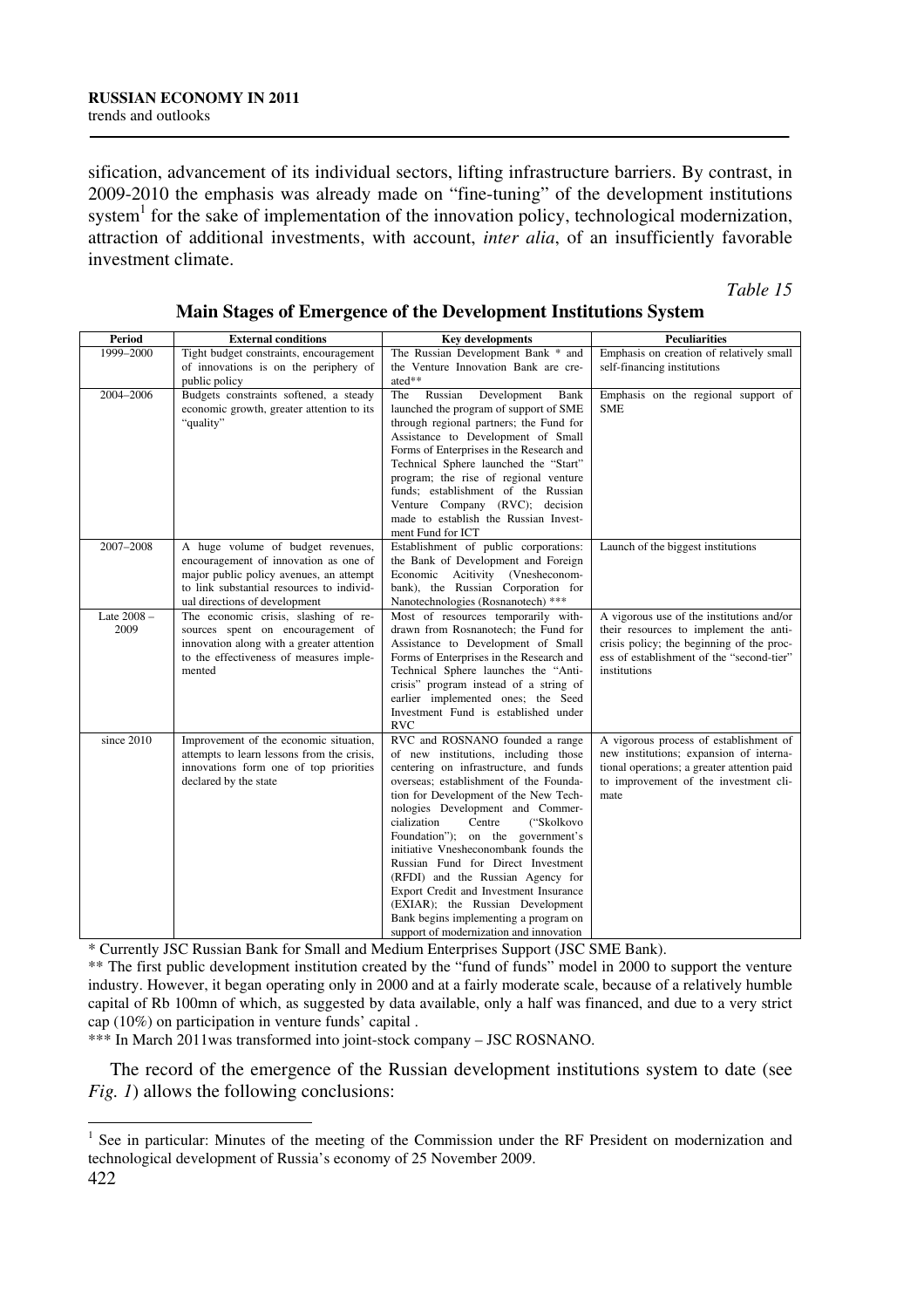1) the period between late 1990s and 2008 saw a gradual shift toward shaping up institutions focused on support of projects at their later stages. In this respect a milestone development became the rise of the public corporations Vnsehseconombank and Rosnanotech. But since 2009 some of the then existing development institutions (RVC and ROSNANO) have expanded their operations to encompass earlier stages too. Plus, the newly created institutions ("Skolkovo" Foundation in particular) have become to a significant extent focused on support of projects at their early stages too;

2) there exists a steady trend to expansion of both the institutions and Funds' resources and the size of projects they support: while between late 1990s and early 2000s it was largely "low-cost" instruments (the Fund for Assistance to Development of Small Forms of Enterprises in the Research and Technical Sphere, the Venture Innovation Fund, the Russian Development Bank), a number of institutions (Vnesheconombank, Rosnanotech, RFSI), which were created later, boast a far greater resource capacity and use it to support fairly huge projects (worth a total of some Rb 1bn each);

3) the actual launch of the institutions in question suffered from substantial delays accounting from one to several years. That said, while in the case of RVC and ROSNANO the delay was basically a technical one (dictated by the need to shape up management bodies, craft their mandates, adopt of corporate regulations and statutes, organize of tenders, etc.), in the case of the Venture Investment Fund and the Russian Investment Fund for  $\text{ICT}^1$  delays were caused by substantial deficiencies built in the respective rules and standards;

4) in a number of cases, while creating new institutions, the performance record (including the negative one) of earlier created instruments was taken into account: thus, created by the same model as the Venture Investment Fund (that is, a public "fund of funds"), RVC does not exhibit the latter's fundamental normative defects;

5) Roughly since late 2009 there started a large-scale process of "secondary" creation of development institutions. In the frame of the process, the existing structures found new ones, with the government initiating the process just in a handful of instances (RFSI, EXIAR). Meanwhile, in other cases those were the development institutions' initiatives, with RVC and ROSNANO being particular active in this regard;

6) The period between 2010 and 2011 saw the rise of the trend to a rapid expansion of the national development institutions' operations: not only has their circle been growing, but directions of their functional profiles and instruments employed expanded, and the volume of their resources and the number of innovation projects they support was on the rise.

The financial institutions established by today appear fairly versatile (see *Table 16*): they focus on support of both small-and medium-sized firms and large corporations' innovation activity; they orient to different phases of a company's development (from the seed and initial ones to maturity), and their mechanisms of support are associated with awarding grants, investment, disbursement of loans and guarantees. Let us note that different models of encouragement of innovation are realized under individual functional directions: thus, in addition to grant-based mechanism (the Fund of Assistance to Innovation), seed projects are supported through a seed investment vehicle (The Seed Investment Fund under RVC); support to venture investments is carried out via both the "fund-of-funds" model (RVC and, to a lesser ex-

 $<sup>1</sup>$  The institution was established back in 2007, but has not yet started investment activity due to a legislatively</sup> set strict requirement to reduce the government's participation in its capital to 51%.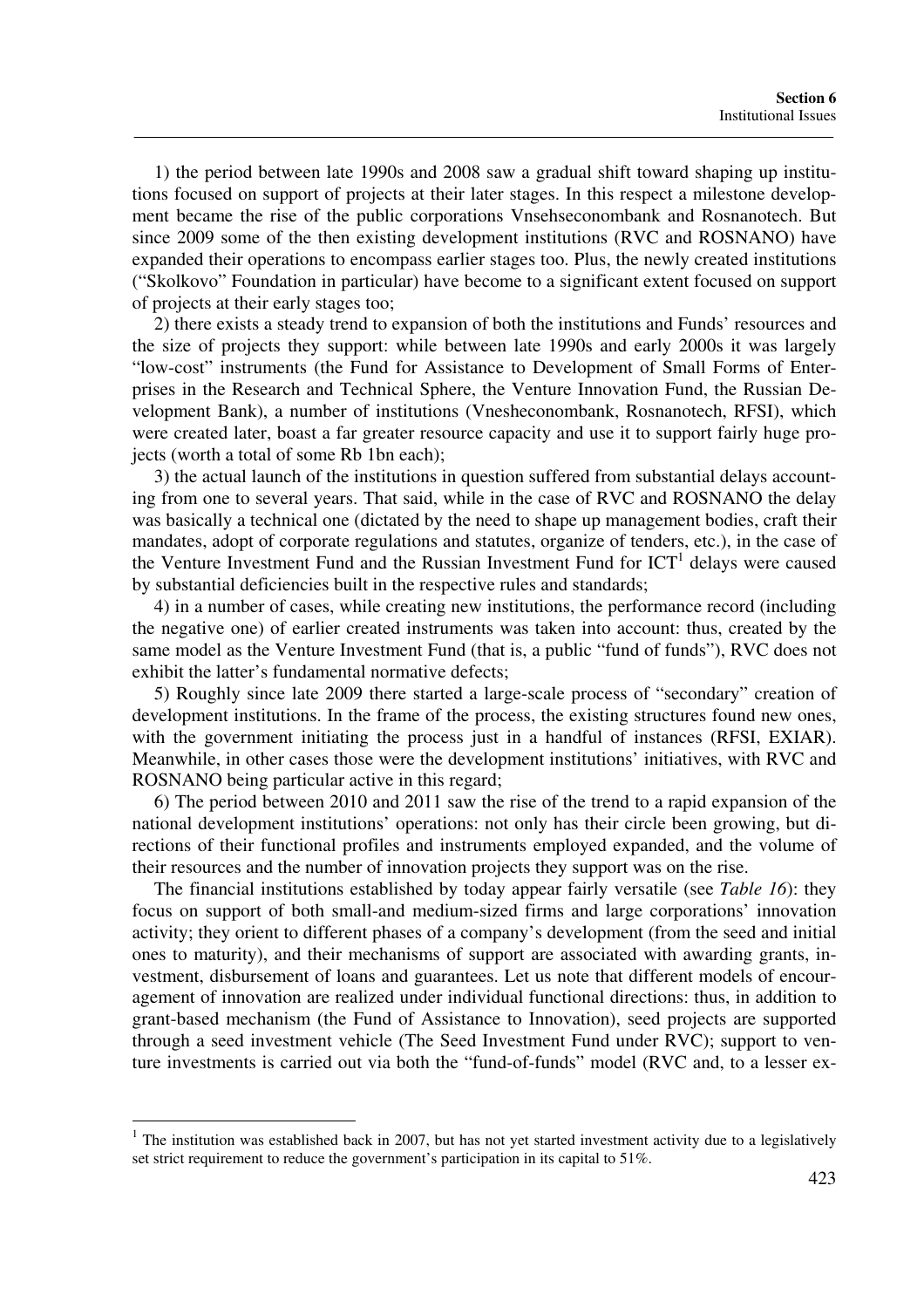tent, ROSNANO) and on the basis of a mechanism of a program-based support of creation of regional venture funds.



*Fig. 1.* Process of Creation of Russian Development Institutions

In general, the system of Russian financial development institutions has undergone a dramatic transformation and become far more exuberant vis-à-vis its nascent state in the early 2000s: it indeed became richer in the proper sense of the word, that is, in terms of aggregate volumes of resources under management, and in a figurative sense – in terms of variety of types of the institutions in question. Furthermore, over the past two years the government has been far more active in extending the development institutions system and, particularly, in implementing its earlier designed blueprints.

*Table 16* 

**Characteristics of Main Existing Financial Development Institutions** 

| <b>Development institution</b> | Year of<br>incorpora-<br>tion | Legal form     | <b>Participants</b> | <b>Modus</b><br>operandi | Forms of<br>support | Stages sup-<br>ported | <b>Resources</b> |
|--------------------------------|-------------------------------|----------------|---------------------|--------------------------|---------------------|-----------------------|------------------|
|                                |                               |                |                     |                          |                     |                       |                  |
| Fund for assistance to         | 1994                          | Federal        | Russian             | Funding                  | Grants              | Pre-seed.             | <b>Budget</b>    |
| development of small           |                               | public budg-   | Federation          | small inno-              |                     | seed                  | allocations      |
| forms of entrepreneurship      |                               | et institution |                     | vation firms'            |                     |                       | in $2010 -$      |
| in the scientific-technical    |                               |                |                     | R&D at the               |                     |                       | Rb 3.4bn,        |
| sphere (The Fund for           |                               |                |                     | expense of               |                     |                       | $2011 - 4bn$ ,   |
| assistance to innovation)      |                               |                |                     | public funds             |                     |                       | $2012 - 4bn$     |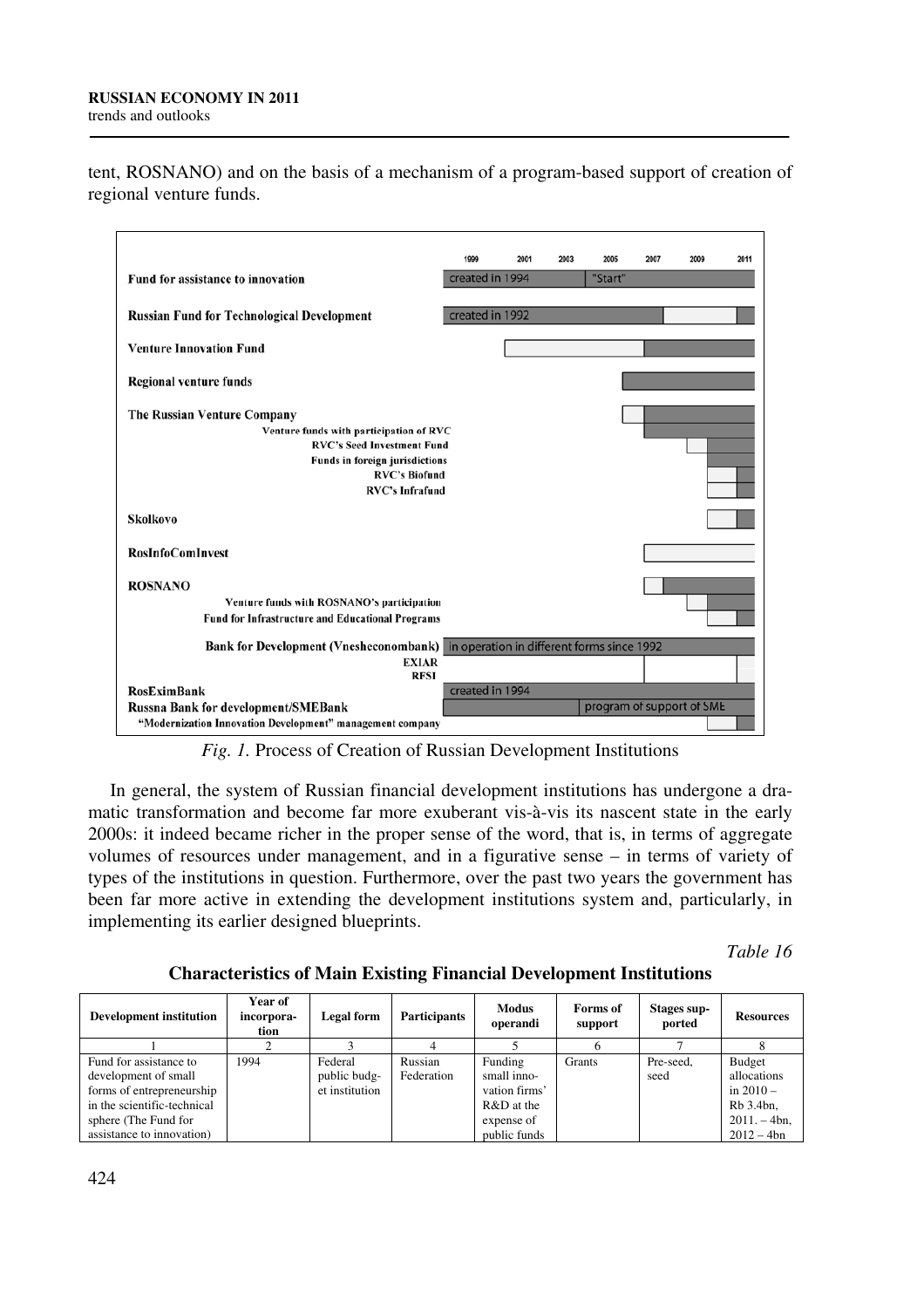|                                                                                                                                         |                |                                                                                                           |                                                                                                                                                                                                                                                                                          |                                                                                                          |            |                                 | $\text{cont'}d$                                                                                 |
|-----------------------------------------------------------------------------------------------------------------------------------------|----------------|-----------------------------------------------------------------------------------------------------------|------------------------------------------------------------------------------------------------------------------------------------------------------------------------------------------------------------------------------------------------------------------------------------------|----------------------------------------------------------------------------------------------------------|------------|---------------------------------|-------------------------------------------------------------------------------------------------|
| $\mathbf{1}$                                                                                                                            | $\overline{c}$ | 3                                                                                                         | $\overline{4}$                                                                                                                                                                                                                                                                           | 5                                                                                                        | 6          | $\overline{7}$                  | 8                                                                                               |
| Russian Venture Com-<br>pany (RVC)                                                                                                      | 2006           | Open-end<br>joint-stock<br>company                                                                        | Russian<br>Federation                                                                                                                                                                                                                                                                    | The state<br>fund of<br>funds for<br>seed, venture<br>and direct<br>investment                           | Investment | Seed<br>Venture<br>Later stages | As of late<br>2010, net<br>assets worth<br>a total of<br>Rb 34.5bn                              |
| The seed Investment<br>Fund under RVC                                                                                                   | 2009           | <b>LLC</b>                                                                                                | $RVC - 99\%$ ;<br>Fund for<br>assistance to<br>$innovation -$<br>$1\%$ .                                                                                                                                                                                                                 | Investment<br>fund for<br>early stages                                                                   | Investment | Seed                            | Authorized<br>capital of<br>Rb <sub>2bn</sub>                                                   |
| Regional venture funds                                                                                                                  | 2006-2009      | Closed-end<br>mutual in-<br>vestment<br>funds for<br>particularly<br>risky (ven-<br>ture) in-<br>vestment | Regional<br>funds for<br>assistance to<br>investment<br>to small-<br>sized enter-<br>prises in the<br>research and<br>technical<br>sphere<br>(funded in<br>equal pro-<br>portion out<br>of the fed-<br>eral and<br>regional<br>$budgets) -$<br>50%; out-<br>sider inves-<br>tors- $50\%$ | «Classical»<br>venture<br>funds                                                                          | Investment | Venture                         | As of early<br>2012, the<br>aggregate<br>volume was<br>Rb 9.2bn                                 |
| Foundation for Develop-<br>ment of the New Tech-<br>nologies Development<br>and Commercialization<br>Centre ("Skolkovo Foun-<br>dation" | 2010           | Non-for-<br>profit or-<br>ganization                                                                      | Russian<br>Academy of<br>Sciences,<br>Vneshe-<br>conombank,<br>Fund for<br>assistance to<br>innovations,<br>Bauman<br>Technical<br>University,<br>ROSNANO,<br><b>RVC</b>                                                                                                                 | Funding of<br>innovation<br>projects of<br>companies t<br>participating<br>in the inno-<br>vation center | Grants     | Pre-seed<br>Seed<br>Venture     | Budget<br>allocations<br>in $2010 -$<br>Rb 10.3bn,<br>$2011 -$<br>15.5bn,<br>$2012 -$<br>27.1bn |
| The Russian Investment<br>Fund for information and<br>communication technolo-<br>gies (Rosinfocominvest)                                | 2007           | Open-end<br>joint-stock<br>company                                                                        | Russian<br>Federation                                                                                                                                                                                                                                                                    | Sectoral<br>direct in-<br>vestment<br>fund                                                               | Investment | As a rule,<br>late              | Authorized<br>$capital -$<br>Rb 1.45 bn                                                         |
| Russian Fund for Techno-<br>logical Development<br>(RFTD)                                                                               | 1992           | Federal state<br>autonomous<br>institution                                                                | Russian<br>Federation                                                                                                                                                                                                                                                                    | Support of<br>R&D on the<br>reverse basis                                                                | Loans      | As a rule,<br>late              | n/a                                                                                             |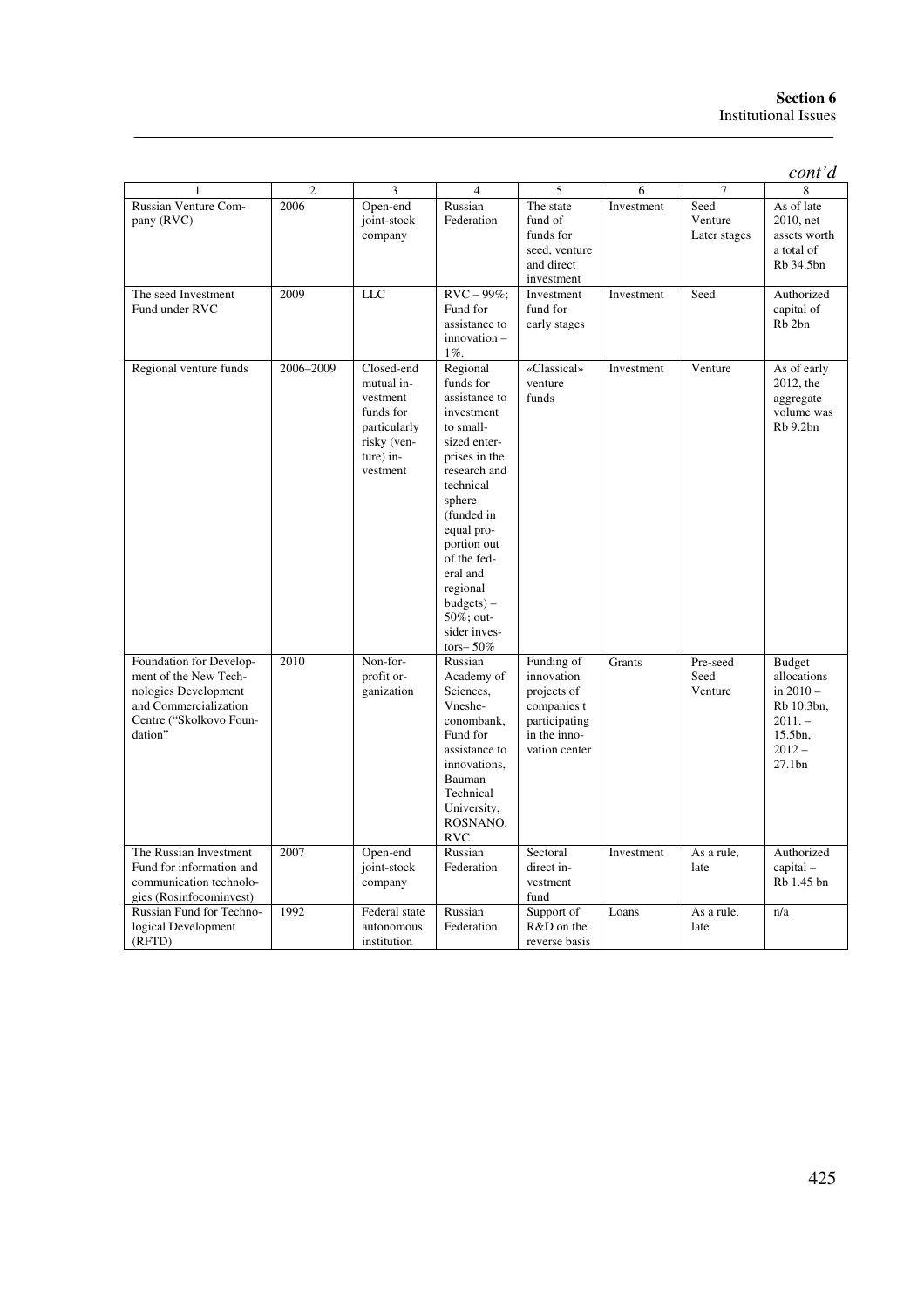#### **RUSSIAN ECONOMY IN 2011**

trends and outlooks

|                                                                                        |                |                                      |                       |                                                                                                                                                                     |                                                              |                                                   | $\text{cont'}d$                                                                                                                                                                                                                     |
|----------------------------------------------------------------------------------------|----------------|--------------------------------------|-----------------------|---------------------------------------------------------------------------------------------------------------------------------------------------------------------|--------------------------------------------------------------|---------------------------------------------------|-------------------------------------------------------------------------------------------------------------------------------------------------------------------------------------------------------------------------------------|
|                                                                                        | $\overline{2}$ | 3                                    | 4                     | 5                                                                                                                                                                   | 6                                                            | 7                                                 | 8                                                                                                                                                                                                                                   |
| <b>ROSNANO</b>                                                                         | 2007           | Open-end<br>joint-stock<br>company   | Russian<br>Federation | Financing of<br>innovation<br>companies,<br>venture and<br>investment<br>funds                                                                                      | Investment                                                   | Creation and<br>development<br>of produc-<br>tion | Net assets as of<br>June 2011-<br>Rb 61.3bn;<br>long-term<br>borrowings<br>(under state<br>$guarantees) -$<br>Rb 43bn; Rus-<br>sian Federa-<br>tion's contribu-<br>tion to the<br>authorized<br>capital in<br>$2011 -$<br>Rb 47.2bn |
| <b>Bank for Development</b><br>and Foreign Economic<br>Activity (Vnesheconom-<br>bank) | 2007*          | Public cor-<br>poration              | Russian<br>Federation | State devel-<br>opment<br>bank, in-<br>cluding<br>exercise of<br>support of<br>investment<br>projects                                                               | Loans, in-<br>vestment,<br>guarantees                        | As a rule,<br>late                                | As of late<br>$2010$ , assets<br>were worth a<br>total of<br>Rb 1,782.8bn                                                                                                                                                           |
| The state specialized<br>Russian export-import<br>bank (Roseximbank)                   | 1994           | Closed-end<br>joint-stock<br>company | Vneshe-<br>conombank  | Specialized<br>bank for<br>support of<br>export                                                                                                                     | Loans, guar-<br>antees                                       | As a rule,<br>late                                | Assets as of<br>October<br>$2011 -$<br>Rb 9.1bn                                                                                                                                                                                     |
| <b>Russian Bank for Small</b><br>and Medium Enterprises<br>Support (SME Bank)          | 1999           | Open-end<br>joint-stock<br>company   | Vneshe-<br>conombank  | Support to<br><b>SME</b><br>through<br>target fi-<br>nancing of<br>regional<br>partners<br>represented<br>by banks<br>and infra-<br>structure<br>organiza-<br>tions | Loans (incl.<br>microfinanc-<br>ing), leasing,<br>investment | As a rule,<br>late                                | Operational<br>assets as of<br>early 2012 -<br>Rb 103.9 bn                                                                                                                                                                          |
| Russian Fund for Direct<br>Investment (RFDI)                                           | 2011           | Open-end<br>joint-stock<br>company   | Vneshecono<br>mbank   | Large in-<br>vestment in<br>leading<br>domestic<br>corporations<br>in a propor-<br>tion equal to<br>foreign<br>institutional<br>investors'                          | Investment                                                   | As a rule,<br>late                                | Russian<br>Federation's<br>target con-<br>tribution to<br>Vneshe-<br>conom-<br>bank's in<br>$2011 -$<br>Rb 62.6bn.**                                                                                                                |
| Russian Agency for Ex-<br>port Credit and Invest-<br>ment Insurance (EXIAR)            | 2011           | Open-end<br>joint-stock<br>company   | Vnesheco-<br>nombank  | Insuring<br>Russian<br>exporters<br>and inves-<br>tors' busi-<br>ness and<br>;political<br>risks                                                                    | Insurance                                                    |                                                   | Authorized<br>$capital -$<br>Rb 30bn                                                                                                                                                                                                |

\* The year of creation of a public corporation by reorganization of the Bank for Foreign Economic Activity of the USSR, which had been operating in various forms since 1922.

\*\* It is planned that within next 5 years the Government will form the Fund's capital in a volume of USD 10bn. *Sources:* the development institutions' official web-pages, official reporting, federal acts on the federal budget.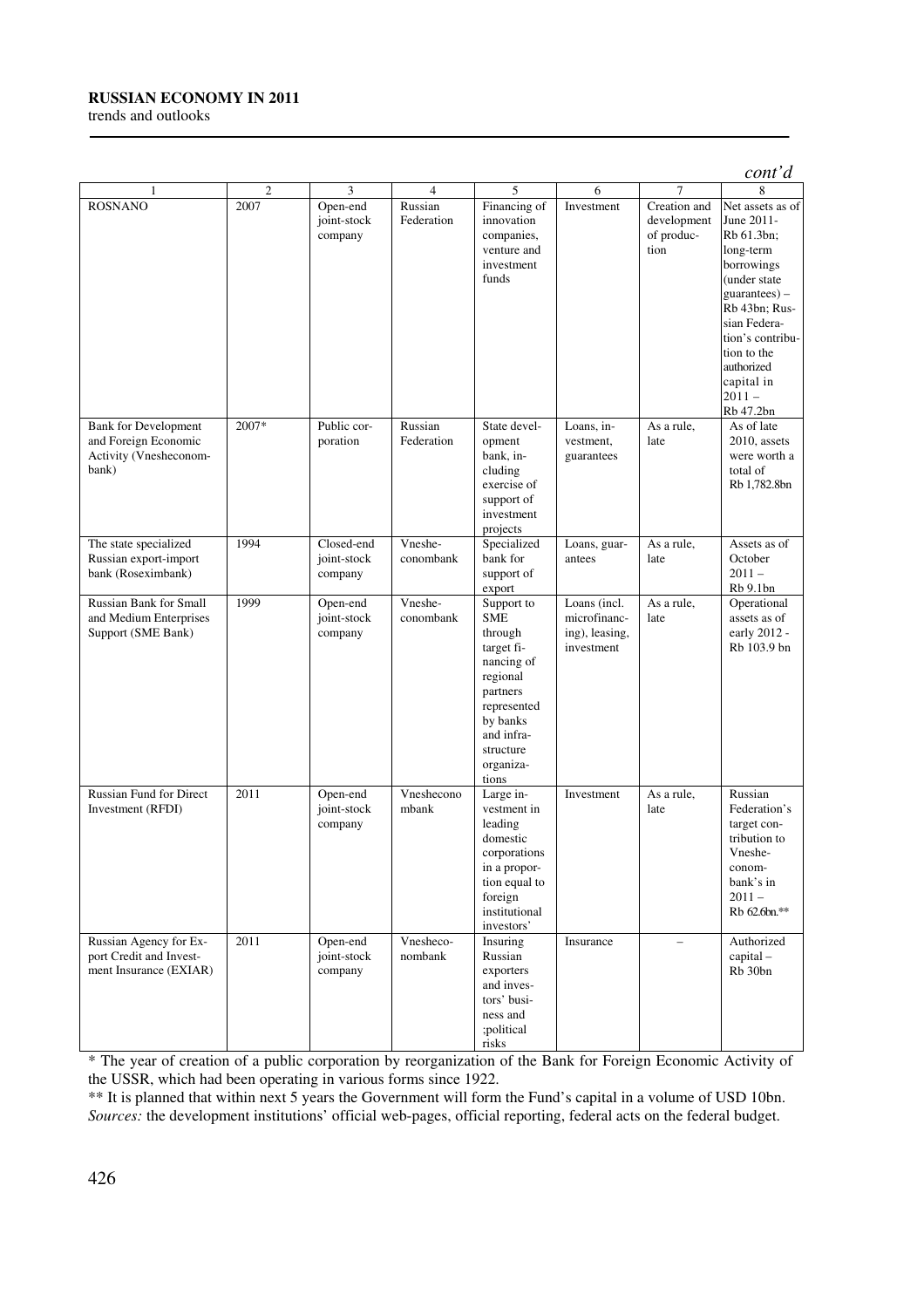# 6.3.2. The Development Institutions' Operational Objectives and Priorities, and Conditions of Projects Support

Whilst considering the totality of objectives developed for public financial development institutions (*Table 17*), it is worthwhile to note that most of them cite assistance to the public policy implementation in the respective area as a principal operational profile, while tasks and targets that complement it are likewise formulated very broadly. Notably, mission of some financial development institution stretches beyond the framework of delivery of solely financial services and outlines a broader sphere of their operations. This, the Fund for Assistant to Innovation is to help attract extrabudgetary investment in the area of small-sized innovationbased entrepreneurship, while RVC is tasked to deliver technological and consulting assistance to the innovation market agents and bolster the infrastructure supporting innovation clusters, as well as professionalism of participants in the innovation ecosystem and encouragement of demand for innovation corporations' produce.

Objectives of the two largest development institutions, Vnesheconombank and ROSNANO, are somewhat nonpareil ones and worth a particular notice. In case of Vnesheconombank, in addition to general objectives, targets and tasks for each of its major operational directions were set (including support of investment projects) in a very concrete form and with measures on their improvement. Meanwhile, ROSNANO's peculiarity lies in a fairly specific (at least, vis-à-vis other institutions) and very ambitious objective, namely, the being first strategy, as far as the global markets for nanotechnological projects are concerned.

*Table 17* 

| Develop-                                |                                                                                                                                                                                                                                                                                                                                                                                                                                                                                                                                                                                                                                                                                                                                                                                                                                                                                                                                                                                                                                                                                                                                                                                                                                                                                                                                                                                                                                                                                                                                                                                   |                                                                                                                                                                                                                                                                                                                                                                                                                                                                                                                                                                                           |
|-----------------------------------------|-----------------------------------------------------------------------------------------------------------------------------------------------------------------------------------------------------------------------------------------------------------------------------------------------------------------------------------------------------------------------------------------------------------------------------------------------------------------------------------------------------------------------------------------------------------------------------------------------------------------------------------------------------------------------------------------------------------------------------------------------------------------------------------------------------------------------------------------------------------------------------------------------------------------------------------------------------------------------------------------------------------------------------------------------------------------------------------------------------------------------------------------------------------------------------------------------------------------------------------------------------------------------------------------------------------------------------------------------------------------------------------------------------------------------------------------------------------------------------------------------------------------------------------------------------------------------------------|-------------------------------------------------------------------------------------------------------------------------------------------------------------------------------------------------------------------------------------------------------------------------------------------------------------------------------------------------------------------------------------------------------------------------------------------------------------------------------------------------------------------------------------------------------------------------------------------|
| ment institu-                           | <b>Objectives</b>                                                                                                                                                                                                                                                                                                                                                                                                                                                                                                                                                                                                                                                                                                                                                                                                                                                                                                                                                                                                                                                                                                                                                                                                                                                                                                                                                                                                                                                                                                                                                                 | Sectoral and/or subject-wise priorities                                                                                                                                                                                                                                                                                                                                                                                                                                                                                                                                                   |
| tion                                    |                                                                                                                                                                                                                                                                                                                                                                                                                                                                                                                                                                                                                                                                                                                                                                                                                                                                                                                                                                                                                                                                                                                                                                                                                                                                                                                                                                                                                                                                                                                                                                                   |                                                                                                                                                                                                                                                                                                                                                                                                                                                                                                                                                                                           |
|                                         | $\mathfrak{D}$                                                                                                                                                                                                                                                                                                                                                                                                                                                                                                                                                                                                                                                                                                                                                                                                                                                                                                                                                                                                                                                                                                                                                                                                                                                                                                                                                                                                                                                                                                                                                                    | 3                                                                                                                                                                                                                                                                                                                                                                                                                                                                                                                                                                                         |
| Fund for<br>assistance to<br>innovation | Mission: assistance to implementation of the state scientific-technical policy<br>and bottom-up research projects, efficient employment of the scientific-<br>technical capacity and engagement of scientific and technical achievements<br>in the production sphere to bolster development of small forms of enter-<br>prises in the scientific-technical sphere, whose operations imply practical<br>introduction (development) of intellectual deliverables, - small-sized inno-<br>vation entrepreneurship agents, the innovation infrastructure, generation of<br>job opportunities for an efficient building on the existing national scientific<br>and technical potential.<br>Tasks:<br>Implementation of the public policy on development and support of<br>small-sized enterprises in the scientific-technical sphere;<br>Delivery of a direct financial, information and other support to small-<br>sized innovation enterprises which implement projects on development of<br>new kinds of science-intensive products and technologies on the basis of<br>belonging to them intellectual property;<br>Creation and bolstering of the infrastructure of support of small-sized<br>innovation-based entrepreneurship;<br>Assistance to generation of new job opportunities for an efficient build-<br>ing on the existing national scientific and technical potential;<br>Attraction of extrabudgetary investment in the sphere of small sized<br>innovation-based entrepreneurship;<br>Cadres training (including engagement of the youth in innovation<br>activities) | In the frame of the «Start» program:<br>• 5 thematic directions:<br>IT:<br>$\overline{\phantom{0}}$<br>Medicine of the future:<br>Modern materials and technologies of<br>their development;<br>New devices and apps;<br>biotechnology;<br>• 80 sub-directions<br>In the frame of the «Development» pro-<br>gram:<br>Sub-program in the energy-saving<br>sphere («Energo»);<br>Sub-program in the sphere of diag-<br>nostics, prevention and treatment of the<br>most socially significant diseases<br>$(*\text{Frana}$ <sub>2</sub> );<br>Sub-program in the IT sphere $(\&\text{Soft})$ |

#### **Operational Objectives, Tasks and Priorities of Development Instutions**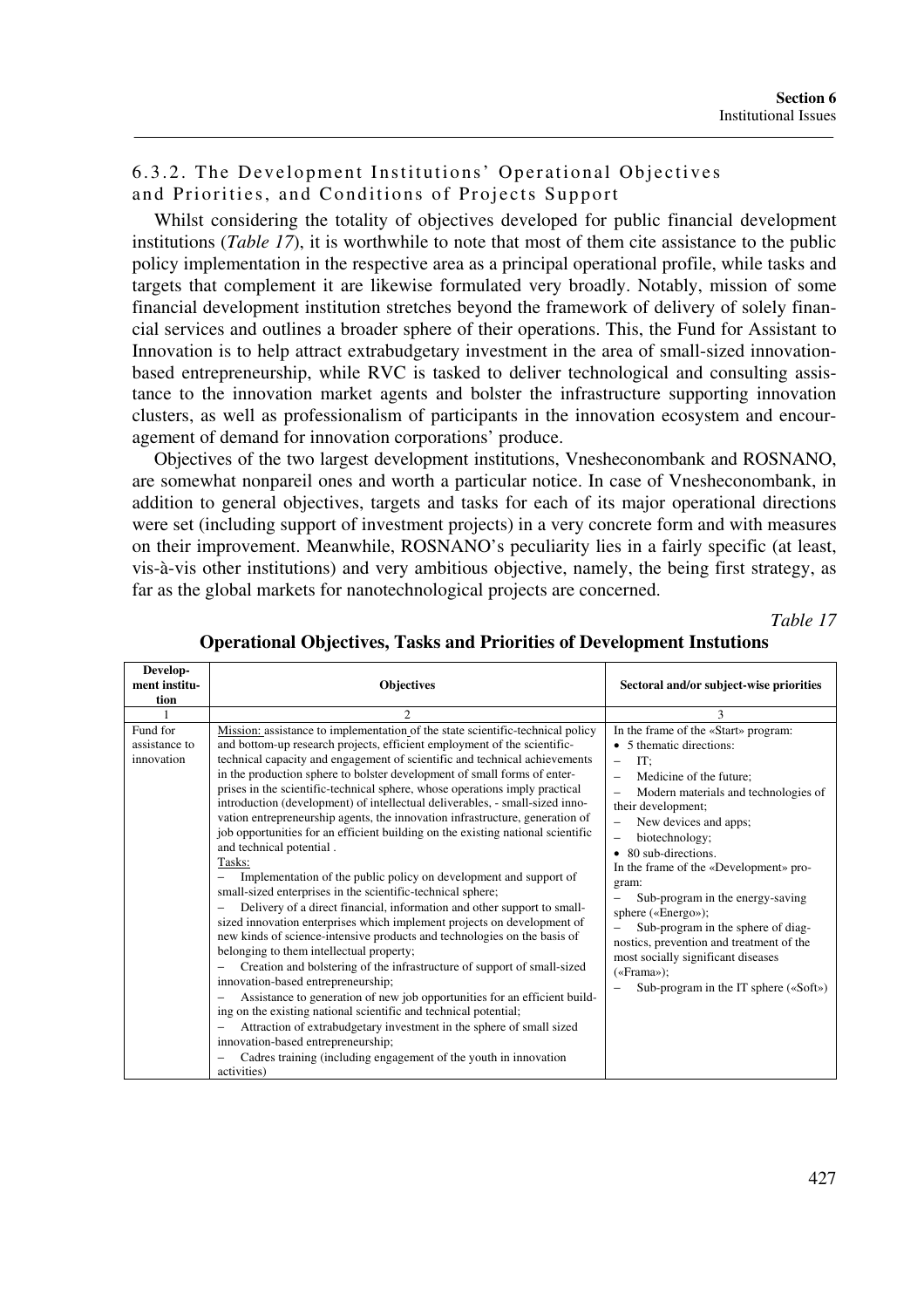#### **RUSSIAN ECONOMY IN 2011**

trends and outlooks

#### *cont'd*

| 1                             | $\overline{2}$                                                                                                                                                                                                                                                                                                                                                                                                                                                                                                                                                                                                                                                                                                                                                                                                                                                                                                                                                                                                                                                                                                                                                                                                                                                                                                                                                                                                                                                                                                                                                                                                                                                                                                                                                                                                                                                                                                                                                                                                                                                                                                                                                                                                                                                                                                                                                                                                                                                                                                                                                                                        | 3                                                                                                                                                                                                                                                                                                                                                                                                                                                                                                                                                                                                                                                                                                                                                                               |
|-------------------------------|-------------------------------------------------------------------------------------------------------------------------------------------------------------------------------------------------------------------------------------------------------------------------------------------------------------------------------------------------------------------------------------------------------------------------------------------------------------------------------------------------------------------------------------------------------------------------------------------------------------------------------------------------------------------------------------------------------------------------------------------------------------------------------------------------------------------------------------------------------------------------------------------------------------------------------------------------------------------------------------------------------------------------------------------------------------------------------------------------------------------------------------------------------------------------------------------------------------------------------------------------------------------------------------------------------------------------------------------------------------------------------------------------------------------------------------------------------------------------------------------------------------------------------------------------------------------------------------------------------------------------------------------------------------------------------------------------------------------------------------------------------------------------------------------------------------------------------------------------------------------------------------------------------------------------------------------------------------------------------------------------------------------------------------------------------------------------------------------------------------------------------------------------------------------------------------------------------------------------------------------------------------------------------------------------------------------------------------------------------------------------------------------------------------------------------------------------------------------------------------------------------------------------------------------------------------------------------------------------------|---------------------------------------------------------------------------------------------------------------------------------------------------------------------------------------------------------------------------------------------------------------------------------------------------------------------------------------------------------------------------------------------------------------------------------------------------------------------------------------------------------------------------------------------------------------------------------------------------------------------------------------------------------------------------------------------------------------------------------------------------------------------------------|
| Russian<br>Venture<br>Company | Mission: ensuring an accelerated unfolding of an efficient and competitive<br>on a global scale national innovation system by creating a self-developing<br>venture industry in interaction with other development institutions with the<br>help of engagement of private venture capital, bolstering innovation-based<br>entrepreneurship and technological business expertise and mobilizing hu-<br>man capital in Russia.<br>Purpose: assistance to implementation of the public policy in the sphere of<br>development of Russian innovation industry and the innovation market's<br>infrastructure, shaping up a system of Russia's own venture investment<br>industry, creation of infrastructure for the innovation-venture ecosystem and<br>encouragement of its expansion, giving a fillip to demand for innovation<br>companies, and generation of profits from business operations.<br>Strategic objectives for the period through 2020.: ensuring an unfolding of<br>an independently developing venture industry and innovation-technical<br>entrepreneurship.<br>Tasks:<br>Integration into global technological chains and support of export of<br>$\equiv$<br>innovation products;<br>Attraction of international investment resources in a "cash-and-<br>$\qquad \qquad -$<br>expertise" form to fund Russian innovation industry;<br>Improvement of innovation Russian companies' investment attractive-<br>$\qquad \qquad -$<br>ness; assistance to increase in the number and enhancement of the quality of<br>technological investors at all stages of the venture investing process;<br>Communication for the Russian market for innovation, technical and<br>consulting assistance to innovation market agents particularly by organizing<br>workshops, conferences, symposia and roundtables;<br>Bolstering the back-end infrastructure of innovation clusters, compa-<br>nies at early stages of venture financing and corporations rendering univer-<br>sal services to innovation firms;<br>Bolstering professionalism of the innovation ecosystem agents, encour-<br>agement of demand for innovation corporations' products; promotion of<br>innovation-entrepreneurial, scientific-technical and invention, venture in-<br>vestment activities, in particular, by assisting to creation and advancement<br>of professional contests and awards.<br>Main tasks for the period through 2020: engagement of private venture<br>capital in development of venture entrepreneurship and assistance in crea-<br>tion of the institutional and sectoral venture infrastructure | Venture funds with participation of RVC:<br>Current priority directions of develop-<br>$\bullet$<br>ment of science, technologies and technics<br>of the Russian Federation:<br>Security and countering terrorism;<br>$\qquad \qquad -$<br>The nanosystem industry;<br>ICT systems;<br>$\qquad \qquad -$<br>Life sciences;<br>$\overline{\phantom{0}}$<br>Promising kinds of arms, military and<br>special equipment<br>Rational natural management;<br>$\qquad \qquad -$<br>Transportation and space systems;<br>$\qquad \qquad -$<br>Energy efficiency, energy saving,<br>$\overline{a}$<br>nuclear energy;<br>• List of critical technologies of Russian<br>Federation (27 titles therein).<br>The RVC's biofund: biotechnological,<br>pharmaceutical and medical industries |
| The RVC's<br>seed fund        | Tasks:<br>Boosting advancement of the national sector of seed investment under<br>-<br>the venture financing industry;<br>Boosting a venture partner network for seed investment funds for the<br>-<br>sake of a maximum engagement of professional managers, experts and<br>business angels in the process of creation of new technological companies;<br>Generation of conditions for shaping up an continuous flow of transac-<br>tions into venture funds, including those established with participation of<br>the JSC RVC's funds;<br>A significant increase in the number and quality of small-sized techno-<br>logical businesses consequently claiming for receipt of venture investors<br>and early-stage funds' investment                                                                                                                                                                                                                                                                                                                                                                                                                                                                                                                                                                                                                                                                                                                                                                                                                                                                                                                                                                                                                                                                                                                                                                                                                                                                                                                                                                                                                                                                                                                                                                                                                                                                                                                                                                                                                                                                 | Priority directions of development of<br>science, technologies and technics (see<br>above);<br>The list of critical technologies of Russian<br>Federation                                                                                                                                                                                                                                                                                                                                                                                                                                                                                                                                                                                                                       |
| Skolkovo<br>Fund              | Shaping up a full cycle of innovation process, including education and<br>research, development efforts and commodization of their deliverables                                                                                                                                                                                                                                                                                                                                                                                                                                                                                                                                                                                                                                                                                                                                                                                                                                                                                                                                                                                                                                                                                                                                                                                                                                                                                                                                                                                                                                                                                                                                                                                                                                                                                                                                                                                                                                                                                                                                                                                                                                                                                                                                                                                                                                                                                                                                                                                                                                                       | Priority directions of modernization and<br>technological advancement of Russia's<br>economy ("President's Priorities"):<br>Energy efficiency and energy saving;<br>$\qquad \qquad -$<br>Nuclear technologies;<br>$\qquad \qquad -$<br>Space technologies, telecommunica-<br>$\qquad \qquad -$<br>tions and navigation systems;<br>Medical technologies;<br>Strategic computer technologies and<br>software                                                                                                                                                                                                                                                                                                                                                                     |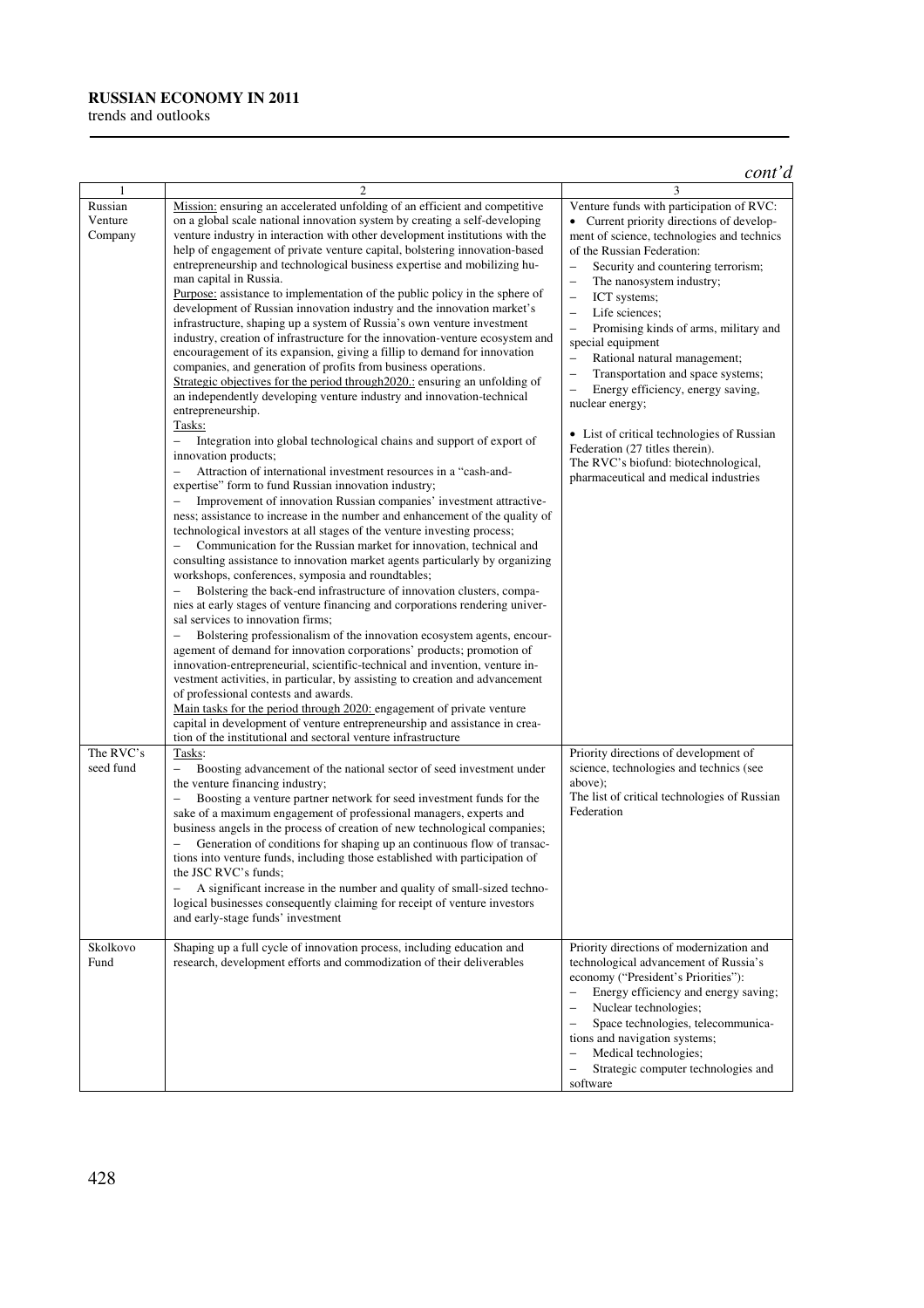|                       |                                                                                                                                                                                                                                                                                                                                                                                                                                                                                                                                                                                                                                                                                                                                                                                                                                                                                                                                                                                                                                                                             | cont'd                                                                                                                                                                                                                                                                                                                                                                                                                                                                                                                                                                                                                                                                                                                                                                                                                                    |
|-----------------------|-----------------------------------------------------------------------------------------------------------------------------------------------------------------------------------------------------------------------------------------------------------------------------------------------------------------------------------------------------------------------------------------------------------------------------------------------------------------------------------------------------------------------------------------------------------------------------------------------------------------------------------------------------------------------------------------------------------------------------------------------------------------------------------------------------------------------------------------------------------------------------------------------------------------------------------------------------------------------------------------------------------------------------------------------------------------------------|-------------------------------------------------------------------------------------------------------------------------------------------------------------------------------------------------------------------------------------------------------------------------------------------------------------------------------------------------------------------------------------------------------------------------------------------------------------------------------------------------------------------------------------------------------------------------------------------------------------------------------------------------------------------------------------------------------------------------------------------------------------------------------------------------------------------------------------------|
|                       | 2                                                                                                                                                                                                                                                                                                                                                                                                                                                                                                                                                                                                                                                                                                                                                                                                                                                                                                                                                                                                                                                                           | 3                                                                                                                                                                                                                                                                                                                                                                                                                                                                                                                                                                                                                                                                                                                                                                                                                                         |
| Rosinfo-<br>cominvest | Purposes:<br>$\overline{\phantom{0}}$<br>Facilitation of access to financial resources for the most promising Hi-<br>Tech and rapidly expanding companies of small and medium-sized capitali-<br>zation in the ICT sphere;<br>Boosting attractiveness of ICT organizations in the eyes of potential<br>$\overline{\phantom{0}}$<br>investors through the Fund's participation in their authorized capital and<br>management;<br>$\qquad \qquad -$<br>Attraction of domestic and foreign investment to secure production and<br>technological cooperation between domestic and foreign enterprises of the<br>ICT sector, development of mutually complementary and supplier/consumer<br>production;<br>Assistance to bolstering Russian ICT companies' investment activity<br>with respect to attraction of foreign investment in Hi-Tech sectors of Rus-<br>sia's economy.<br>Exclusive operational profile: investing assets in objects referenced to<br>in the investment declaration (certain kinds and categories of securities,<br>cash on bank accounts and deposits) | ICT                                                                                                                                                                                                                                                                                                                                                                                                                                                                                                                                                                                                                                                                                                                                                                                                                                       |
| <b>RFTD</b>           | Purpose: assistance to implementation of the public policy in the sphere of<br>scientific, research and technical and innovation activity.<br>Object of activity: securing provision of financial support to Russian or-<br>ganizations implementing scientific, scientific-technical and innovation<br>projects, including those in the frame of international research and technical<br>cooperation.                                                                                                                                                                                                                                                                                                                                                                                                                                                                                                                                                                                                                                                                      | Technological platforms, including, pri-<br>marily:<br>medicine of the future;<br>bioindustry and bioresources;<br>bioenergy production;<br>$\overline{\phantom{0}}$<br>innovation laser, optical and opto-<br>$\overline{\phantom{0}}$<br>electronic technologies – photonics;<br>environmentally friendly high-<br>efficiency thermal power;<br>cutting-edge renewable energy tech-<br>nologies;<br>$\overline{\phantom{0}}$<br>small-sized distributed energy produc-<br>tion;<br>metallurgy materials and<br>technologies;<br>technological platform for solid min-<br>erals:<br>carbohydrates production and use;<br>intense processing of carbohydrate<br>$\overline{\phantom{0}}$<br>resources;<br>ocean development;<br>green growth technologies.<br>Priority directions of research, technolo-<br>gies and technics (see above) |
| <b>ROSNANO</b>        | Mission: assistance to implementation of the public policy aiming at having<br>Russia joined the group of leading nations in the nanotechnology area.<br>Purposes:<br>assistance to implementation of the public policy in the sphere of es-<br>tablishment and development of the nanoindustry and the respective inno-<br>vation infrastructure;<br>financing investment nanotechnology production projects;<br>$\qquad \qquad -$<br>building technological chains securing the rise of new production units<br>$\overline{\phantom{0}}$<br>in the nanoindustry area in the territory of Russian Federation;<br>Generation of profit in the course of implementation of the above pur-<br>$\qquad \qquad -$<br>poses.<br>Main objective: Russia winning leading positions on global markets for<br>nanotechnological products.<br>Main purposes: securing commodization of the nanoindustry's R&D and<br>coordination of innovation activities in the sohere of nanoindustry.<br>Main vehicle: investment projects                                                        | Nanotechnologies                                                                                                                                                                                                                                                                                                                                                                                                                                                                                                                                                                                                                                                                                                                                                                                                                          |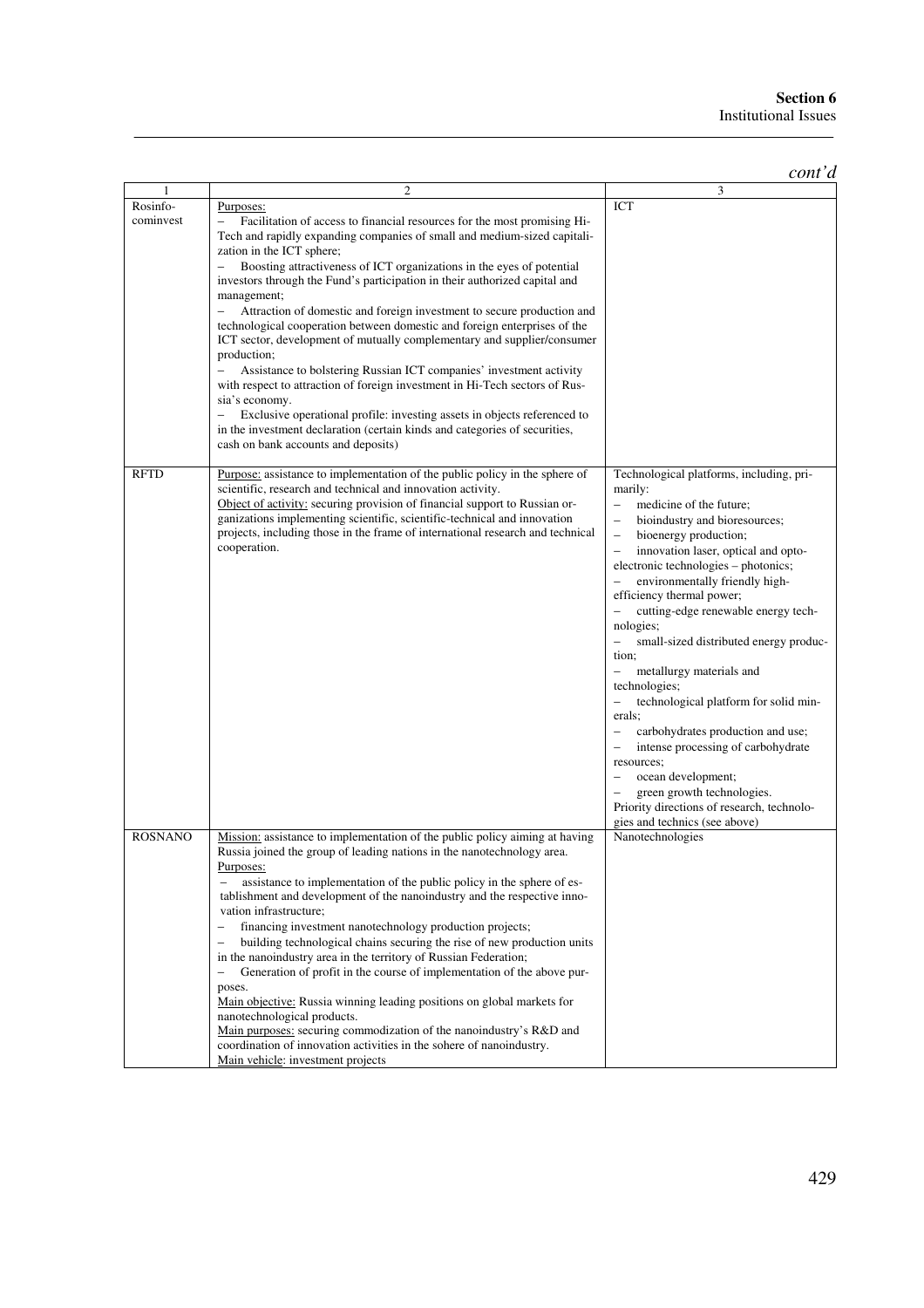#### **RUSSIAN ECONOMY IN 2011**

trends and outlooks

|             |                                                                                                                                                        | cont'd                                                                          |
|-------------|--------------------------------------------------------------------------------------------------------------------------------------------------------|---------------------------------------------------------------------------------|
|             | 2                                                                                                                                                      | 3                                                                               |
| Vhesheco-   | Mission: the national development bank, assisting to implementation of the                                                                             | Sectoral priorities:                                                            |
| nombank     | public socio-economic policy, bolstering the national economy's competi-                                                                               | aircraft engineering and aerospace<br>$\qquad \qquad -$                         |
|             | tiveness and its innovation-based modernization.<br>Purpose: securing an increase in competitiveness of the Russian Federa-                            | complex;<br>$\qquad \qquad -$                                                   |
|             | tion's economy, its diversification, encouragement of investment activity by                                                                           | ship-building;<br>electronics industry;<br>$\overline{\phantom{0}}$             |
|             | exercising investment, foreign economic, insurance, consulting and other                                                                               | nuclear sector, including nuclear<br>$\overline{\phantom{0}}$                   |
|             | provided for by law activities with regard to implementation of projects                                                                               | energy;                                                                         |
|             | both in Russian Federation and overseas, including those with participation                                                                            | $\overline{a}$<br>transport, special and power machine                          |
|             | of foreign capital, aiming at bolstering infrastructure, innovation, special                                                                           | building;                                                                       |
|             | economic zones, environment protection, support of export of Russian                                                                                   | metallurgy (production of special<br>$\qquad \qquad -$                          |
|             | products, works and services, and support of small-and medium-sized en-<br>trepreneurship.                                                             | kinds of steel);                                                                |
|             | Strategic objective for the period through 2015: boosting the activity on                                                                              | wood-working industry;<br>$\qquad \qquad -$                                     |
|             | securing a sustained innovation socio-economic development of Russian                                                                                  | defense-industrial complex;<br>$\overline{\phantom{0}}$                         |
|             | Federation on the basis of the national economy's modernization and in-                                                                                | agroindustrial complex;<br>$\overline{\phantom{0}}$<br>$\overline{\phantom{0}}$ |
|             | creasing competitiveness. Implementation of this objective requires a con-                                                                             | strategic computing technologies and<br>software;                               |
|             | siderable increase in the volume of financing of investment projects, expan-                                                                           | ICT;<br>$\overline{\phantom{0}}$                                                |
|             | sion of support of export of Hi-Tech products and implementation of<br>support programs for SME, as well as introduction of best practices with        | Medical technics and pharmaceutical<br>$\overline{\phantom{0}}$                 |
|             | regard to project development and management.                                                                                                          | sector.                                                                         |
|             | The Bank's contribution to solving the government's task of the national                                                                               | Priority directions of modernization and                                        |
|             | economy modernization requires an increase in its credit portfolio of the                                                                              | technological advancement of Russia's                                           |
|             | share of loans associated with the funding of investment projects.                                                                                     | economy (the "Presidential priorities", see                                     |
|             | Strategic objective in the area of contribution to implementation of invest-                                                                           | above)                                                                          |
|             | ment projects: boosting the volume of financing of investment projects                                                                                 |                                                                                 |
|             | across major avenues and sectoral priorities.<br>To implement this objective the Bank will need to tackle the following                                |                                                                                 |
|             | tasks:                                                                                                                                                 |                                                                                 |
|             | To ensure a greater efficiency of investment projects to implementation<br>$\qquad \qquad -$                                                           |                                                                                 |
|             | of which the Bank contributes, including improvement of internal docu-                                                                                 |                                                                                 |
|             | ments with respect to project evaluation and selection;                                                                                                |                                                                                 |
|             | To improve the system of control over implementation of investment<br>$\overline{\phantom{0}}$                                                         |                                                                                 |
|             | projects (including, inter alia, with respect to financial monitoring, monitor-                                                                        |                                                                                 |
|             | ing of progress in projects implementation and their efficiency);<br>$\equiv$<br>To render assistance to organizations in preparation of project docu- |                                                                                 |
|             | mentation in accordance with the Bank's requirements;                                                                                                  |                                                                                 |
|             | $\overline{\phantom{0}}$<br>To create private equity funds and specialized sectoral investment                                                         |                                                                                 |
|             | funds to attract the domestic and foreign capital;                                                                                                     |                                                                                 |
|             | To expand the range of instruments of the Bank's contribution to im-<br>$\overline{\phantom{0}}$                                                       |                                                                                 |
|             | plementation of investment projects by creating development corporations                                                                               |                                                                                 |
|             | and funds                                                                                                                                              |                                                                                 |
| Roseximbank | Purpose: implementation of the public policy of supporting and encourag-                                                                               | The manufacturing sector                                                        |
|             | ing the national export, creation of import-substituting production and assis-<br>tance in attraction of investment into Russia's economy.             |                                                                                 |
|             | In its capacity of an agent of the RF Government with regard to extension                                                                              |                                                                                 |
|             | of the state financial support to Russian exports the Bank is responsible for                                                                          |                                                                                 |
|             | the following tasks:                                                                                                                                   |                                                                                 |
|             | Pursuance of the state policy in the area of guarantee-based support of Rus-                                                                           |                                                                                 |
|             | sian exports oriented towards solidification of Russian exporters' standing                                                                            |                                                                                 |
|             | competition-wise on traditional markets of developing and the CIS coun-<br>tries;                                                                      |                                                                                 |
|             | Rendering assistance to Russian exporters with regard to marketing their                                                                               |                                                                                 |
|             | industrial products;                                                                                                                                   |                                                                                 |
|             | Granting Russian exporters access to long-term loans, including pre-export                                                                             |                                                                                 |
|             | lending at minimal market rates.                                                                                                                       |                                                                                 |
|             | The Bank's operation as the RF Government's agent with regard to state                                                                                 |                                                                                 |
|             | support of exports should help:<br>Boost the number of national exporters and countries wherein their                                                  |                                                                                 |
|             | supply their products;                                                                                                                                 |                                                                                 |
|             | Promote Russian companies' competitiveness on the global market;<br>÷                                                                                  |                                                                                 |
|             | Create import-substituting production units, including innovation ones;                                                                                |                                                                                 |
|             | Attraction of investment in Russia's economy;<br>$\overline{\phantom{0}}$                                                                              |                                                                                 |
|             | Generation job opportunities in the country                                                                                                            |                                                                                 |
|             |                                                                                                                                                        |                                                                                 |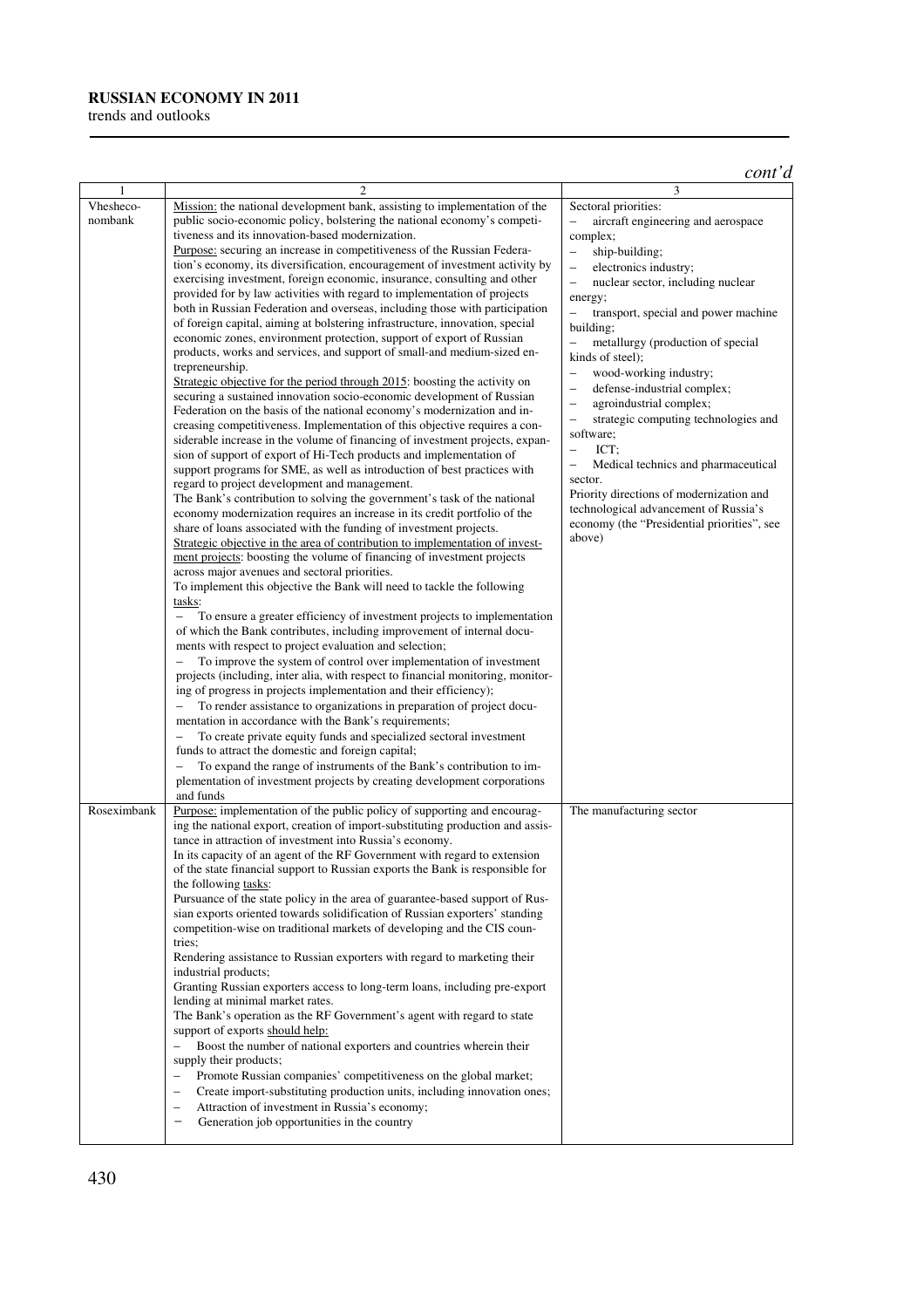|                 |                                                                                                                                                                                                                                                                                                                                                                                                                                                                                                                                                                                                                                                                                                                                                                                                                                                                                                                                                                                                                                                                                     | cont'd                                                                                                                                                                                                                                                                                                                                                                                                                             |
|-----------------|-------------------------------------------------------------------------------------------------------------------------------------------------------------------------------------------------------------------------------------------------------------------------------------------------------------------------------------------------------------------------------------------------------------------------------------------------------------------------------------------------------------------------------------------------------------------------------------------------------------------------------------------------------------------------------------------------------------------------------------------------------------------------------------------------------------------------------------------------------------------------------------------------------------------------------------------------------------------------------------------------------------------------------------------------------------------------------------|------------------------------------------------------------------------------------------------------------------------------------------------------------------------------------------------------------------------------------------------------------------------------------------------------------------------------------------------------------------------------------------------------------------------------------|
|                 |                                                                                                                                                                                                                                                                                                                                                                                                                                                                                                                                                                                                                                                                                                                                                                                                                                                                                                                                                                                                                                                                                     | 3                                                                                                                                                                                                                                                                                                                                                                                                                                  |
| <b>SME Bank</b> | Strategic objective in the area of support of SME: expansion of the financial<br>support of development of SME agents for the sake of diversification of the<br>economy's structure, increase in employment, bolstering self-employment<br>growth in GDP, boosting tax revenues, emergence of the middle class.<br>Tasks in the area of support of SME:<br>Ensuring equal opportunities to small- and medium-sized businesses to<br>medium- and long term financial resources throughout the territory of Rus-<br>sian Federation, including resource-scarce regions in the first place;<br>Organization of financial support to production corporations in the first<br>place, as well as those implementing innovation and Hi-Tech projects, thus<br>promoting changes in the sectoral structure of the lending;<br>Funding development of the support infrastructure for small-and me-<br>dium-sized businesses (microlenders, business incubators, leasing compa-<br>nies, regional funds of support of MSE, technoparks, multifunctional busi-<br>ness centers for MSEs, etc.) | Primarily production sector                                                                                                                                                                                                                                                                                                                                                                                                        |
| <b>RFDI</b>     | Mission, values:<br>Maximization of return on investment to secure a greater corporations'<br>efficiency, generation of job opportunities and promotion of the economy's<br>competitiveness;<br>Assistance in modernization of Russian economy;<br>$\qquad \qquad -$<br>Ensuring the foreign investment inflow;<br>$\qquad \qquad -$<br>Ensuring the inflow of the most advanced technologies and the best<br>$\overline{\phantom{0}}$<br>cadres into Russia:<br>Ensuring transparency of the corporate governance procedures                                                                                                                                                                                                                                                                                                                                                                                                                                                                                                                                                       | Fundamental sectors of modernization:<br>Advanced processing of mineral<br>resources;<br>Technological development of critical<br>$\overline{\phantom{0}}$<br>deposits;<br>Agriculture and food retail;<br>House construction and construction<br>materials:<br>Transport and logistics.<br>Priority directions of modernization and<br>technological development of Russia's<br>economy («Presidential priorities», see<br>above) |
| <b>EXIAR</b>    | Objective: support of national exports and investment outside of Russia<br>across the following directions:<br>Insuring of export loans from entrepreneurial (business) and political<br>$\qquad \qquad -$<br>risks;<br>Insuring Russian investments to overseas from political risks.<br>$\qquad \qquad -$<br>Tasks:<br>Marketing Russian export of equipment and technologies;<br>$\qquad \qquad -$<br>Monitoring and insurance support of national exporters on new and<br>risky markets overseas;<br>Design and introduction of a modern system of financial support of<br>$\overline{\phantom{0}}$<br>export under the Agency's insurance coverage;<br>Increase in transparency of Russian export transactions and interna-<br>tional investment                                                                                                                                                                                                                                                                                                                               |                                                                                                                                                                                                                                                                                                                                                                                                                                    |

*Sources:* statutory and other title documents, including development institutions' internal documents, approved strategies and development programs, the development institutions' official homepages.

The development institutions' current operational priorities appear fairly versatile, having different nature and "origin" and, generally speaking, they raise some questions. More specifically, in accordance with the statute on investment policy of the Russian Venture Company, venture funds in which creation it participates and the Fund for Seed Investment should follow in their operations officially set priority directions of development of research, technologies and technics, and the list of critical technologies of Russian Federation; investments made by Skolkovo Foundation should be consistent the with priority directions of modernization and technological development set by the RF President; the "Start" program operated by the Fund for Assistance to Innovation provides for technological "framework" (a fairly big one, *apropos*) set by the Fund itself. That said, there are serious doubts about appropriateness of employment of any priorities and restrictions at the stage of seed – and even more so – preseed financing.

At this point, it is worth noting a fairly peculiar prioritization scheme devised by the Russian Fund for Technological Development. The Fund focuses on support of projects matching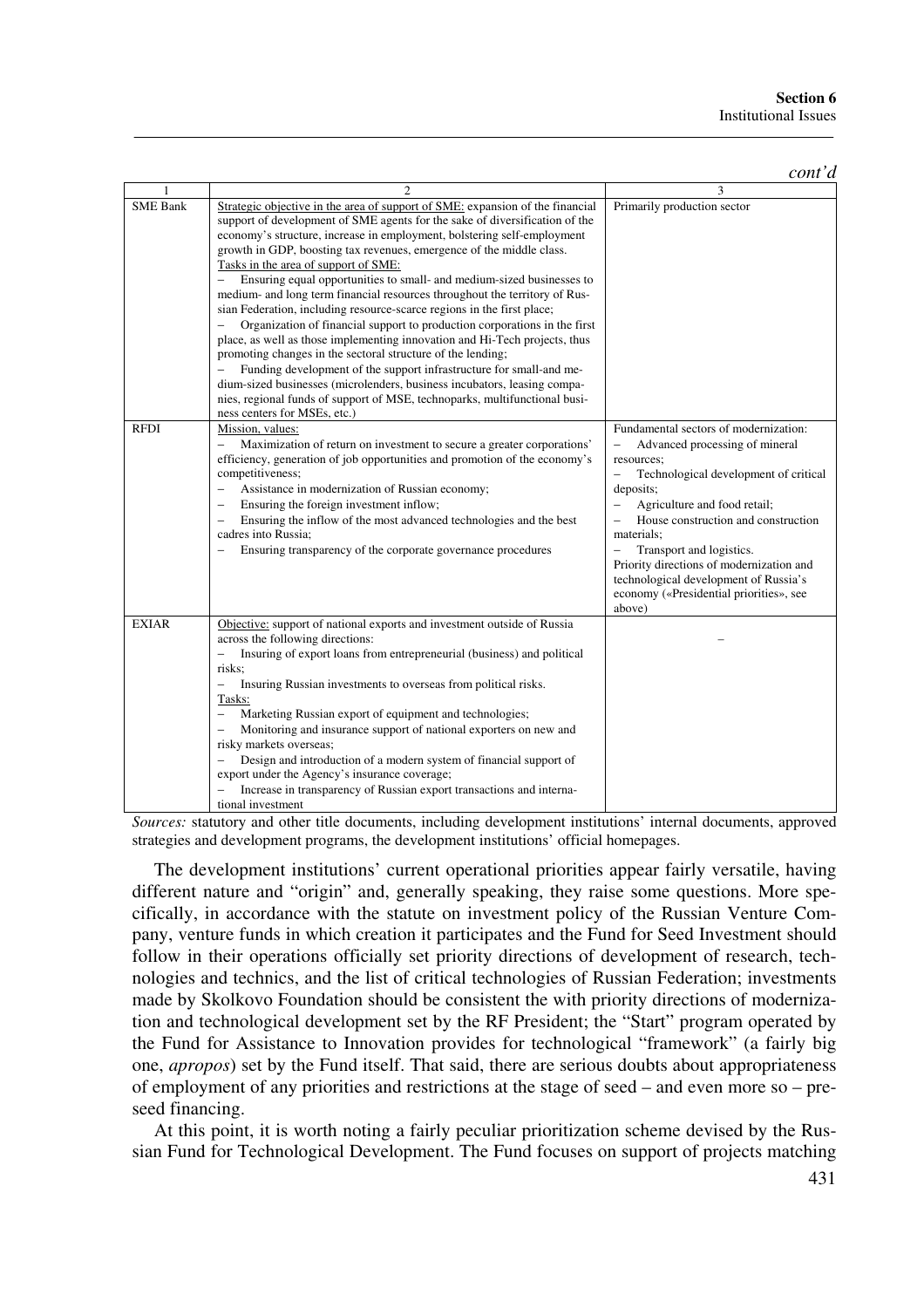respective approved technological platforms and, primarily, those related to technologies of live systems, future energy engineering and rational environmental management. Vensheconombank centers on sectoral priorities which encompass practically all major manufacturing industries. Meanwhile, it is only one of them, namely, metallurgy for which a priority was identified, that is, a relatively narrow segment of special steel production, with no meticulously identified priorities for the other sectors. Lastly, a range of development institutions have a clear technological specialization (ROSNANO- nanoindustry, Rosinfocominvest – ICT, RVC's Biofund – bioindustry and pharmaceuticals), but it is not clear why other Hi-Tech sectors have thus far been neglected in this respect.

In all, the current system of development institutions' priorities cannot be viewed as a sufficiently consistent. Quite opposite, it appears even "spontaneous", with no general layout or ideology underpinning it.

While considering the current requirements to quantitative parameters of supported companies and projects (*Table 18*) it should be noted a drawback of the current development institutions system, as follows: it does not appear to a sufficient degree oriented toward supporting mid-size projects worth in the region between several hundred million and one billion Rubles. It is only ROSNANO which can afford to support such projects (provided they are directly associated with the nanotechnology sphere), and so can some of RVC's venture funds. As to other development institutions, they center on either bigger, or smaller projects. The SME Bank's operations nominally focus on small- and medium-sized businesses, but due to the effective caps on volume of funding (Rb 150mn for innovation and modernization projects and Rb 60mn – for all other projects), they largely center on support of small-sized businesses.

*Table 18* 

|                                                                   |                     | <b>Characteristics of supported companies</b> |                                     |                                                              | <b>Characteristics of supported projects</b>                                      |                                     |                                                                                         |
|-------------------------------------------------------------------|---------------------|-----------------------------------------------|-------------------------------------|--------------------------------------------------------------|-----------------------------------------------------------------------------------|-------------------------------------|-----------------------------------------------------------------------------------------|
| <b>Development</b><br>institutions                                | Forms of<br>support | «Age», as<br>vears <sup>a</sup>               | Number of<br>employees <sup>a</sup> | Volume of<br>revenues<br>(income) as<br>$Rb$ mn <sup>a</sup> | Volume of<br>support, as<br>Rb mn                                                 | <b>Term of</b><br>support,<br>years | $Co-$<br>financing, as<br>$\%$                                                          |
|                                                                   | $\mathfrak{2}$      | 3                                             | 4                                   | 5                                                            | 6                                                                                 | 7                                   | 8                                                                                       |
| Fund for assis-<br>tance to innnova-<br>tion ("Start"<br>program) | <b>Grants</b>       | Up to $2$                                     | No more than<br>100                 | Up to $0.3$                                                  | Year $I - up$ to<br>1:<br>Year $II - up$<br>to $2$ ;<br>Year $III - up$<br>to $3$ | $1 - 3$                             | Year $I - 0$ ;<br>Year $II - no$<br>less than $50$ ;<br>Year $III - no$<br>less than 50 |
| RVC's Fund of<br>Seed Investment                                  | Investment          | No more<br>than $3$                           |                                     | No more<br>than $10$                                         | Up to $25$                                                                        | $1 - 5$                             | No less than<br>25                                                                      |
| Skolkovo Foun-<br>dation                                          | Grants              |                                               |                                     |                                                              | $1,5 - 300$                                                                       | Up to $10^b$                        | $0 - 75$                                                                                |
| Regional venture<br>funds                                         | Investment          |                                               | Up to $250$                         | Up to $1000$                                                 | Up to $36-$<br>120 <sup>c</sup>                                                   | Up to $7d$                          | $25 - 75$                                                                               |
| RVC's Venture<br>funds                                            | Investment          |                                               |                                     | No more<br>than 75                                           | Up to $300-$<br>1000                                                              | Up to $5-10$                        |                                                                                         |
| RVC's biofund                                                     | Investment          |                                               |                                     |                                                              | No more than<br>100 <sup>e</sup>                                                  |                                     | No less than<br>50                                                                      |

# **Main Parameters of and Restrictions on the Development Institutions' Operations on Support of Innovation Companies and Projects**<sup>1</sup>

<sup>432</sup>   $\overline{a}$  $<sup>1</sup>$  In this case we do not consider support of infrastructure, educational, etc. projects</sup>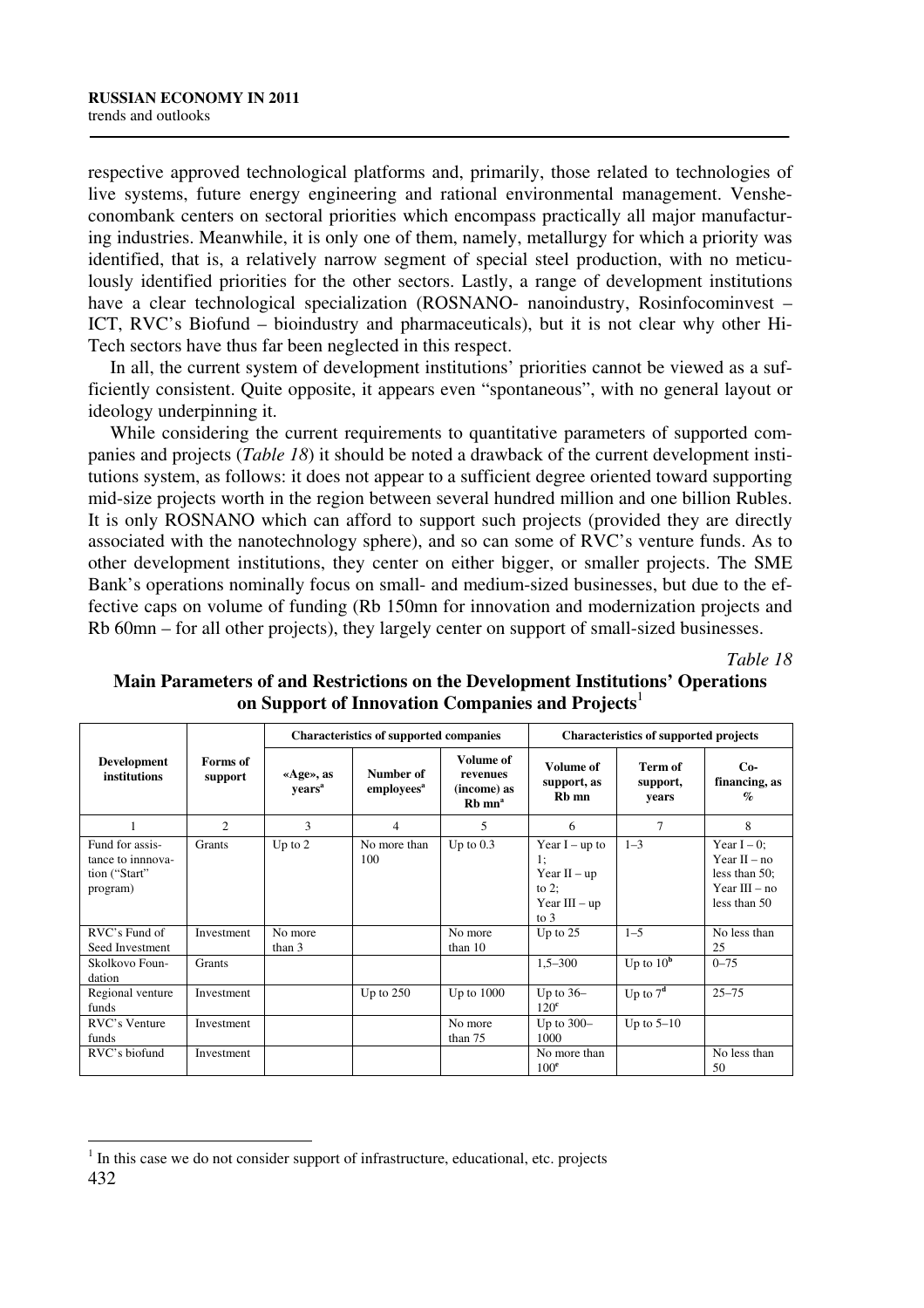|                                                  |                |                |                |                                  |                                                                                                                                                                                                                                     |                                                                                                                                                                  | cont'd                            |
|--------------------------------------------------|----------------|----------------|----------------|----------------------------------|-------------------------------------------------------------------------------------------------------------------------------------------------------------------------------------------------------------------------------------|------------------------------------------------------------------------------------------------------------------------------------------------------------------|-----------------------------------|
| $\mathbf{1}$                                     | $\overline{c}$ | 3              | $\overline{4}$ | 5                                | 6                                                                                                                                                                                                                                   | $\tau$                                                                                                                                                           | 8                                 |
| Russian Fund for<br>Technological<br>Development | Credits        |                |                |                                  | As a rule, no<br>more than<br>300                                                                                                                                                                                                   | Up to $5$                                                                                                                                                        |                                   |
| Rosinfocominyest                                 | Investment     |                |                |                                  | No more than<br>150                                                                                                                                                                                                                 | $2 - 6$                                                                                                                                                          | No less than<br>50                |
| <b>ROSNANO</b>                                   | Investment     |                |                | No less than<br>250 <sup>f</sup> | $300 - 1300$                                                                                                                                                                                                                        | No more than<br>10                                                                                                                                               | No less than<br>$25 - 50$         |
|                                                  | Loans          |                | Up to $250$    | Up to 1,000                      | Up to $60$ ;<br>microfinanc-<br>ing – between<br>$0.1$ and $1$ per<br>contract (no<br>more than 10<br>by all the<br>contract with<br>a given SME<br>agent);<br>funding for<br>innovation<br>and moderni-<br>$zation - up to$<br>150 | From $0.5$ Up<br>to $5$ :<br>Microfinanc-<br>$ing - from$<br>$0,25$ Up to 2;<br>Financing of<br>innovationas<br>and moderni-<br>zation – from<br>1 Up to $5-7^g$ | $0$ or no less<br>than $15g$      |
|                                                  | Leasing        | No less than 1 | Up to 250      | Up to 1,000                      | Between<br>$0.15 - 60$ up to<br>$60 - 150^b$                                                                                                                                                                                        | Up to $5$                                                                                                                                                        | No less than<br>$15 - 30^{\circ}$ |
|                                                  | Investment     |                | Up to $250$    | Up to 1,000                      | Up to $60$                                                                                                                                                                                                                          | $5 - 7$                                                                                                                                                          | No less than<br>$15^{\rm h}$      |
| Vnesheconom-<br>bank                             | Loans          |                |                |                                  | No less than<br>1000 (the<br>volume of the<br>$project - no$<br>less than<br>2,000                                                                                                                                                  | As a rule, more<br>than $3$ (pay-<br>back time -<br>over 5)                                                                                                      | No less than<br>20                |
| Russian Fund for<br>Direct Investment            | Investment     |                |                |                                  | 1500-15,000                                                                                                                                                                                                                         |                                                                                                                                                                  | No less than<br>50                |

**Note**.

<sup>a</sup> – as of the moment of the beginning of support;

 $b$  – the term of effect of the status of participant in the Innovation Center Skolkovo;

 $c -$  due to the volume of the Fund;

 $d$  – the term of trust of the funds;

<sup>e</sup> – during the first round of investment;

 $f - in 5$  years after the start of the project;

 $g =$  due to conditions of a concrete direction of support (product);

 $h$  – from the total value of the project; investment – no more than 25% of the total value, credit support – no more than 60%;

 $i - 50 - 500$  \$ mn.

There exist some barriers to the "innovation lift" at early stages, particularly to the "capture" by the RVC's Seed Investment Fund of successful projects earlier supported by the Fund for Assistance to Innovation. This can be explained by the fact that the Seed Investment Fund grants support on a far greater (up to Rb 25mn) level, and the recipient company should be no more than 3-year old. By contrast, the Fund for Assistance to Innovation extends support to companies aged under 2 years and with the volume of proceeds at the onset of no more than Rb 0.3mn. So, objectively, companies' chances for managing to "grow up" to a level at which they can qualify for the Seed Investment Fund's support are limited.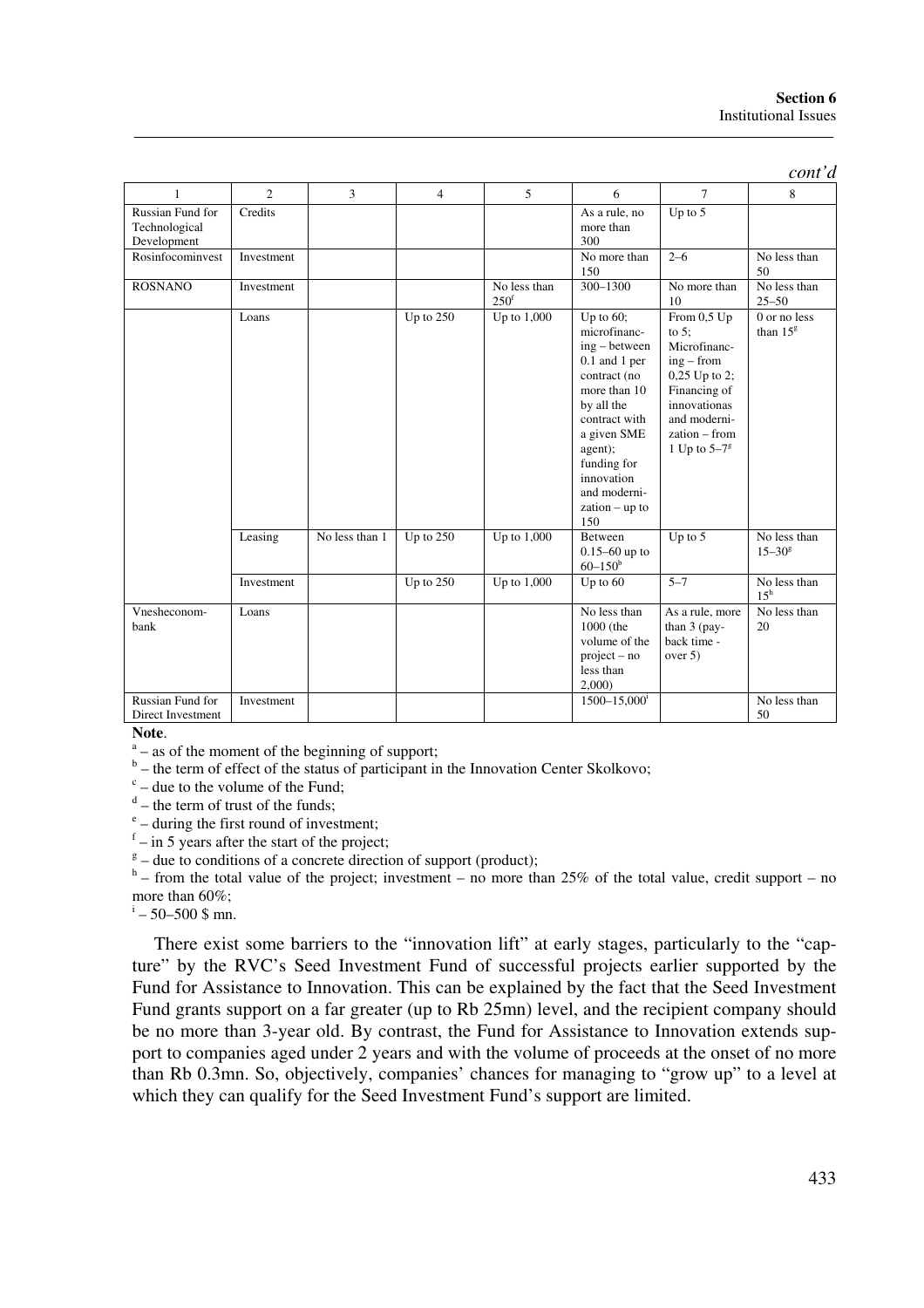

*Fig. 2.* "Positioning" of Financial Development Institutions by Stages of Projects and Volumes of Their Support

It should be noted that there has recently emerged a tendency to extension of the upper margin of support: thus, the Fund for Assistance to Innovation raised it by 1/3, SME Bank now is in a position to disburse loans of up to Rb 150mn to innovation and modernization projects (with another 60mn to be potentially invested in SME implementing such projects), while earlier the cap for the said categories of project was Rb 60mn. Plus, some of recently established institutions and funds allow far greater projects financing volumes than the existing institutions centering on the same stages of the innovation cycle (the most shining examples in this respect are Skolkovo and RFDI).

#### 6.3.3. Assessment of the Scale and Outputs of the Development Institutions' Performance, Main Tendencies and Recent Critical Changes

The number of supported projects recently has steadily been on the upsurge (*Fig. 3*), and in 2009 – 2010 it nearly tripled, which can be ascribed largely to a substantial expansion of SME Bank's operations. The rise was practically exclusively fueled by projects at late stages of the innovation cycle, which resulted in a very considerable "bias" towards those: while in 2004 the number of supported projects at early stages roughly equaled the one of late-stage projects, in 2010 the latter accounted for nearly 90%.

The prevalence of late-stage projects is yet more visible in the structure of financing (*Fig. 4*), which, however, is quite natural, as the size of support granted at early stages is more humble. As well, let us note that in the overwhelming majority of cases the size of support of projects implemented in 2010 was fairly small and accounted for up to Rb 50mn per project.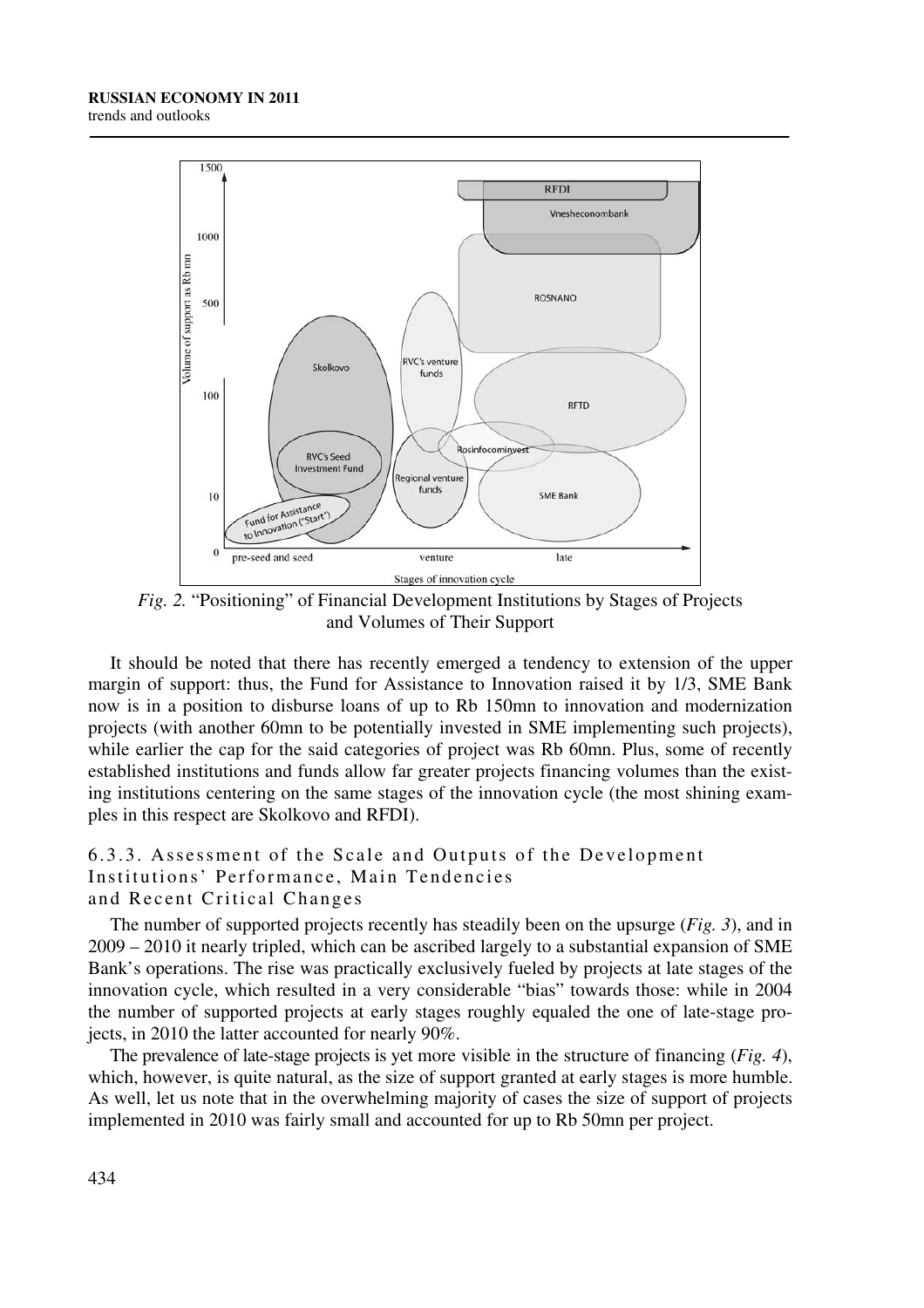

*\** Hereinafter without regard of the projects supported by SME Bank via the infrastructure organizations. *Source:* estimates by the interdepartmental Analytical Center on the basis of materials of Russian development institutions and RVCI.





*Source:* estimates by the interdepartmental Analytical Center on the basis of materials of Russian development institutions and RVCI.

#### *Fig. 4.* Volume of Financing of Supported during the Year Projects by Development Institutions by Main Stages of Innovation Cycle

It was the Fund for Assistance to Investment and SME Bank's performance which proved the most "mass-scale" one (*Fig. 5*): in the case of the former institution, there were hundreds of objects of support over the year, while in the latter case they were counted in thousands. Common for the institutions in question is their focus on support of relatively small projects: in the former case the grant typically does not exceed Rb 1mn, while loans disbursed in the latter case account for some Rb 4mn each. That said, the institutions' operations center on the "polar" stages of the innovation cycle: that is to say, the Fund supports projects at their early (mostly pre-seed) stages, while the Bank does the same for projects on late stages.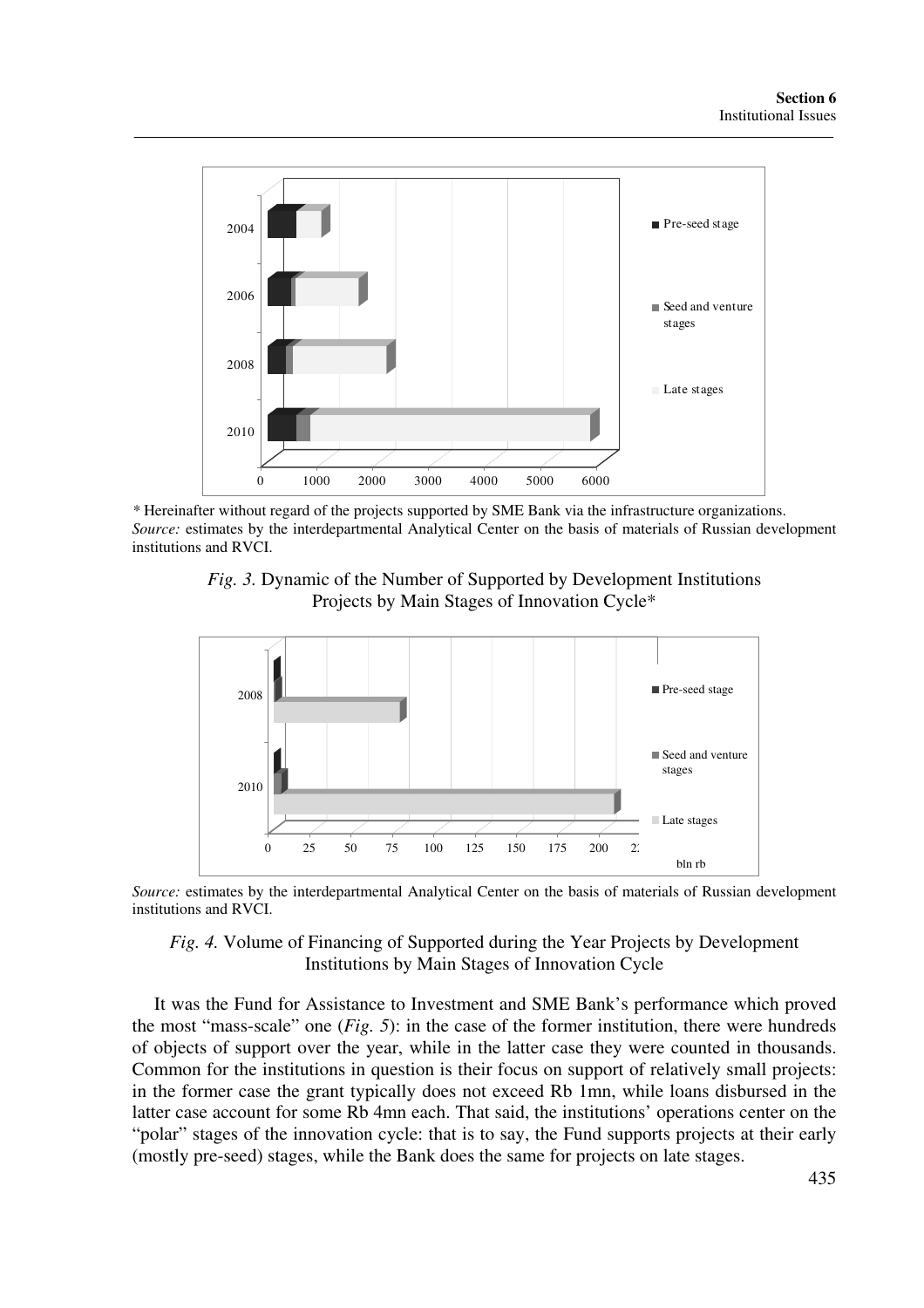trends and outlooks



*Source:* estimates by the interdepartmental Analytical Center on the basis of materials of Russian development institutions and RVCI.

*Fig. 5.* The Number of Projects Supported by Development Institutions over the Year

When it comes to the performance of two particular development institutions, SME Bank and Vnesheconombank, which carry out fairly large-scale support programs (in the former case – in terms of the number of supported objects, while in the latter case – volume-wise), their common peculiarity lies in a relatively low proportion of the "investment component": thus, the institutions themselves estimate the specific weight of innovation projects in the overall amount of support at the level of ¼ for SME Bank (as of 2009) and a meager 3% for Vnesheconombank (as of 2010). Meanwhile, SME Bank has recently launched a program "Financing of innovation and modernization" which should intensify its activity in the area of innovation; as to Vnesheconombank, we feel the above estimate appears lower than in reality, as some projects which the Bank did not label as innovation ones are directly associated with innovation, nevertheless. As well, it is worth noting that the Bank's recently adopted strategy through 2015 provides for an increase of the proportion of investment projects in its credit portfolio up to 20%.

While comparing the magnitude of the development institutions' operations in 2008 with the 2010–2011 one (*Table 19*), it is worthwhile to note their substantial expansion for most of the institutions and, sometimes, in tandem with diversification of their activities. In a number of cases that was determined by the fact that back in 2008 some institutions (like RVC or ROSNANO) basically kicked off into existence and were way below their "projected capacity". However, in certain instances, it can be ascertained that already mature institutions (such as SME Bank) expanded their operations considerably. Against the general backdrop RFTD appears a notable looser, as not only did the Fund fail to expand its R&D financing operations, but de facto put them on halt. That said, as noted above, it was announced in 2011 that the Fund was going to renew its operations in the capacity of development institution.

*Table 19* 

# **Magnitude and Performance of Development Institutions with Regard to Support of Innovation Projects**

| Development institu-                 | <b>Magnitude and performance</b>                                                                                                                                                                                        |                                                                                                                                                                                                                     |  |
|--------------------------------------|-------------------------------------------------------------------------------------------------------------------------------------------------------------------------------------------------------------------------|---------------------------------------------------------------------------------------------------------------------------------------------------------------------------------------------------------------------|--|
| tions                                | 2008                                                                                                                                                                                                                    | 2010-2011                                                                                                                                                                                                           |  |
|                                      |                                                                                                                                                                                                                         |                                                                                                                                                                                                                     |  |
| Fund for Assistance to<br>Innovation | Between 2004 and 2008 in the frame of the "Start"<br>program 8,700 applications were considered, over<br>2,000 projects were supported, including some 270<br>ones – at the second stage and around $50 - at$ the third | By late 2010 in the frame of the "Start" program over<br>12,000 applications had been received and some<br>3,000 projects were supported. As many as 82 small-<br>sized innovation companies had completed a three- |  |
|                                      | stage                                                                                                                                                                                                                   | stage cycle of the program                                                                                                                                                                                          |  |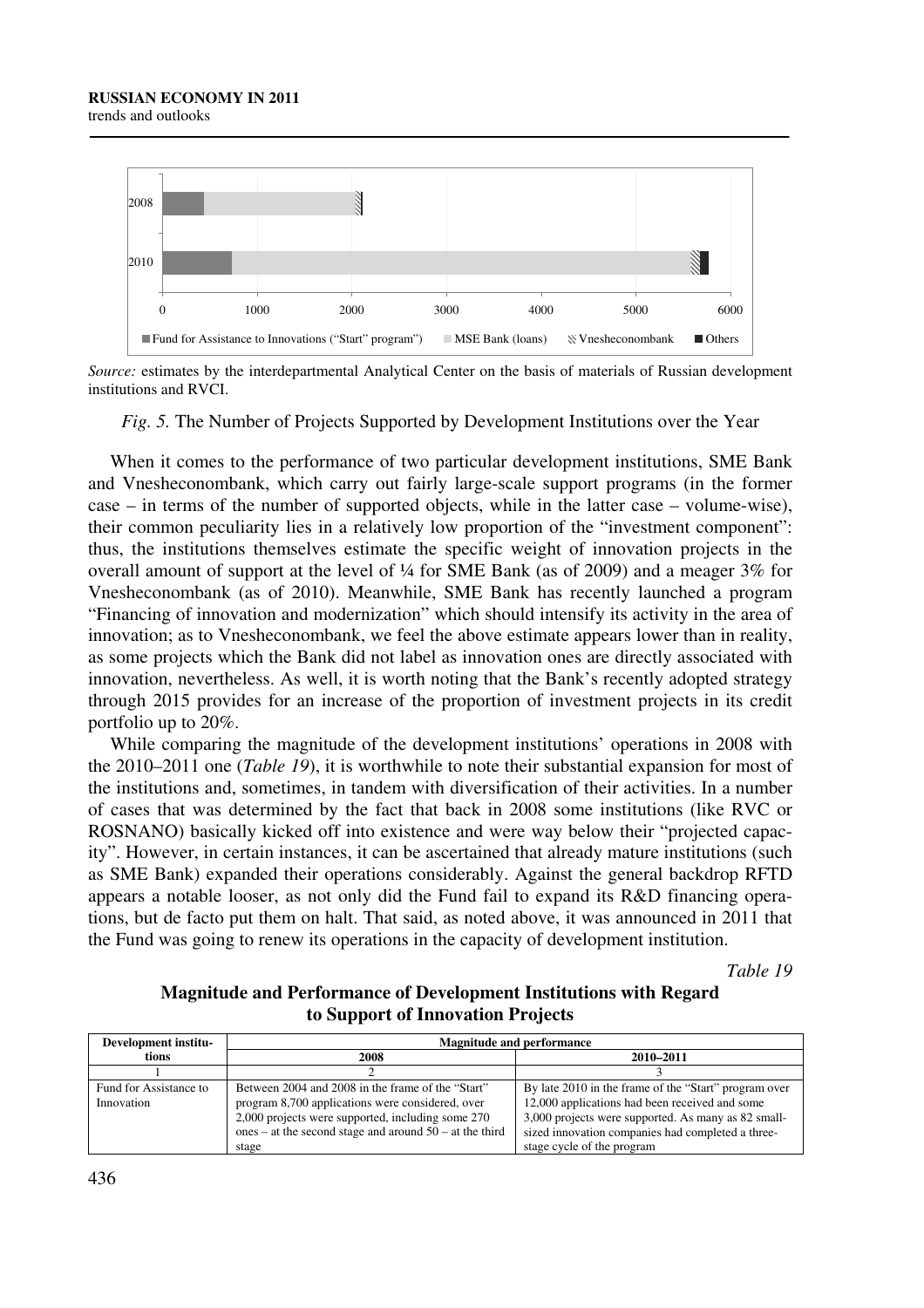|                                                 |                                                                                                                                                                                                                                                                                                                                                                                                        | $\text{cont'}d$                                                                                                                                                                                                                                                                                                                                                                                                                                                                                                                                                                                                                                                                                                                                                                                                                                                               |
|-------------------------------------------------|--------------------------------------------------------------------------------------------------------------------------------------------------------------------------------------------------------------------------------------------------------------------------------------------------------------------------------------------------------------------------------------------------------|-------------------------------------------------------------------------------------------------------------------------------------------------------------------------------------------------------------------------------------------------------------------------------------------------------------------------------------------------------------------------------------------------------------------------------------------------------------------------------------------------------------------------------------------------------------------------------------------------------------------------------------------------------------------------------------------------------------------------------------------------------------------------------------------------------------------------------------------------------------------------------|
|                                                 | 2                                                                                                                                                                                                                                                                                                                                                                                                      | 3                                                                                                                                                                                                                                                                                                                                                                                                                                                                                                                                                                                                                                                                                                                                                                                                                                                                             |
| Russian Venture Com-<br>pany                    | As many as 7 venture funds with a total volume of a.<br>Rb 19bn were formed. Three funds invested some Rb.<br>1.8bn in 15 companies                                                                                                                                                                                                                                                                    | By late 2011 venture funds had selected 45 projects to<br>be financed. The Seed Investment Fund was created<br>(see below). Two Funds were created under foreign<br>jurisdictions and USD 20mn was invested. The<br>RVC's InfraFund was established, 9 projects were<br>selected. The RVC's BioFund was established                                                                                                                                                                                                                                                                                                                                                                                                                                                                                                                                                           |
| RVC's Seed Investment<br>Fund                   |                                                                                                                                                                                                                                                                                                                                                                                                        | By the end of 2011 41 projects were selected for<br>financing                                                                                                                                                                                                                                                                                                                                                                                                                                                                                                                                                                                                                                                                                                                                                                                                                 |
| Regional venture funds                          | As many as 14 funds created in 12 Russian regions<br>with a total capitalization of some Rb 5.5bn. A. 30<br>porjects were funded, and the aggregate amount of<br>investment hit Rb 1.3bn                                                                                                                                                                                                               | There are 22 funds in 20 regions with the aggregate<br>capitalization of over Rb 9bn. By late 2010 they had<br>approved a. 50 projects for financing, and the aggre-<br>gate amount of investment was Rb. 3.3bn                                                                                                                                                                                                                                                                                                                                                                                                                                                                                                                                                                                                                                                               |
| Skolkovo Foundation                             |                                                                                                                                                                                                                                                                                                                                                                                                        | By late 2011 as many as 85 grants worth a total of Rb<br>5.8bn were approved and the volume of co-financing<br>hit Rb 4bn. The grant recipients de facto received<br>Rb 1.9bn                                                                                                                                                                                                                                                                                                                                                                                                                                                                                                                                                                                                                                                                                                 |
| Russian Fund for Tech-<br>nological Development |                                                                                                                                                                                                                                                                                                                                                                                                        | Over 800 projects worth a total of Rb 7.4bn were financed*                                                                                                                                                                                                                                                                                                                                                                                                                                                                                                                                                                                                                                                                                                                                                                                                                    |
| <b>ROSNANO</b>                                  | By late 2008 a. 400 applications and proposals for<br>financing were received for a total of Rb. 464bn,<br>including 310bn out of the corporation's funds. ROS-<br>NANO approved 7 projects (6 investment and 1 edu-<br>cational one) worth a total of Rb. 10.3bn, including<br>5.5bn – out for the Corporation's funds. Another 2<br>projects were launched with the funding amounting to<br>Rb 0.2bn | By late 2011 as many as 1,884 applications for project<br>financing worth a total of Rb 4,064bn, including<br>1,764bn out of the Corporation's funds (in $2010 - 439$ )<br>applications, Rb 1,867bn and 556bn, respectively). Of<br>the said number 104 projects worth a total of Rb<br>347bn, including ROSNANO's co-funding in the<br>amount of Rb 140bn, were approved (in $2010 - 44$ )<br>projects, Rb 146bn and 47bn, respectively). The Cor-<br>poration allocated Rb 64bn for 49 projects, includ-<br>ing32bn - in 2010. ROSNANO fulfilled its invest-<br>ment obligations by 11 projects. ROSNANO's<br>participation with Rb 30bn in creation of 8 venture<br>funds worth a total of Rb 62bnwas approved. Of the<br>said number 4 funds were financed (Skolkovo-<br>Nanotech, Advanced Nanotechnologies, Nanomet,<br>Rosnano Capital), of which 3 are up and running |
| Vnesheconombank                                 | By late 2008 as a creditor contributed to financing of<br>54 investment projects, of which contributed to 5<br>projects as an investor, too, while to another two<br>projects - as a guarantor. The volume of loans on<br>implementation of investment projects accounted for<br>Rb 129.9bn. In 2008, the Bank started financing 21<br>new investment projects in Russia                               | By late 2010 Vnesheconombank contributed to fund-<br>ing of 97 investment projects, of which to $94 - as a$<br>creditor. As well, the Bank provided guarantees to 2<br>investment projects. The volume of disbursed loans<br>accounted for Rb 306bn, the balance-sheet value of<br>stock the Bank acquired in the process of allocation of<br>support to the project was Rb 27bn, and the volume of<br>guarantees provided was a. Rb 11bn. In 2010 the<br>Bank began financing 27 new investment projects and<br>disbursed Rb 126bn in loans on projects implementa-<br>tion, including Rb 61bn- on new projects, and in-<br>vested in corporate stock over Rb 20bn                                                                                                                                                                                                           |
| Roseximbank                                     | By late 2008, the Bank's credit portfolio accounted<br>for Rb 4bn, including some 2.5bn extended in the<br>form of pre-export funding. The volume of loans<br>disbursed in 2008 was Rb. 29bn                                                                                                                                                                                                           | By late 2010, the Bank's credit portfolio accounted<br>for Rb. 5.1bn, including some 3bn extended in the<br>form of pre-export and investment lending (aiming, as<br>a rule, at modernization of equipment of manufactur-<br>ing corporations seeking to reduce production costs of<br>their exports). In the course of the year, Rb 3.7bn was<br>disbursed (prolonged) in loans                                                                                                                                                                                                                                                                                                                                                                                                                                                                                              |
| <b>SME Bank</b>                                 | In 2008, as many as 1,600 loans worth a a total of Rb.<br>7.8bn were disbursed to SMEs.<br>In all, since 2004, the Bank extended nearly 6,500<br>loans to SMEs for a total of over Rb 23bn                                                                                                                                                                                                             | In 2010, MSEs were granted some 5,000 loans for a<br>total of over Rb 27bn. By the end of the year, the<br>aggregate volume of the support to SMEs accounted<br>for, on an accrual basis, some Rb 80bn. In the frame<br>of the "Financing for innovation and modernization"<br>program in 2010 alone the Bank disbursed 12 loans<br>for a total of Rb. 0.8bn                                                                                                                                                                                                                                                                                                                                                                                                                                                                                                                  |

\* By 2008 RFTD had de facto terminated its project financing operations.

*Sources:* the official corporate reports, the development institutions' official homepages.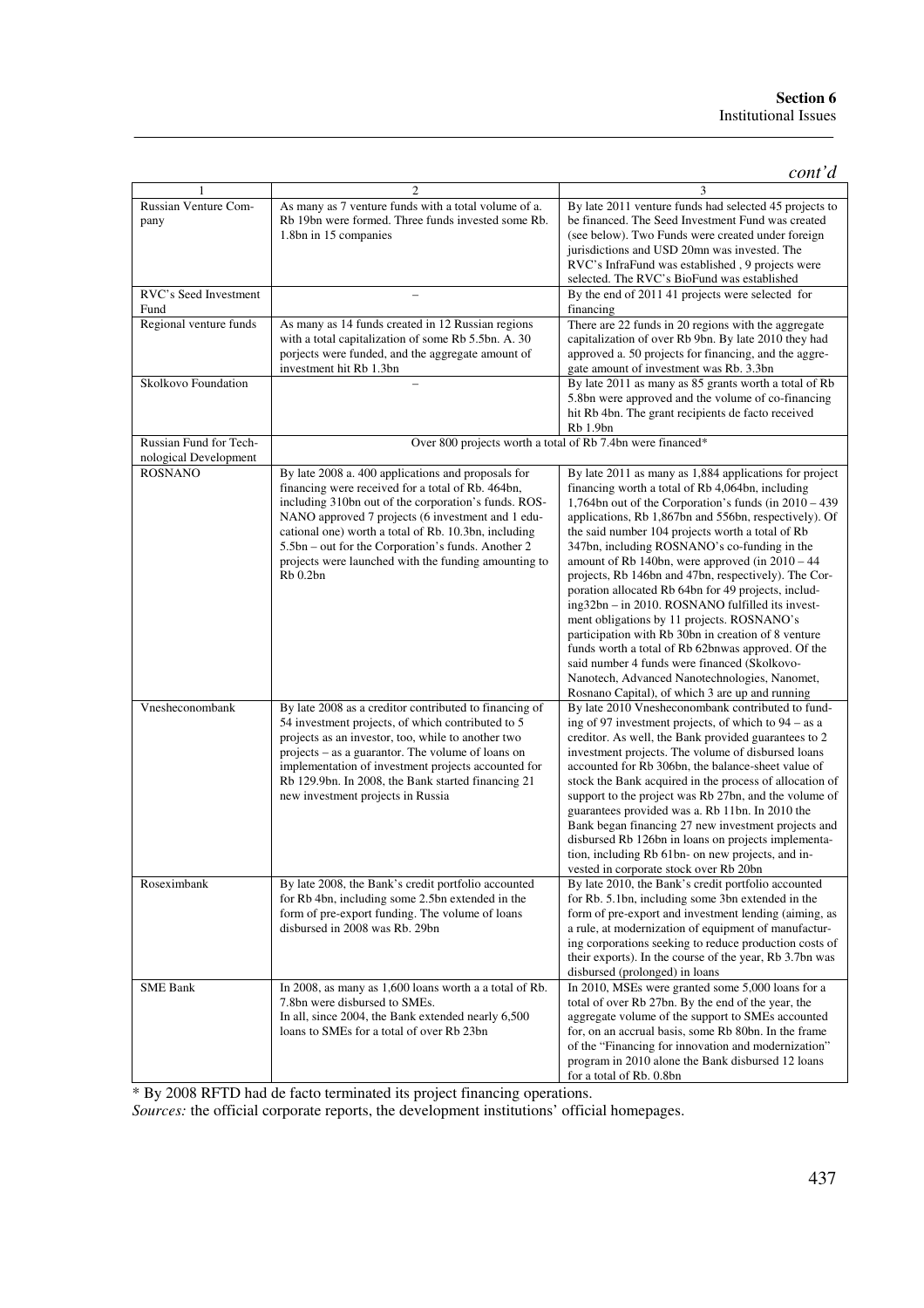Importantly, a number of Russian development institutions *have lately substantially modified* operations (or, at least, modifications began to emerge therein), *and, as a rule, for the better:* 

- As the most visible recent tendency it is worth noticing the aforementioned activation of efforts to complete building the system of development institutions, primarily in respect to creation of new ones both by the state (Skolkovo Foundation) and by the already existing institutions (RVC and ROSNANO's venture and infrastructure funds, among others – see *Fig. 6*);
- The processes of Russian development institutions' integration into the global innovation system have gained a notable momentum: at this point, it would be appropriate to cite a string of programs with Vnesheconombank's participation (co-funding of projects in the area of infrastructure, industrial production, energy efficiency and resource management with the World Bank; a joint program with EBRD on funding investment projects in the frame of the Russia-EU "Partnership for Modernization" initiative, and incorporation by RVC and ROSNANO of subsidiaries and foundations under foreign jurisdictions;
- An important operational direction for the institutions and funds in question has recently been support of development of various elements of the innovation operational (information, educational one, etc.) infrastructure. At this point, it should be noted that while creation by ROSNANO of the Fund for Infrastructure and Educational Programs allows to speak about incorporation of the respective operational direction in the individual legal entity format, creation, for instance, of the InfraFund and BioFund under RVC (in the focus of the latter are both innovation and service companies that deliver laboratory, informationanalytical and consulting services) constitutes the every initiation of the respective operational directions under the aegis of Russian Venture Company;
- Meanwhile, the development institutions have substantially bolstered their cooperation with respect to support of innovation activities. The most visible manifestations of the process in question are the "Agreement of the Nine" aiming at securing a perpetual funding of innovation projects<sup>1</sup>; bilateral agreements between individual funds and institutions, such as creation of the RVC's Seed Investment Fund with participation of the Fund for Assistance to Innovation, the RVC running evaluation of projects that seek funding out of regional venture funds. Besides, it is worthwhile to note the recently started "mutual penetration" of managing structures of different development institutions, which is most visible at the level of their Boards (Advisory Councils);
- The search for optimal forms of organization of development institutions' operations, shaping up new directions and instruments of support, including in pursuit of strategic prospects, is under way. To cite particular moves or core initiatives in this area suffice it to refer to the incorporation of ROSNANO and the planned for a foreseeable future privatization of a fraction (up to 10%) of the newly established joint-stock company's stock; the transformation of RFTD from public institution into an autonomous one and renewal of its operations on supporting R&D with the emphasis on projects implemented in the frame of tech-

 $<sup>1</sup>$  In 2010, a number of public development institutions, including Vnesheconombank, ROSNANO, the RF Min-</sup> istry of Education, Fund for Assistance to Innovation and RVC, as well as 2 non-profits (OPORA Rossii and the Russian Association fof Direct and Venture Investment), and MICEX, and the Federal Agency for Youth concluded a cooperation agreement which provides for organization of a prompt information exchange about projects in progress to arrange for their "transfer" from one institution to another.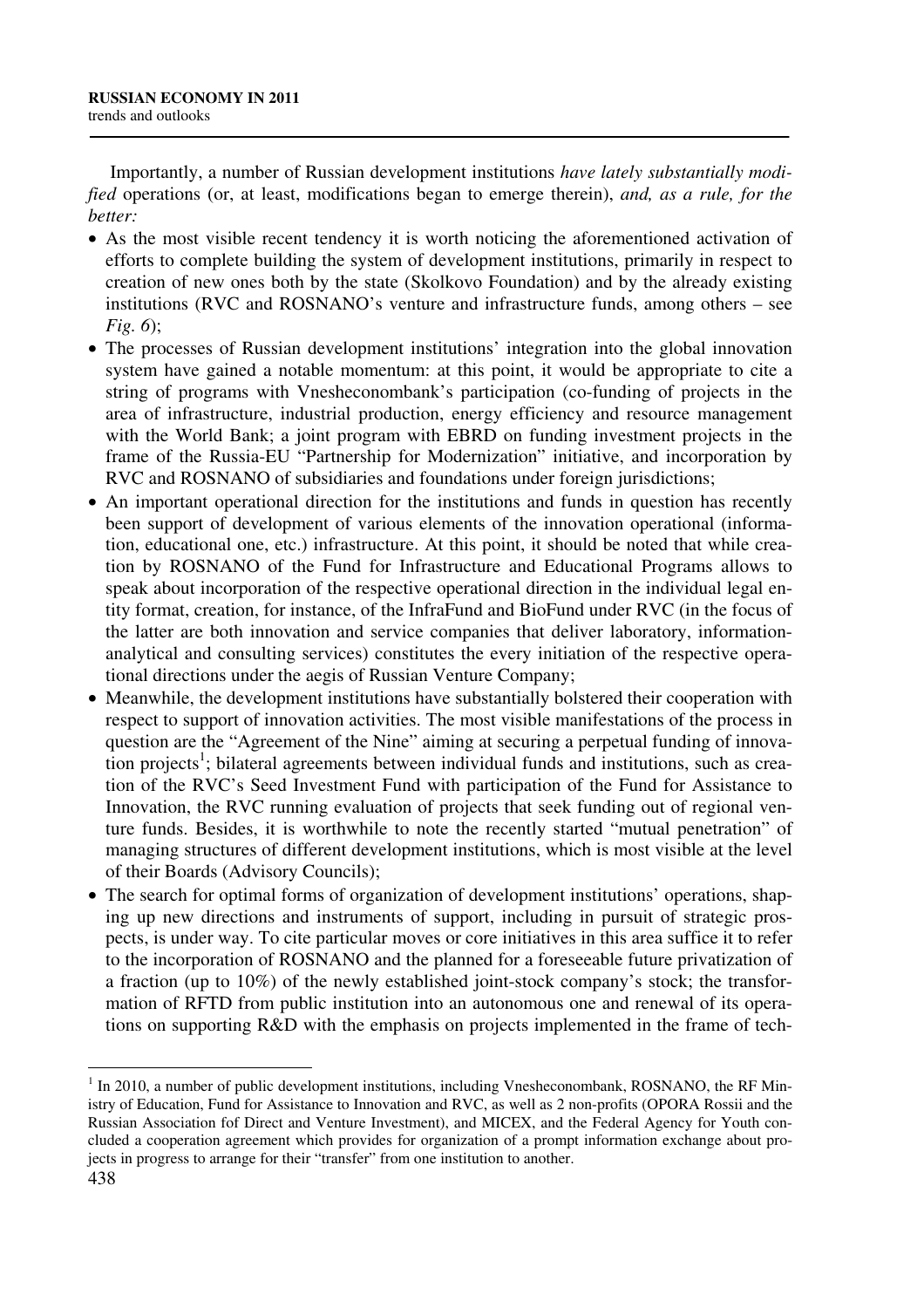nological platforms; the already repetitiously cited creation of RVC and ROSNANO's funds; initiation by the Russian Bank for Development of the "Financing for Innovation and Modernization" program. It is also worth noting a practically completed process of development of strategic guidelines (plans, programs, etc.) for core institutions for years to  $com\bar{e}^1$ ;

• Development institutions have to some degree succeeded in solidifying trust in them through their leadership's professional reputation. In this regard the most shining example is the composition of the RVC's Board, with 3 out of its 7 members being independent directors and renowned business community representatives.

*Fig. 6.* The System of Existing Financial Development Institutions and the Ones under Development

While considering the balance of the development institutions' strengths and weaknesses (*Table 20*) it can be noticed that each of them is in possession of a substantial spare capacity to bolster operations on support of innovation: for example, the Fund for Assistance to Innovation could raise its caps on both the volume of support and the size of supported companies, as well as enhance its operational transparency and improve the overall performance; Vnesheconombank could bolster the innovation component; Rosinfocominvest could tackle nor-

<sup>&</sup>lt;sup>1</sup> The only clear "lacuna" today is the absence of such a public document for the Fund of Assistance to Innovation; however, it has already crafted a draft medium-term action plan.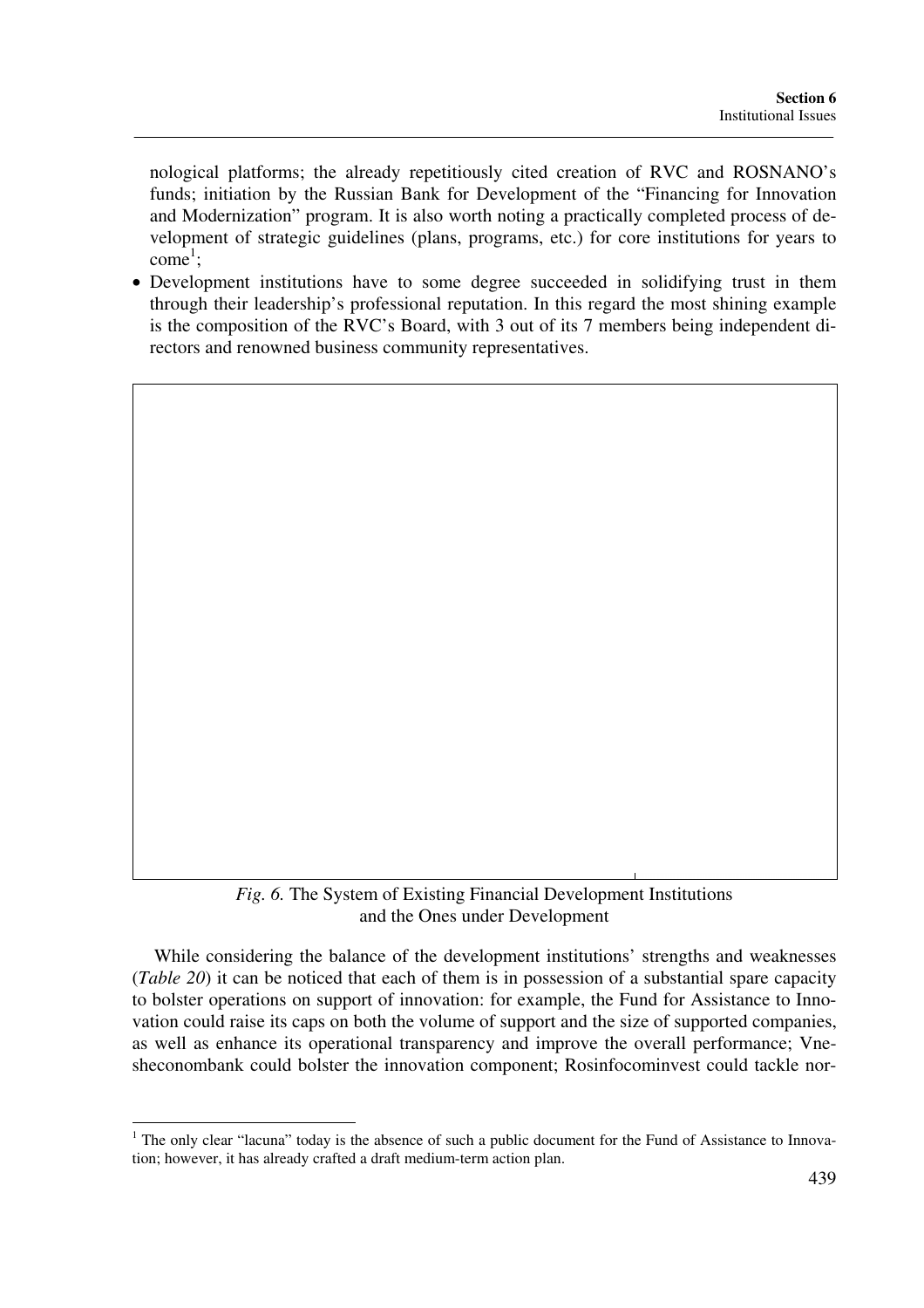mative hurdles to the start of its investment operation; and practically all the institutions could expand the array of forms of support and intensify their efforts to attract private resources.

*Table 20* 

# **Main Strengths and Weaknesses of Development Institutions with Respect to Support of Innovation**

|                                        | <b>Strengths</b>                                                                                                                                                                                                                                                                                                                                                                                                                                                                                                                                                                                                                                   | Weaknesses                                                                                                                                                                                                                                                                                                                                                                                                                                                                                                                                                                                                                                                                                                                                                              |  |  |
|----------------------------------------|----------------------------------------------------------------------------------------------------------------------------------------------------------------------------------------------------------------------------------------------------------------------------------------------------------------------------------------------------------------------------------------------------------------------------------------------------------------------------------------------------------------------------------------------------------------------------------------------------------------------------------------------------|-------------------------------------------------------------------------------------------------------------------------------------------------------------------------------------------------------------------------------------------------------------------------------------------------------------------------------------------------------------------------------------------------------------------------------------------------------------------------------------------------------------------------------------------------------------------------------------------------------------------------------------------------------------------------------------------------------------------------------------------------------------------------|--|--|
| 1                                      | $\overline{c}$                                                                                                                                                                                                                                                                                                                                                                                                                                                                                                                                                                                                                                     | 3                                                                                                                                                                                                                                                                                                                                                                                                                                                                                                                                                                                                                                                                                                                                                                       |  |  |
| Fund for Assistance to Inno-<br>vation | Implements a grant-based scheme of support, no problems<br>with "walking out" from the supported projects.<br>A developed territorial structure in place, a broad "encom-<br>passing" of Russian regions, a well-developed evaluation<br>system.<br>Credibility, the possibility for a substantial scaling of<br>"Start" and "SMART" programs without lowering the<br>selection quality bar.<br>Flexibility and creativity in shaping up new programs.<br>Possibility for building a program of new directions of<br>support, particularly with regard to small business - export-<br>ers                                                          | Financial resources are limited.<br>A significant fraction of programs suspended during the<br>crisis.<br>The Fund's support may go only into funding R&D and<br>works directly related to R&D implementation.<br>A fairly low cap on support of a single project.<br>Restrictions on subjects of supported projects (albeit not<br>so stringent) appear excessive on the seed stage and on<br>the pre-seed one in particular.<br>Possibilities for purchasing special equipment are consid-<br>erably restricted by the effective standards <sup>1</sup> , ergo, prob-<br>lems with supporting start-ups where costly equipment is<br>needed.<br>No approved development strategy and public perform-<br>ance reports available                                        |  |  |
| <b>RVC</b>                             | Possibilities for flexible participation in creation of various                                                                                                                                                                                                                                                                                                                                                                                                                                                                                                                                                                                    | Shift of the focus on creation of funds without co-                                                                                                                                                                                                                                                                                                                                                                                                                                                                                                                                                                                                                                                                                                                     |  |  |
|                                        | funds together with private businesses.<br>RVC's lessen principle with regard to decisions on projects<br>selection generate general framework for private initiative<br>and risk allocation.<br>In addition to "typical" venture funds, shaping up special-<br>ized ones (seed, infrastructure, sectoral (BioFund).<br>High activity, regular putting forward new practical initia-<br>tives on creation of new funds, development of the innova-<br>tion-venture ecosystem, etc.                                                                                                                                                                 | sponsors.<br>Due to the established prioritization (priority directions of<br>development of research, technologies and technics, and<br>the list of critical technologies of RF) there may exist a<br>lack of attention to interdisciplinary projects, new, rapidly<br>growing sectors that have failed to make it into the list of<br>officially set priorities                                                                                                                                                                                                                                                                                                                                                                                                       |  |  |
| RVC's Seed Investment Fund             | With account of a substantially higher (compared with the<br>'Start'' program) cap on support of a individual project -s<br>the possibility for implementation of investment-intensive<br>projects at the seed stage across a broad spectrum of the-<br>matic directions.<br>No caps on kinds of financial costs associated with projects<br>implementation, flexible conditions with regard to projects<br>implementation timelines.<br>Focus on capitalization of innovation firms.<br>Possibility for creation in the future of a steady flow of<br>transactions on "walkaway" from projects with the help of<br>the system of venture partners | Overly strict capping on marginal earnings of a company<br>potentially applying for support – in reality it is micro-<br>companies, not even small-sized businesses which are<br>subject to support.<br>Due to the innovation pattern of the "seeding", the prob-<br>lem of "walkaway" from projects.<br>Requirement to supported companies' operations to be in<br>line with priority directions of development of research,<br>technologies and technics, and the list of critical tech-<br>nologies of RF appears excessive                                                                                                                                                                                                                                          |  |  |
| Regional venture funds                 | Attraction of RF Subjects' funds to develop the venture<br>industry.<br>A due account of the regional specificity of venture invest-<br>ment, possibility for flexible "walkaway" timelines.<br>Decreasing small-sized innovation companies' costs of<br>access to support<br>Requirement for RVC to run evaluation of projects seeking<br>the funds' investment can positively influence the quality of<br>supported projects                                                                                                                                                                                                                     | Low level of investment activity: as of late 2010 the<br>average transactions-to-fund ratio was just around 2 to 1.<br>The need for an "intermediary link" – The need for «re-<br>gional funds for assistance to venture investment in<br>small-sized enterprises in the technical sphere most of<br>which are used to create a sole venture fund.<br>A broad representation of RVC on the funds' Boards in<br>tuned, with evaluation of projects can result in an exces-<br>sive concentration of real control powers in the hands of<br>RVC.<br>Negative record of interaction with private management<br>companies (in Tyumen oblast, Stavropol krai).<br>An insufficient level of the overall transparency of the<br>system of created funds and their deliverables |  |  |
| Skolkovo Foundation                    | Considerable amount of support, grant-based operational<br>pattern.<br>Possibility to combine financial support with other mecha-<br>nisms provided for residents of the Skolkovo Innovation<br>Center: large-scale tax, customs and tariff benefits, a simpli-<br>fied procedure of employment of foreign workforce, soften-<br>ing administrative barriers to doing business with the use of<br>an independent institutional regulation system                                                                                                                                                                                                   | The priorities embrace just a fraction of promising direc-<br>tions of technological development.<br>The current concept of the Foundation and the Innovation<br>Center is better suited to accommodate large, well-<br>established companies, rather than innovation startups                                                                                                                                                                                                                                                                                                                                                                                                                                                                                          |  |  |

<sup>440</sup>  <sup>1</sup> Proportion of funds used to purchase special equipment may not exceed 15% of the value of the contract .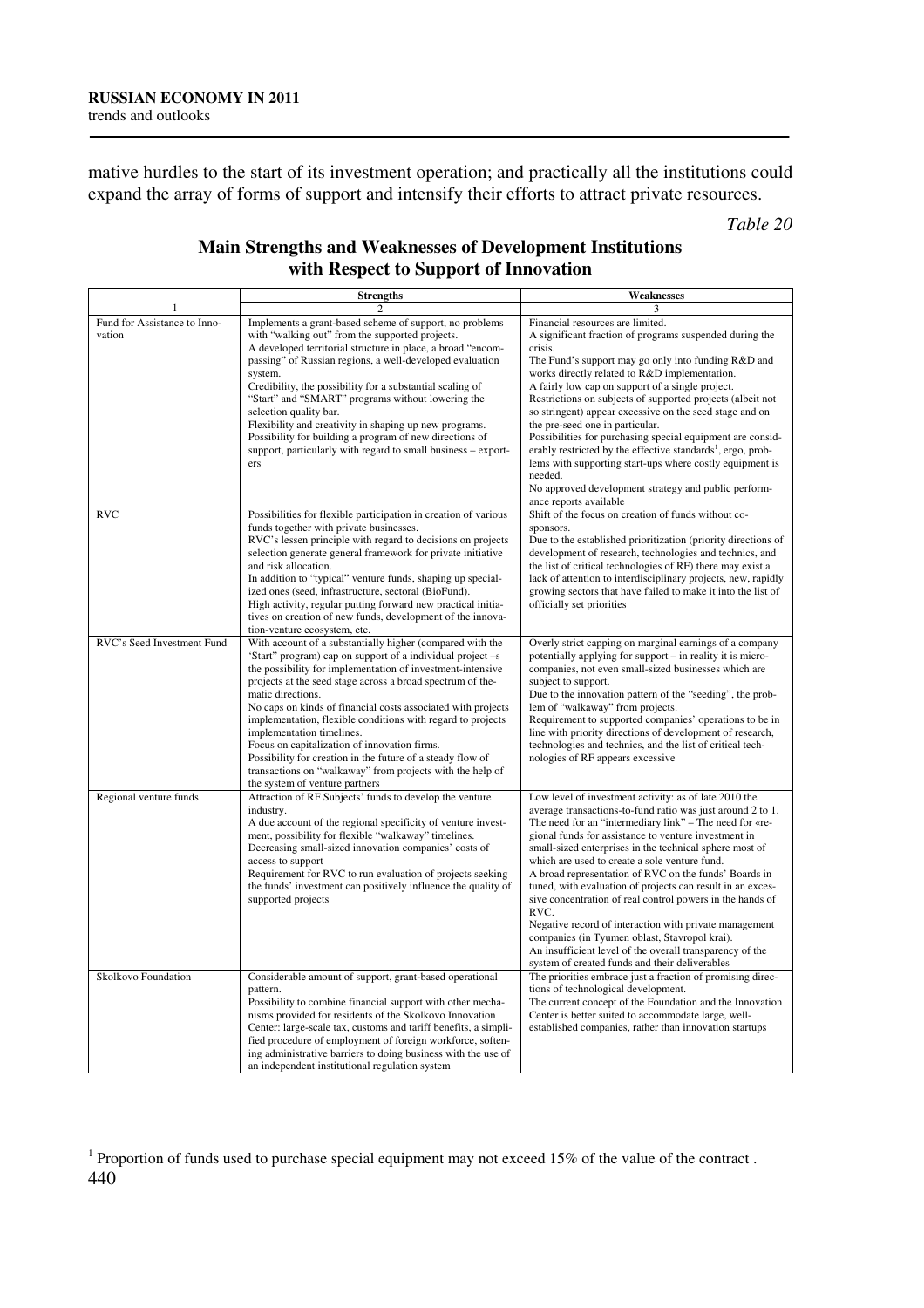|                  | $\overline{2}$                                                                                                                                                                                                                                                                                                                                                                                                                                                                                                                                                                                                                                                                                                          | cont'd<br>3                                                                                                                                                                                                                                                                                                                                                                                                                                                                                                                                                                                                                                                                                                                                                                                                                                                                                              |
|------------------|-------------------------------------------------------------------------------------------------------------------------------------------------------------------------------------------------------------------------------------------------------------------------------------------------------------------------------------------------------------------------------------------------------------------------------------------------------------------------------------------------------------------------------------------------------------------------------------------------------------------------------------------------------------------------------------------------------------------------|----------------------------------------------------------------------------------------------------------------------------------------------------------------------------------------------------------------------------------------------------------------------------------------------------------------------------------------------------------------------------------------------------------------------------------------------------------------------------------------------------------------------------------------------------------------------------------------------------------------------------------------------------------------------------------------------------------------------------------------------------------------------------------------------------------------------------------------------------------------------------------------------------------|
| Rosinfocominvest | Focus on a partial privatization, possibility to refine the<br>scheme of attraction of private investment at the Fund's<br>level which can prove effective in the ICT sector, along<br>with implementation of a broad totality in respect of short-<br>term projects                                                                                                                                                                                                                                                                                                                                                                                                                                                    | Ban on the Fund investing until the moment the govern-<br>ment reduces participation in its capital to 51%, the<br>absence of any progress in attraction of private share-<br>holders and, as a consequence, the absence of the Fund's<br>profile operations.<br>The cap on investment in a given single project may<br>prove insufficient, as the Fund has not right to invest in<br>LLCs of which such a volume of investment is more<br>typical than of JSCs                                                                                                                                                                                                                                                                                                                                                                                                                                          |
| <b>RFTD</b>      | A significant record of selection and support of applied<br>research projects.<br>A mature system of communication with research organiza-<br>tions and corporations.<br>As the focus is on support of projects in the frame of tech-<br>nological platforms, the high demand for the projects'<br>outputs is highly likely                                                                                                                                                                                                                                                                                                                                                                                             | Just a sole mechanism of support is permitted, that is,<br>target loans, which is not always the best mechanism for<br>innovation projects by companies and new and small-<br>sized ones in particular.<br>The selection of a fraction of technological platforms as<br>top priority ones is not clear                                                                                                                                                                                                                                                                                                                                                                                                                                                                                                                                                                                                   |
| <b>ROSNANO</b>   | Holistic approach to operations (support of innovation<br>projects, innovation infrastructure development, education,<br>improvement of regulation.<br>Sizeable financial resources at hands.<br>Upon incorporation there emerges a possibility (and plans<br>have been shaped up already) for attraction of private<br>investors.<br>Highly active, primarily in regard to investment projects<br>rollout across a broad range of directions.<br>A considerable number of initiatives associated with the<br>innovation infrastructure development.<br>A fairly high degree of transparency, including that of<br>operational pillars and regulations; a well-developed public<br>awareness and communications system. | Gradual drift to support of increasingly larger programs<br>and projects.<br>With no strictly established corporate development<br>framework in place, the risk of an unjustified expansion<br>of the scale and functions.<br>The de-facto refusal to finance R&D (beyond the frame<br>of innovation projects), while support of R&D was set as<br>one of the company's major functions                                                                                                                                                                                                                                                                                                                                                                                                                                                                                                                  |
| Vnesheconombank  | A sizeable resources volume, possibility to support huge<br>long-term investment projects.<br>Pre-crisis, a high efficacy with regard to organization of<br>selection and support of implementation of huge investment<br>projects.<br>The resource and organizational capacity on hand to sup-<br>port projects that secure significant multiplying effects for<br>advancement of the national economy and the rise of pro-<br>gressive technological shifts.<br>Rainbow of forms of support: loans, investment,<br>guarantees – and the possibility to combine them.<br>Possibility to expand projects on support of regional inno-<br>vation infrastructure                                                          | No strictly determined methodology of assessment and<br>principles of support of investment projects on develop-<br>ment of innovation as yet.<br>A gradual expansion of the Bank's functions in its capac-<br>ity of the RF Government's agent (which became particu-<br>larly significant during the crisis) which reduces the<br>Bank's capacity with regard to a consistent and systemic<br>implementation of functions of development institution.<br>There are signs of a certain trend to reallocation of re-<br>sources in favor of infrastructure projects with resources<br>on support of innovation projects being limited.<br>No strictly determined requirements to the extrabudgetary<br>project co-financing.<br>The risk of using the Bank's resources as a "surrogate" of<br>extrabudgetary funding in side-projects (including those<br>implemented by other development institutions) |
| Roseximbank      | Employment of various schemes, provision of support at<br>different stages, including the pre-export one.<br>Support of export as a major profile, a substantial record in<br>this sphere                                                                                                                                                                                                                                                                                                                                                                                                                                                                                                                               | Relatively moderate magnitude of operations and humble<br>resource capacity on hand.<br>A certain inclination to supporting traditional industries.<br>The support was not customized to meet small-sized<br>companies' needs                                                                                                                                                                                                                                                                                                                                                                                                                                                                                                                                                                                                                                                                            |
| <b>SME Bank</b>  | Well-developed and fairly effective operational pattern of a<br>mass provision of support to SMEs on the basis of agent<br>agreements with banks and infrastructure organizations.<br>Sizeable volume of resources to support SMEs.<br>A very broad "encompassing" (in terms of the number of<br>supported projects).<br>Rainbow of forms of support: loans, including microfinanc-<br>ing), leasing, investment.<br>Expansion of the scope and employment of new forms of<br>support, in particular, in the innovation sphere                                                                                                                                                                                          | Because of the effective caps on loans, the Bank focuses<br>largely on support of small-sized and micro-firms, rather<br>than medium-sized businesses.<br>A special program of support of innovation activity was<br>launched just in 2010 and, funds-wise, has thus far been<br>fairly modest                                                                                                                                                                                                                                                                                                                                                                                                                                                                                                                                                                                                           |
| <b>RFDI</b>      | Possibility to implement very large, backbone for an indus-<br>try, region or the economy as a whole, projects<br>Focus on attraction of foreign investors, including institu-<br>tional ones.<br>Intention to invest in rapidly expanding sectors and industry<br>leaders                                                                                                                                                                                                                                                                                                                                                                                                                                              | Taking into account prospective projects - relatively<br>small capital of the fund.<br>No publicly available documents to specify the procedure<br>and conditions of investment activity.<br>The risk of "megalomania" in the course of selection of<br>projects to                                                                                                                                                                                                                                                                                                                                                                                                                                                                                                                                                                                                                                      |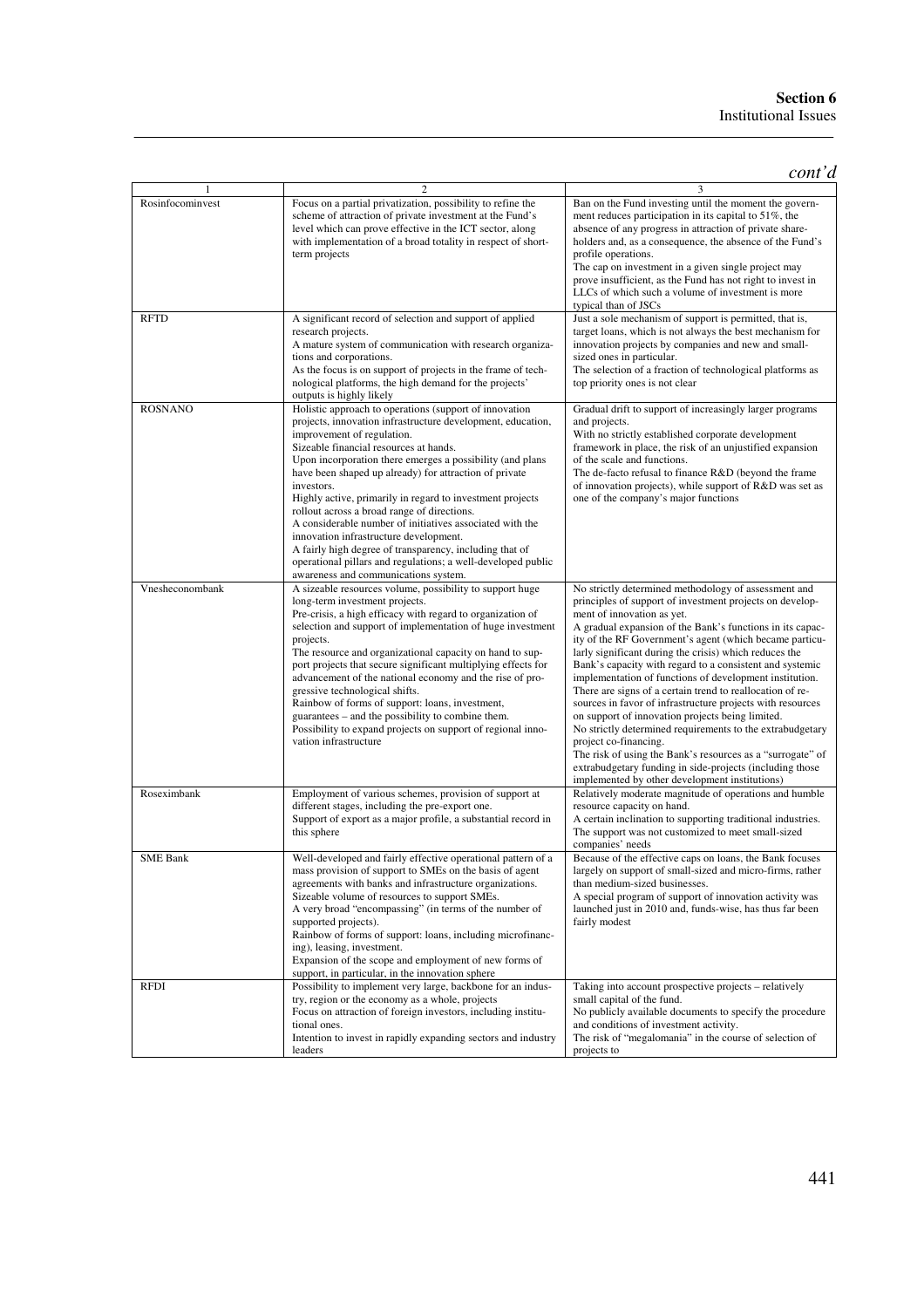# 6.3.4. Critical Challenges and Possible Ways of Improvement of the System of Public Financial Development Institutions with Regard to Support of Innovation Activity

So, there has recently emerged a tendency to a notable expansion of Russian financial development institutions' scope of operations: the volume of their investment is on the rise, as the number of investment projects they back is. Our estimates suggest that the aggregate volume of support of investment and innovation projects by development institutions increased from Rb 78bn in 2008 to 211bn in 2010, while the number of supported projects grew over the same period from 2,100 to 5,800. As noted above, it was expansion of the Russian Bank for Development's operations on support of MSEs that accounted for a critical contribution to the rise in the number of supported projects. Meanwhile, the growth in the overall volume of support was secured by expansion of the Vnesheconombank's operations on lending to investment projects and ROSNANO's funding production projects.

In its most general form, as far as the innovation sphere is concerned, the development institutions system should ensure addressing the following tasks:

- 1) Support of creation of new innovation companies, R&D commodization processes, and technology transfers;
- 2) Ensuring conditions of a rapid expansion of successful innovation firms, including by compensating for market failures and granting access to financing at different stages of the innovation cycle;
- 3) Ensuring a demonstration effect for the economy, boosting private resources in the innovation sphere.

*The businesses' assessment<sup>1</sup> of the development institutions' impact allows the following* conclusions: on the one hand, their influence on the corporate sector's innovation performance may appear fairly limited: only 4% of enterprises in the sample noted the presence of such an effect from VEB and ROSNANO's operations, while another 2% of respondents noted the same with regard to venture funds' operations. On the other hand, however, those are not small figures, given the narrow focus of the development institutions' operations and comparing them with the respective figure of the impact of financing of innovation projects in the frame of the FTP (8% of respondents).

More important is what category of enterprises noted a positive effect from development institutions' operations. Having run a regression analysis, we found out that it is corporations with government participation and those with a solid financial standing which more often cite a positive effect from Vnesheconombank and ROSNANO's operations. Meanwhile, it is medium-sized companies (with up to 250 employees), corporations with government participation and those with a solid financial standing which more often ascertained the same with regard to venture funds. As a positive fact, let us note that the positive effect in question was more often cited (given other conditions being equal) by companies with a higher level of spending on technological innovation, a positive dynamic of such costs and boasting cuttingedge innovation produce.

<sup>&</sup>lt;sup>1</sup> On the basis of a survey on executives of 600 medium-sized and large industrial corporations run in October-November 2011 and individual interim findings of the project of the Interdepartmental analytical center on assessment of various instruments of encouragement of innovation implemented for the benefit of the RF Ministry of Education and Science.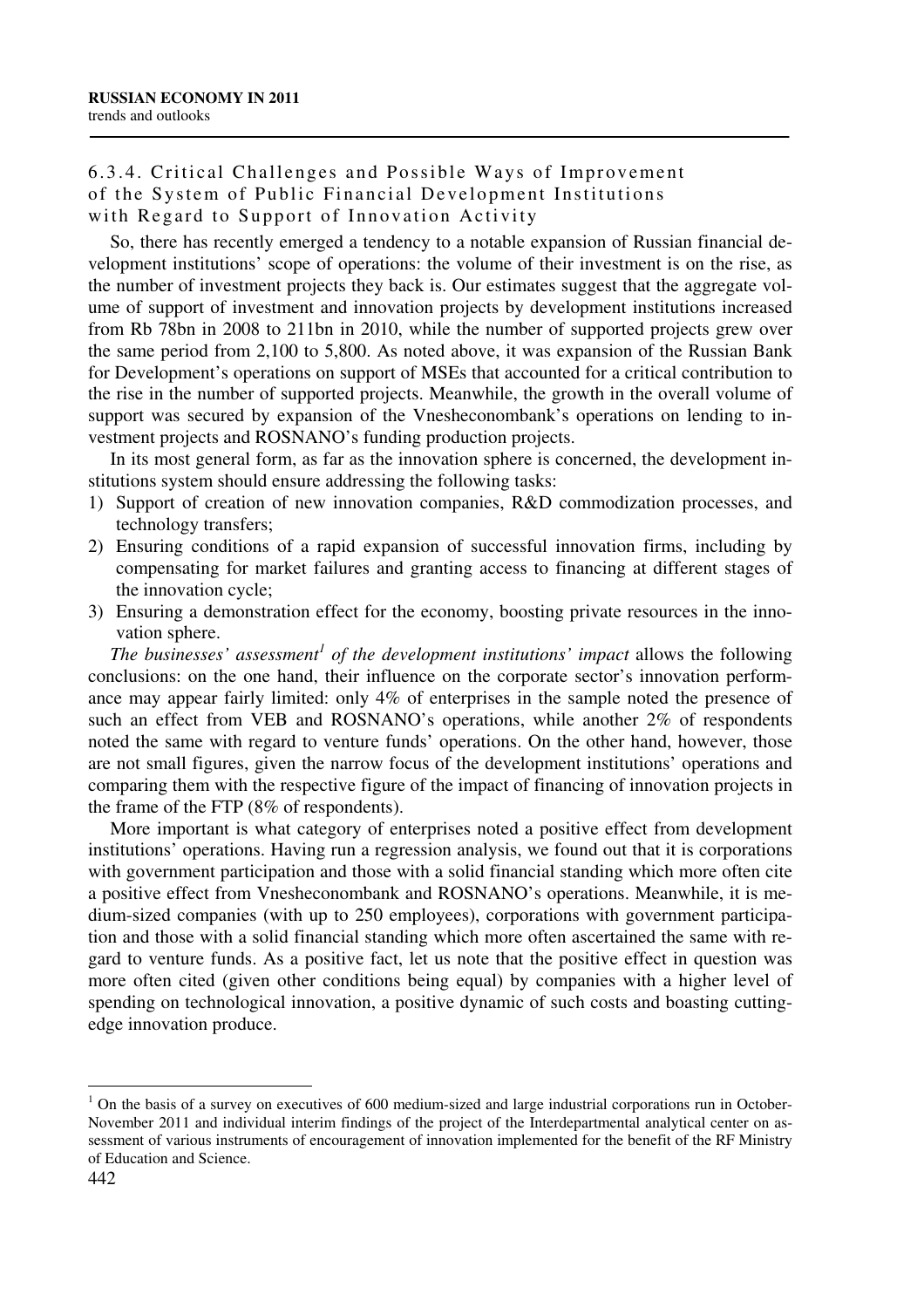It appears quite logical that the development institutions' operations generally prove more significant to robust companies, while venture funds' operations in particular – to smallersized companies. That said, interpretation of some shift of the "group of beneficiaries" towards companies with government participation is a tricky question. We assume there might be at least two explanatory hypotheses: (1) being controlled by the state, public development institutions' focus of operations is shifted toward support of companies with government participation; (2) where private corporations receive funding from public development institutions, they face the need to give up a fraction of corporate control in the course of implementation of an investment project, while companies with government participation are not particularly concerned about such anti-motivations.

*An accelerated and multidirectional expansion of Russian development institutions, particularly coupled with an insufficiently developed independent audit of their performance, inevitably increases risks associated with the rise (intensification) of certain systemic imbalances in their operations.* It is possible to identify the following tentative groups of such imbalances:

- «vertical» ones, which appear to be determined by an insufficient balance of support at different stages of innovation ;
- «horizontal», which are associated with thematic directions of development institutions' operations and peculiarities of their prioritization; and
- Institutional ones, determined by the normative framework of conditions of provision of support and a loose combination of instruments applied.

Let us first examine *general trends of development of the Russian market for investment at venture stages* vis-à-vis mature innovation economies. Between 2005 and 2010, Russia first posted some advanced growth of the level (vs. GDP) of investment at venture stages followed by its stabilization at the level of 0.1% of GGDP since 2008 (*Fig. 7*), with the indicator in question nationwide during the whole period being substantially lower than in countries with a mature venture industry, such as US and Finland and thus far having exhibited no trend to its *post-crisis growth.*

While analyzing *operations on the Russian market for venture and direct investment sector-wise,* it should be noted that thus far it has not undergone any substantial, sustained shifts in terms of "diversification" of thematic directions. According to  $RAVI<sup>1</sup>$ , in 2007–2010, investment in three sectors – telecommunications, financial services and consumer market – accounted for 70-80% in the structure of private equity and venture funds' investments. Throughout the period in question, investments in the medicine and health care sector were being steadily on the rise. After the crisis 2009 tendencies to growth in investment renewed in such sectors and energy, industrial equipment, agriculture, while investment activity in such sectors as chemicals, biotechnology, light industry, and environmental management remained low.

The public institutions' operations at venture stages also gravitate more toward "traditional" thematic direction, though with some attention being paid to certain other sectors, such as medicine and energy engineering.

<sup>&</sup>lt;sup>1</sup> Russian Association for Direct and Venture Investment. Direct and venture investment in Russia 2010. A preliminary market review. 2011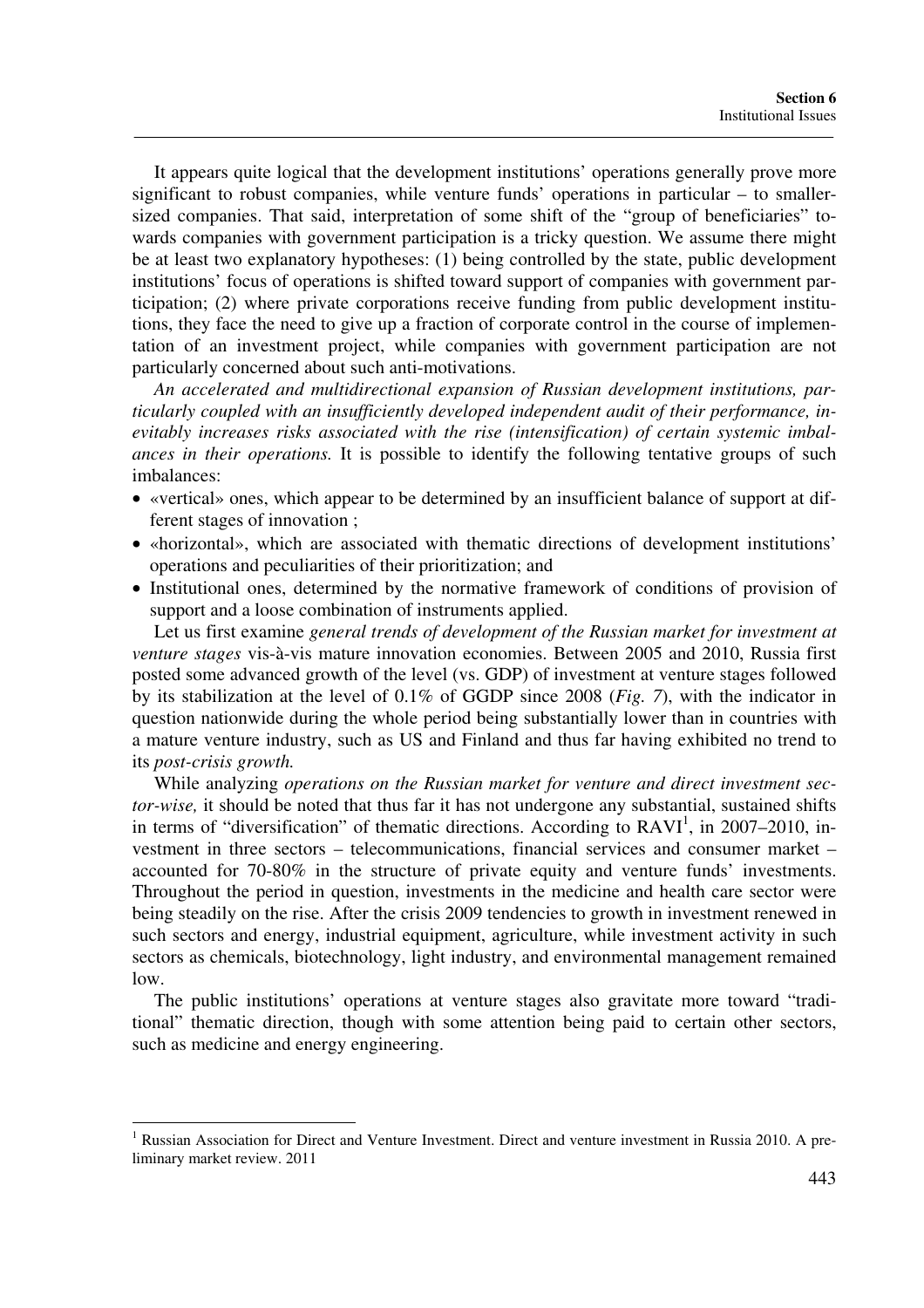



\* Venture stages include the seed, initial and early stages (by the RAVI methodology) and analogous stages as classified overseas.

*Source:* assessments of the Interdepartmental analytical center on the basis of data of RAVI (Russia), NVСA (UD), EVСA (Germany).



As to the direct investment market, ROSNANO is particularly active there, but, of course, only in the frame of its core mission of development of nanoindustry. Meanwhile, as far as such a promising direction as bioindustry is concerned, the existing development institutions do not exert any significant influence on its advancement. In our view, due to the industry's huge capital intensiveness and dependence of its development prospects on improvement of regulation, it is imperative to establish a specialized PPP-based biotechnological direct investment fund. There might as well be a certain niche to form other funds (both venture and direct investment ones) to focus on such directions as fine chemistry, alternative energy, robotics.

Despite a certain progress, the Russian industry of venture capital and direct investment has still *remained unbalanced phase-wise:* between 2005-10 investment at the stage of expansion proved nearly 10-fold greater than investment at venture phases, while developed economies exhibit a greater level of investment at the latter stages. If in our consideration we cross out a "formal" increase in the share of investment at venture stages during the crisis period (determined by contraction of private businesses' investment activity at expansion stages), it can be noted that US demonstrated a tendency to increase in the share of investment at venture stages, while in Russia this share was down: in 2005, the proportion of investment at venture stages in the aggregate volume of investment at venture stages plus those at expansion stages was over 15.7%, in 2010 it dwindled to 6.3% (*Fig. 8*). We believe this effect was engendered by the strive for practical results from development institutions' operations in the short run and by the shift of operation of the whole system of development institutions toward later-, "commercial" stages with more visible direct deliverables.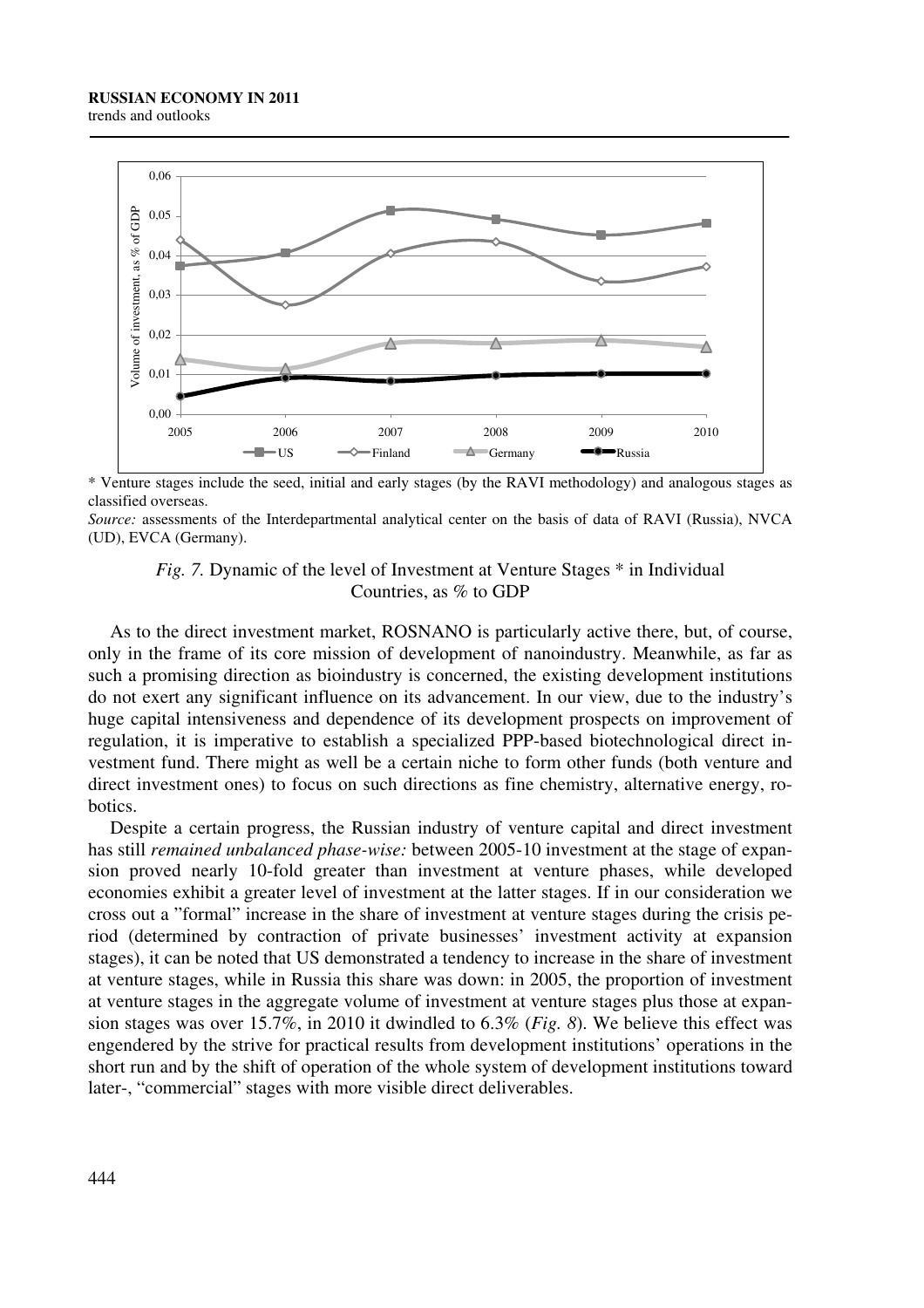

\* The category of venture stages comprises seed, initial and early stages (by the RAVI methodology), and their analogues in foreign classifications.

*Source:* estimates by the Interdepartmental analytical center on the basis of RAVI (Russia) and NVСA (US) data.

#### *Fig. 8.* Dynamics of the Proportion of Investment at Venture \* Stages in the Volume of Investment at Venture and Expansion Stages

It is common knowledge that it is early stages when the role of the state (and development institutions) with regard to support of innovation is critical, as at these stages private initiative is missing at most. But the Russian system of public development institutions appears insufficiently mature as far as the said stages are concerned.

On the one hand, Russia's development institutions do play the greatest role at venture stages. Thus, we estimated that in 2010 alone, their and their daughter funds' direct contribution to the aggregate volume of investment in companies at venture stages accounted for 85% (RAVI estimates it at a level of 75%), and another 45% - in the total volume of investment in companies at expansion stage (*Fig. 9*). Let us note the critical role played by the Fund for Assistance to Development at the pre-seed stage.

On the other hand, the main "increase" in Russian development institutions' activity in 2010, both investment-wise and in terms of the number of supported projects, was associated with later-stage investment. While comparing the magnitude of public development institutions' operations in terms of different stages of the innovation cycle, an insufficient "broadness" of support (in terms of the number of projects) at venture stages in general (*Fig. 10*) and with regard to seed investment in particular (despite expansion of the RVC's Seed Investment Fund' operations) is particularly noticeable. This substantially constraints possibilities for private investment to embrace later-stage projects and blocs the rise of a steady "flow" of innovation projects.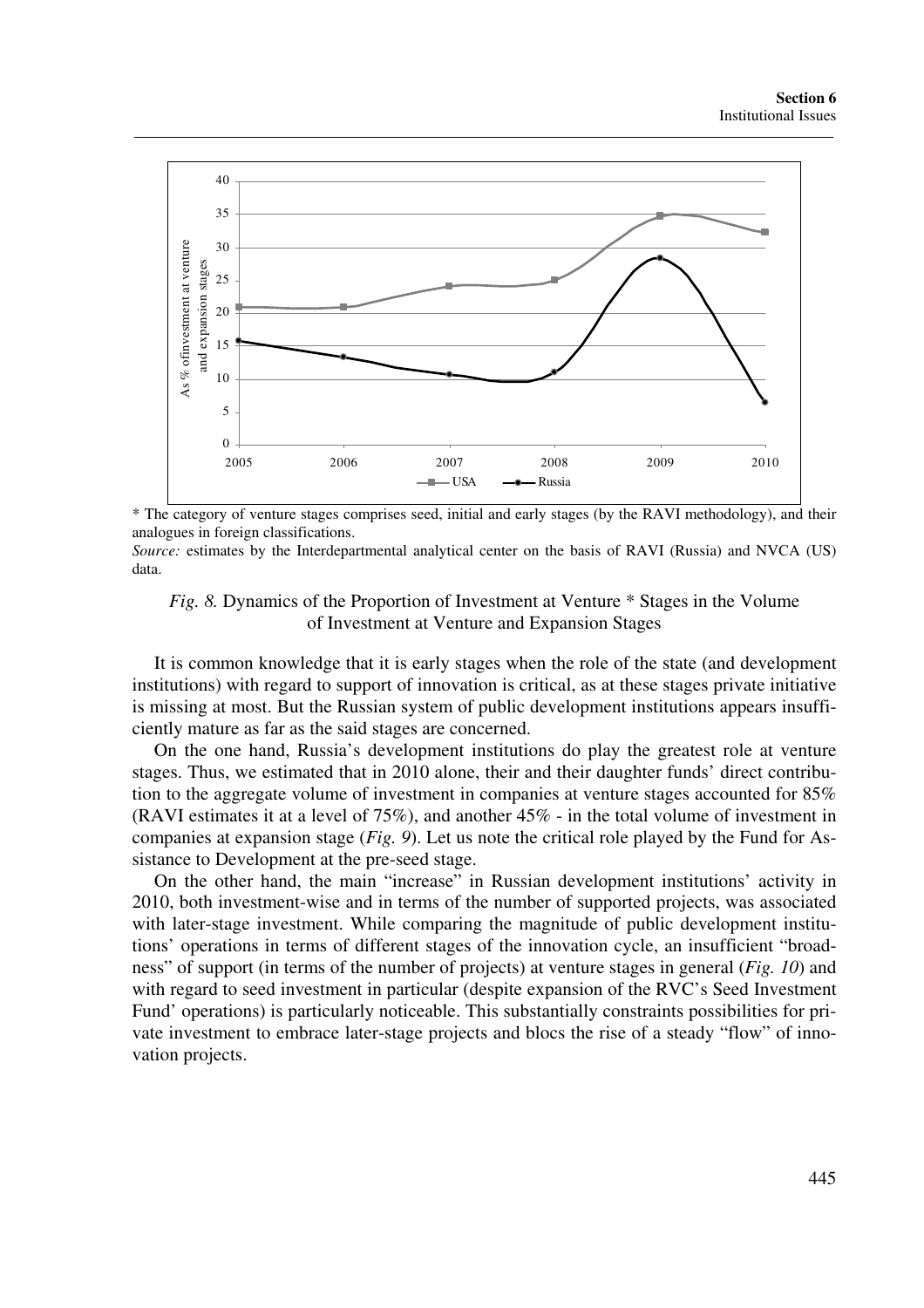#### **RUSSIAN ECONOMY IN 2011**

trends and outlooks



\* Assessments by RAVI are used as basic values with regard to aggregate volumes of direct and venture investment in Russia.

\*\* The Seed Investment fund, venture funds founded with RVC's participation, regional venture funds, ROSNANO.

*Source:* estimates by the Interdepartmental analytical center with the use of RAVI's estimates of aggregate volumes of direct and venture investment in Russia.

### *Fig. 9.* Assessment of Contribution\* of Public Financial Development Institutions (and Funds Created with their Participation)\*\* in Russian Market of Venture and Direct Investment in 2010



*Source:* estimates by the Interdepartmental analytical center

*Fig. 10.* Estimated Correlation between the Scale of Public Development Institutions' Operations on Support of Innovation Projects at Different Stages

*An insufficient project "flow" at the pre-seed and seed stages appears a critical challenge to the task of ensuring a broad general economic effect from the development institutions' operation. Let us note the limited nature of grant-based support arrangements in the first*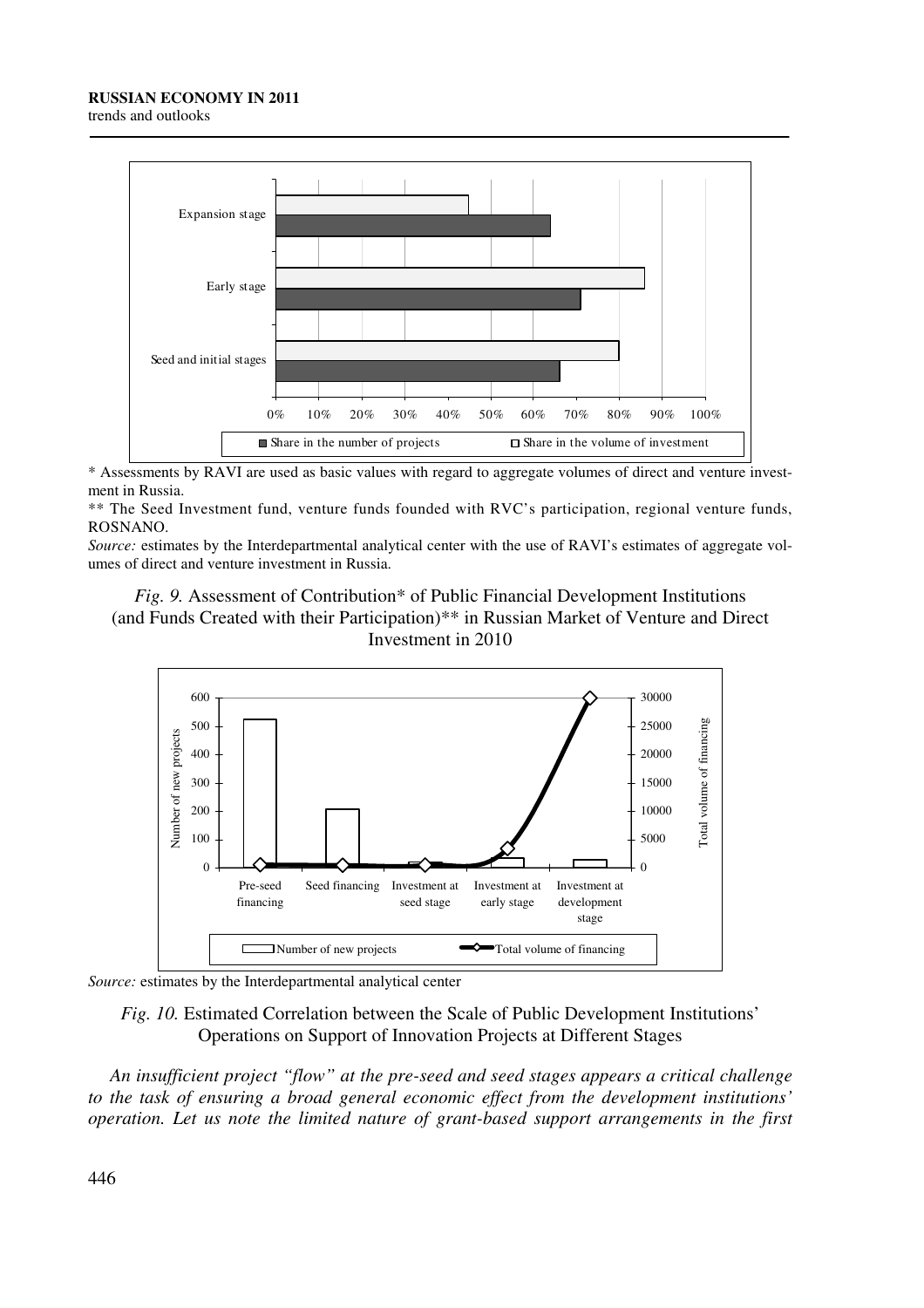*place* (this modus operandi is noted only for the Fund for Assistance to Innovation and Sklokovo Foundation).

In principle, the state-sponsored grant-based support of projects at the pre-seed stage is unfolding in Russia, but its magnitude has thus far been far smaller than in the US: the grantbased support to GDP ratio displayed by the Fund for Assistance to Development of Small Forms of Enterprises in the Scientific-Technical Sphere is nearly twice as little as the respective figure of its US vis-à-vis, the Small Business Innovative Research (*Fig. 11*).



*Source:* estimates by the Interdepartmental analytical center on the basis of public information about operation of the Fund for Assistance to Development of Small Forms of Enterprises in the Scientific-Technical Sphere (Russia) and about implementation of SBIR (USA)

#### *Fig. 11.* Level of State Support of projects at the Pre-seed Stage

But the challenge does not lie solely in the above: it is imperative to pay attention to a fairly low size of individual grants the Fund in question is authorized to award (even after the cap was raised up to Rb 1mn) vis-à-vis other nations' practice. Plus, while using such grants, there are stringent restrictions with regard to the volume of spending on equipment (which objectively is explained by the fact that the Fund's operation is financed out of the state budget in the frame of the R&D expenditure). This constraints possibilities for effective implementation of the pre-seed stage across a string of cash-intensive technological directions.

We believe that a limited demonstration effect in the innovation sphere from Russian development institutions' operations appears to a significant degree associated with external institutional constraints, as well as peculiarities of the authorities' "expectation overhang". So far there have been substantial institutional barriers in place to implementation of the "venture" model of innovation development basing on a high activity on creation of new innovation businesses and a rapid expansion of successful companies.

First, the inflow of new entrepreneurs is limited, due to an insufficiently conducive entrepreneurial environment and negative, rather than positive, public perception of entrepreneurship: more specifically, a recent monitoring of entrepreneurship<sup>1</sup> evidences that in 2010 only 4.3% of Russian residents were going to start their own business in 3 years to come, but,

<sup>&</sup>lt;sup>1</sup> Verkhovskaya.O., Doronina M. National report "Global monitoring of entrepreneurship. Russia. 2010". High School of Management of the St. Petersburg State University, 2011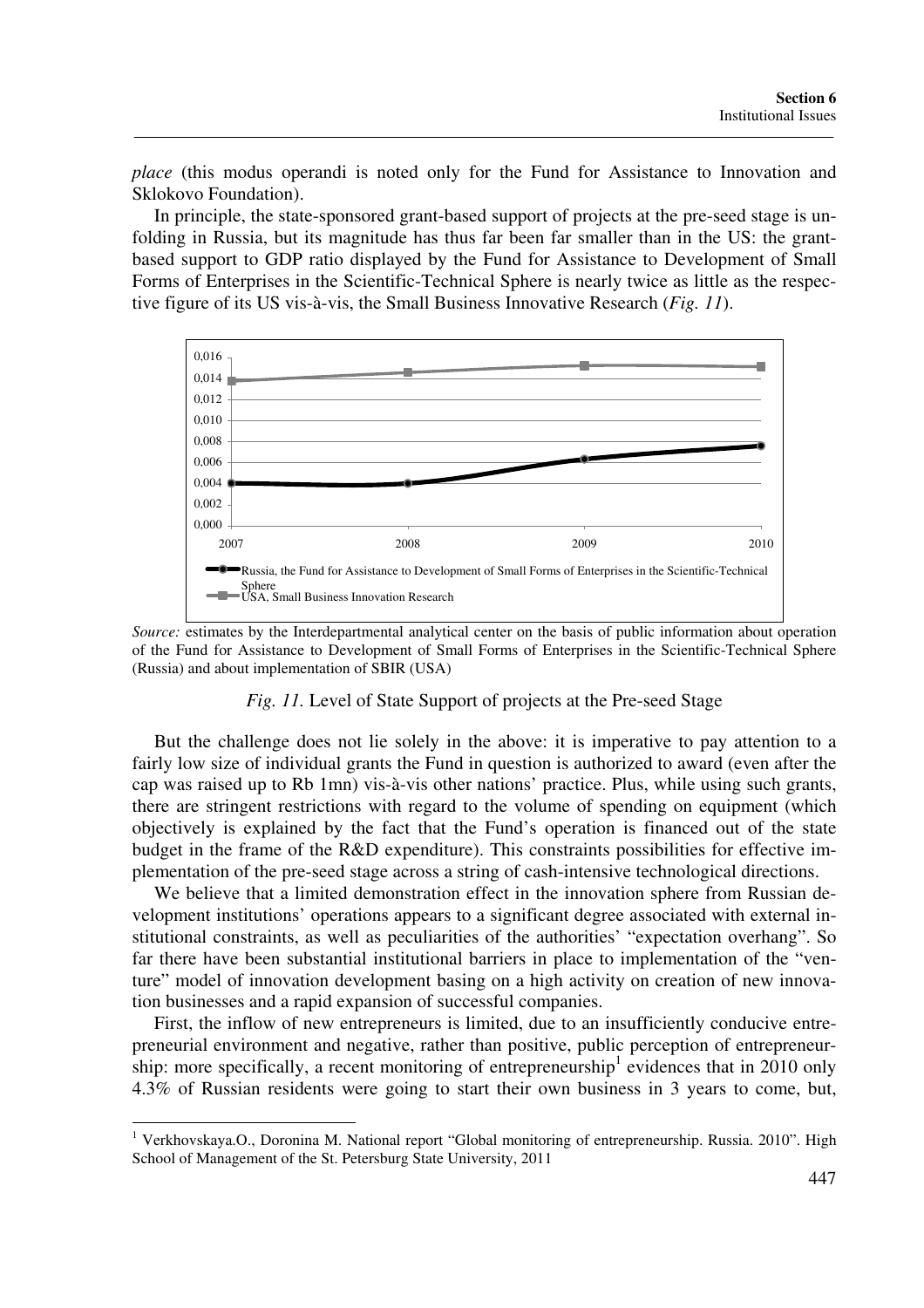given that entrepreneurs accounted for a. one-third of them, the prospective inflow of entrepreneurs makes up a meager 2.6% (one of the lowest figures vis-à-vis other countries). The same research exposed such fundamental challenges to expansion of entrepreneurship in Russia (vs. other nations) as a weak cultural background, nascent competition, and a low level of availability of venture capital.

Second, the national policy on support of small-sized business has thus far been to a greater degree oriented towards its social mission, that is, a mechanism to generate new job opportunities and mitigate social problems, rather than a major driver of economic development and emergence of new sectors. There emerged a significant "tax lacuna" for small businesses, due to which (as well as because of risks of increase of the administrative burden and a limited array of instruments of support tailored for small businesses) their motivations to transition to (over time) the category of medium-sized ones prove substantially arrested.

Third, the pace of the process of formation of a civilized market for mergers and takeovers has been very slow, which can be ascribed primarily to problems with protection of property rights, including intellectual ones, and risks associated with raiders' operations. Because of this, on the one hand, owners' motivations to capitalize their companies are limited, while venture investors have problems with an efficient "walkaway" from corporate capital, on the other.

Fourth, there exist external constraints to a cardinal increase of the number of projects supported at the pre-seed and seed stages. There of course exists a potential positive short-range effect from measures on development of organizational infrastructure for formation of new innovation projects (e.g. a model with venture partners for search of projects and assistance in preparing high-quality business offers, which is implemented by the Seed Investment Fund). But we believe that the future will see an increasing exhaustion of scientific-technological capacity across a number of demanded by business thematic directions and an adverse impact of the insufficient effectiveness of instruments of assistance to commercialization of R&D outputs.

The government's underestimation of external constraints and its excessive expectations, in our view, lead to *a certain deformation of motivations behind, and assessment of, the development institutions' performance*.

The *first peculiarity* in this regard is the strive to demonstrate to a broad array of stakeholders notable successes in the innovation sphere already in the short run, at the expense of the development institutions' operation.

At the development institutions level, this results in stronger motivations to demonstration of their outputs, implementation of milestone, "worth-bragging-about" projects. That the development institutions have received sizeable resources is an additional factor fuelling the anticipation of significant and understandable to a broad audience deliverables. Conceptual opponents to the development institutions accentuate an insufficient efficiency of their contribution to economic development, while individual groups of champions of the government's proactive role in encouragement of innovation criticize them for a slow pace of spending.

An inseparable and fundamental component of development institutions' operation is *securing a demonstration effect for private businesses*, diffusion of best practices, improvement of regulation, the environment for innovation and, ultimately, a gradual overcoming of "market failures". That said, *principles of assessment of the development institutions' performance*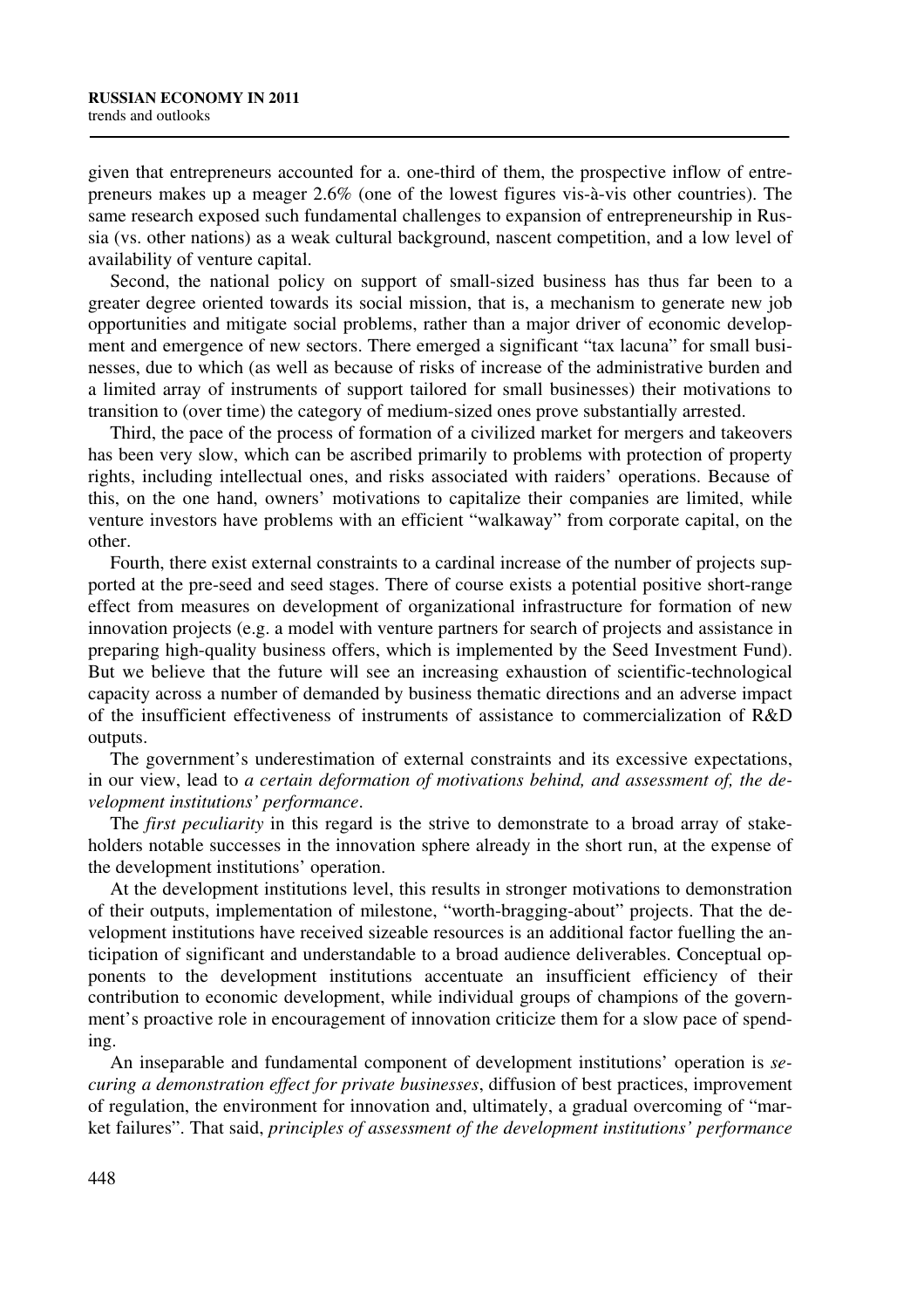*appear to a far greater degree oriented toward their direct performance metrics*, with the emphasis on employing formal indicators which characterize the use of resources.

Due to their profile, development institutions respond to expectations of the public administration system and various interest groups by boosting the scale of their projects, their uniqueness, spending, and by launching new initiatives.

*Second*, strive for ensuring dynamic structural shifts, scientific and technological breakthroughs through the development institutions.

We believe this sometimes results in *development institutions' operation in certain cases beginning to drift away from general market trends and investors' preferences*. This problem is further exacerbated by the view that capitalization of the development institution and expansion of their operational scale can help promptly compensate for drawbacks of the investment climate. *Having been oriented toward support of huge projects, development institutions become prone to a strong political pressure*, which gives rise to preconditions of their following the "agent – of - the government" model, rather than the "development institution" one.

Even with locally efficient operations and successful direct project outputs, such an approach arrests possibilities to attract private investment in development institutions' operation, fuels their hunger for additional public resources and encourages their shift from the PPP model to a public-quasipublic partnership one, concentration of the state banks and development institutions' resources on implementation of individual projects.

*Third*, the desire to increase direct return from their operation, no readiness for risk-taking (costs- wise), strive for localization of all the effects in the frame of the national economy.

The problem of bolstering the development institutions' efficiency is often viewed from the perspective of the need for their concentration solely on provision of financial support to projects implementation, without pursuing any organizational, educational and methodological goals. With very stringent criteria of assessment of success of projects they support and direct effectiveness of the development institutions' costs there arise *extra motivations to shifting main risks with regard to failures in innovation projects implementation onto recipients of the support*.

*Focusing on early stages, development institutions appear objectively limited in delivering immediate results*, as main positive effects from their operation become visible at later stages. In this regard more motives emerge to extend the development institutions' resources at the later stages which are capable to demonstrate the said results.

*Despite the above problems with improvement of the development institutions system (which to a significant extent can be ascribed to costs of its rapid growth), basically, it can be ascertained that there has been made a substantial progress in the area concerned*. More specifically, development institutions secured the following positive qualitative effects:

- − demonstration to business of possible prospects with regard to obtaining support at different stages of development;
- − cementing trust in development institutions on the part of the business community and the new, medium-sized business in the first place;
- working out various new, complex patterns of support of innovation and investment activity; laying ground for diffusion of respective qualifications and skills;
- − design and promotion of proposals on improvement of market regulation and investment climate;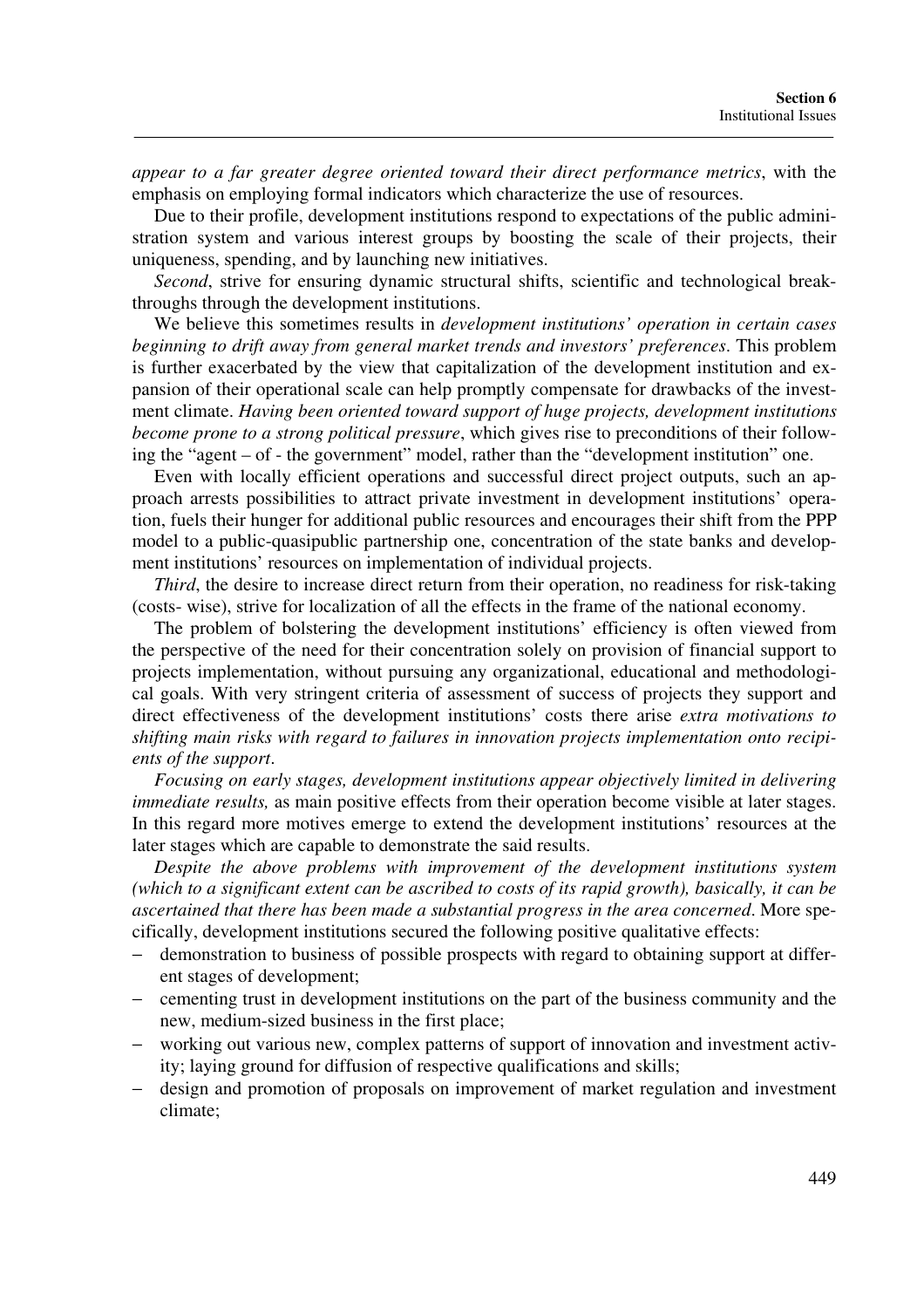− identification of policy bottlenecks and critical challenges in the area of innovation development; a substantial public administration system's progress in appreciation of tasks and instruments of innovation policy.

In conclusion, let us single out the following possible *avenues of improvement of the Russian system of development institutions*:

- 1. It is imperative to expand the scope of their support of early-stage innovation, primarily at the pre-seed and seed stages. For a steady flow of projects to rise it is necessary to substantially broaden the "array" of the supported projects: up to several thousand – at the level of the Fund for Assistance to Development, and up to several hundred – at the level of the Seed Investment Fund.
- 2. It seems appropriate to expand the scale of grant-based support at early stages (where risks are maximum), namely, at the pre-seed one, as well as to spread this mechanism onto the seed stage of innovation. It is desirable, in the frame of measures on development of the university R&D, to consider a possibility for support of creation by research universities of special seed funds (capitalization of the existing ones).
- 3. With regard to development of grant-based innovation support patterns in Russia, it should be noted that a string of nations apply the "matching grants" mechanism to encourage innovation development. Good practices evidence that provision of such public grants to private businesses appears more effective than tax incentives for innovation<sup>1</sup>. When compared with "regular" grants, the mechanism in question is less exposed to the risk of "substitution" of private resources with public ones in the course of exercise of investment activity, and it to a greater extent helps attract businesses' extra resources into the innovation sphere.

In principle, in Russia, there is a similar mechanism associated with provision of subsidies on financing of innovation projects corporations implement together with universities<sup>2</sup>. However, an additional flexibility of this mechanism and prospects of its expansion could be ensured either by positioning it as a basic operational vehicle of one of public funds engaged in support of innovation activity, or by creating a special fund.

1. An important source of new innovation projects may become small innovation companies created under universities. This appears important from the perspective of expansion of the community of innovation-oriented entrepreneurs at the expense of university graduates: in the frame of the aforementioned monitoring, experts referenced to a substantial potential of the university environment in this regard: some 8.5% of students are ready to become entrepreneurs<sup>3</sup>.

While noting a substantial progress in terms of reduction of normative barriers to creation of small-sized innovation firms under universities, it can be ascertained, nonetheless, there should be additional measures (mechanisms) in place to support integration of such companies into global value creation chains. The current emphasis on the number of newly founded companies and their focus mostly on local niches arrest potential to their dynamic growth.

<sup>&</sup>lt;sup>1</sup> See, for example: Maloney, William. 2005. "Global Patterns of Innovation". World Bank

<sup>&</sup>lt;sup>2</sup> Resolution of the RF Government of 9 April 2010 No. 218 "On measures of state support to development of cooperation between Russian institutions of high education and organizations implementing complex projects on creation of highly technological production".

<sup>&</sup>lt;sup>3</sup> Verkhovskaya.O., Doronina M. National report "Global monitoring of entrepreneurship. Russia. 2010". High School of Management of the St. Petersburg State University, 2011.